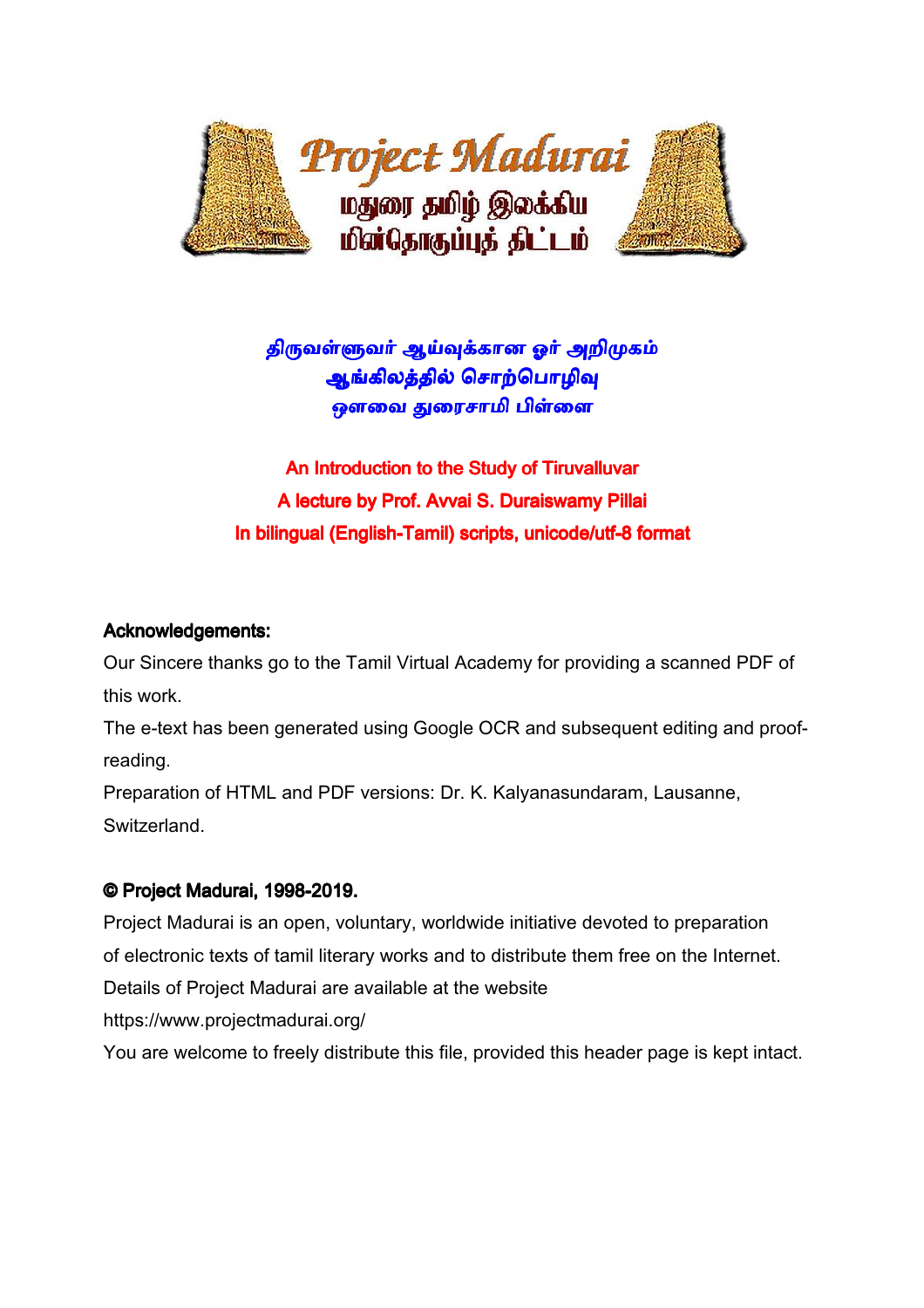# An Introduction to the Study of Tiruvalluvar A lecture by Prof. Avvai S. Duraiswamy Pillai

## Source:

An Introduction to the Study of Tiruvalluvar A lecture by Prof. Avvai S. Duraiswamy Pillai with a Foreword by T. Sundaram Chettiar, B. Com., Dt. Governor, 304, South, Lions International, Madurai Visalakshi Pathipagam, "Meenakshi Nilayam" Tirupparankundram Road, MADURAI -3. Printed at Visalakshi Accakam, Madurai-'61. Price: Rs. 1-50 --------------

**FOREWORD** 

T. Sundaram Chettiar, B. Com., District Governer, Lions International Dist. 304 (South) Madurai.

It will not be an exaggeration if we say that of all the great poets, philosophers and thinkers of the ancient as well as modern times, Thiruvalluvar stands foremost. But it is a matter for regret that his immortal work, Thirukkural, perhaps the greatest and noblest literary creation the human intellect has ever produced, is not so much known to the outside world as those of Homer or Virgil, Plato or Aristotle, Dante or Goethe and Shakespeare or Milton.

Even in India, beyond the boundaries of Tamil Nad, the knowledge and study of Thiruk kural is deplorably meagre and though it far exceeds in its grand and noble conception of the philosophy of life, both material and spiritual, and in its scientific treatment of the four branches, viz., Aram, Porul, Inbham and Veedu, it has not become as much popular as Ghita or Upanishads. The reason for this sorry state of affairs is not far to seek. Despite the fact that Thirukkural, according to one of its titles - Podhumarai - is common to all nations, all religions and acceptable for all times, it still remains a sealed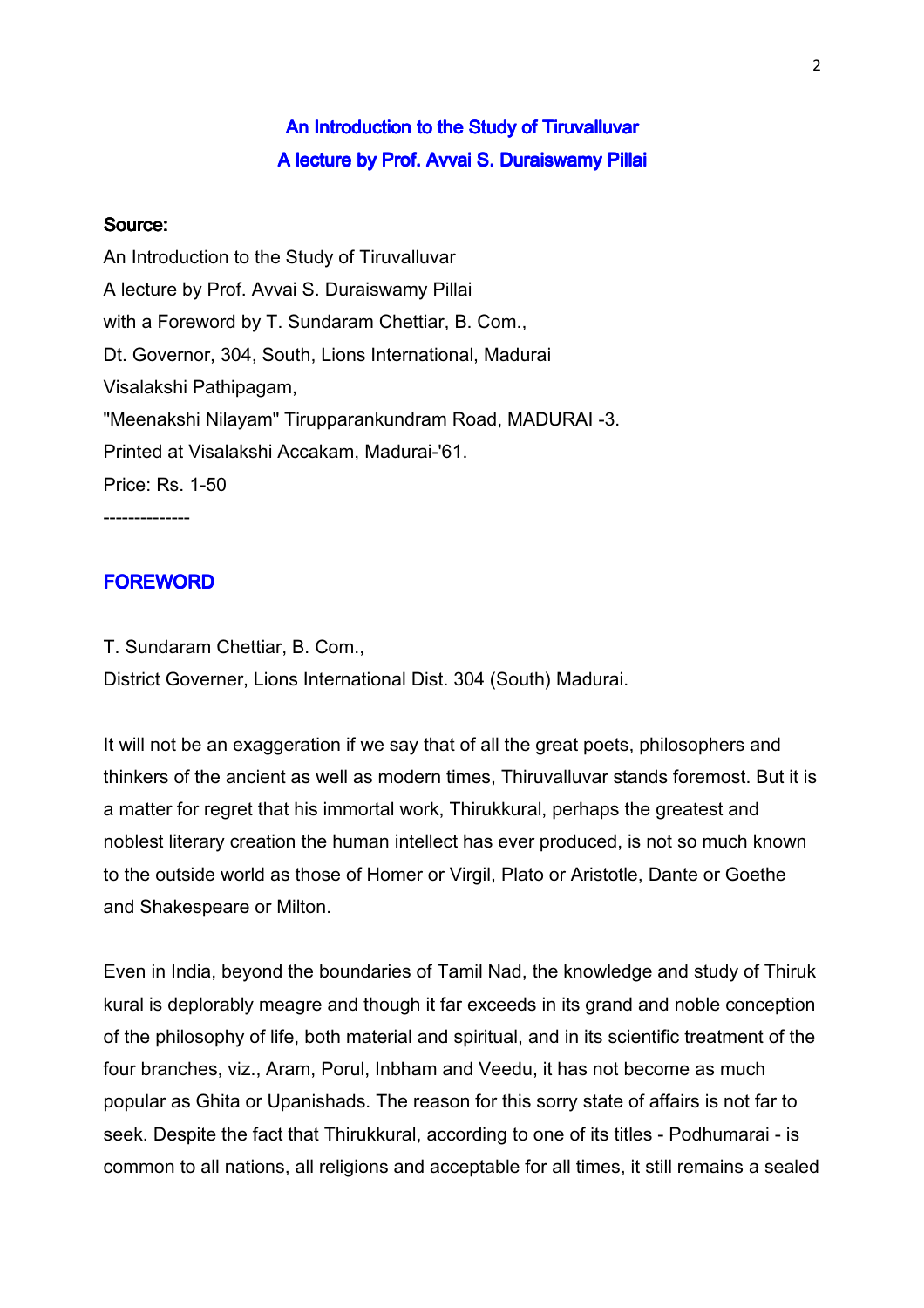book and a forbidden fruit to many of the Indians and to the foreigners. We have to blame ourselves for this, because, while people of other countries, why even our brethren like Bengalis, are propagating their language and literature throughout the world, we are vainly indulging in our glorious past.

Yet it it is gratifying to note that attempts are now being made by Tamii scholars, educational and other cultural bodies to spread the knowledge of Thirukkural among the peoples of the world and it is being translated in different languages by competent authors. I am particularly glad that one of such attempts by my esteemed and learned friend Professor Avvai S. Doraiswami Pillai has resulted in the form of a paper entitled as "An Introduction To The Study of Thiru valluvar", which he has been now brought out in a book form with a view to help the non-Tamils to have access to the greatest, most valuable and inexhaustible treasure - Thirukkural. While con gratulating Professor Avvai S. Doraiswami Pillai on his achievement, I wish that he and other Scholars of Tamil should offer many more such treatises to non-Tamils especially to Europeans and Americans.

T. SUNDARAM.

---------------

## An Introduction to the Study of Tiruvalluvar

Mr. President, Ladies and Gentlemen,

I have great pleasure in expressing at the outset 'my grateful thanks for the kind opportunity, you, the Lions of Madurai, have given me to address you on Thiruvalluvar. This op portunity is noteworthy for the reason that our Union Government has recognised the greatness of Thiruvalluvar and has issued Postal Stamps with his image.

The present trend of thinking among the educated is quite different from that of those in my younger days; the outlook of our young men now is broad and international. It looks upon man as man; his colour, caste and creed are ignored. The uplift of man, as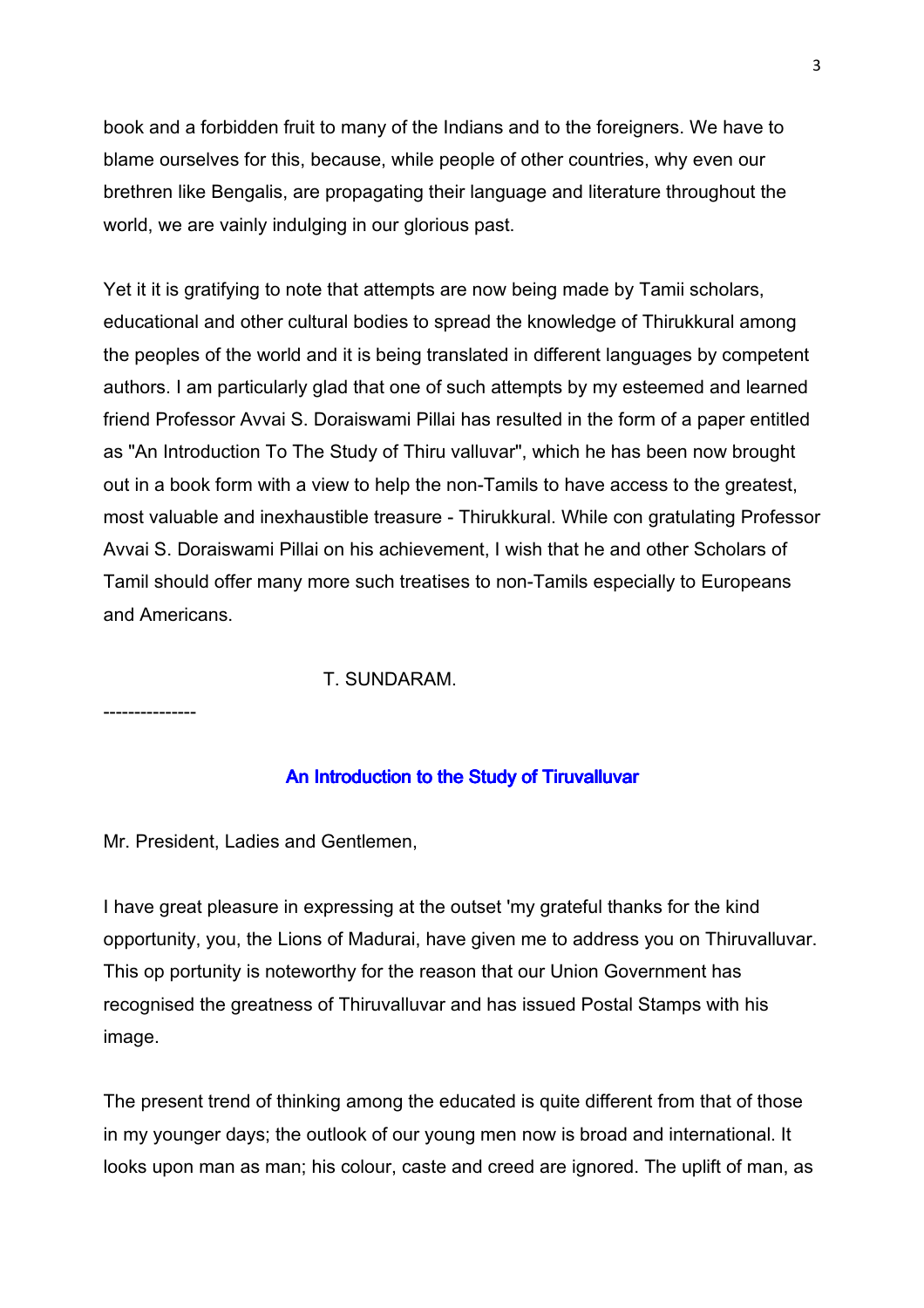Tolstoy puts it, lies in the endeavour to raise the super element of human aspect and curb and control the animal man" in him.

It is therefore proper and legitimate that the Lions club of Madurai takes up for its study Thiruvalluvar whose object and aim of study centre in and around the human society. Valluvar, you know, lived in Madurai when the Egyptian and Athenian civilizations were at zenith. Great thinkers and philosophers like Plato, Aristotle and a host of others were shining bright and influencing the human society to a greater extent.

Ancient Grecian writers inform us of the import of Tugi (தோகை - பீலி) 4-488) from Indies; Thiruvalluvar also points out the export of the same Tugi in one of his couplets,

1. பீலிபெய் சாகாடும் அச்சிறும் அப்பண்டம் சால மிகுத்துப் பெயின்.

Our Bharat was not wanting in thinkers like Thirualluvar in those days. There were Bodhayana, Apasthamba, Asvalayana, Koutilya and Parasara, besides Manu, the law giver. But the mind of these thinkers was so saturated with communal feelings called Varnashrama Dharma that they could not extricate themseves from bias, They thought and did every thing in terms of caste and community. Even the author of the famous Bhagavat Gita, who devotes a separate chapter to the castes and the respective communal duties and Birthru Hari, the author of Neethi Sathagam, are not free from this mental distemper.

That is why Prof. Sundaram Pillai went to the extent of saying,

2 வள்ளுவர் செய் திருக்குறளை மறுவற நன்கு உணர்ந்தோர்கள் உள்ளுவரோ மனுவாதி ஒருகுலத்துக்கு ஒருநீதி

i.e., if anybody studies Thirukkural in detail he will never like the code of Manu and Smirities which mete out justice on the basis of caste and community.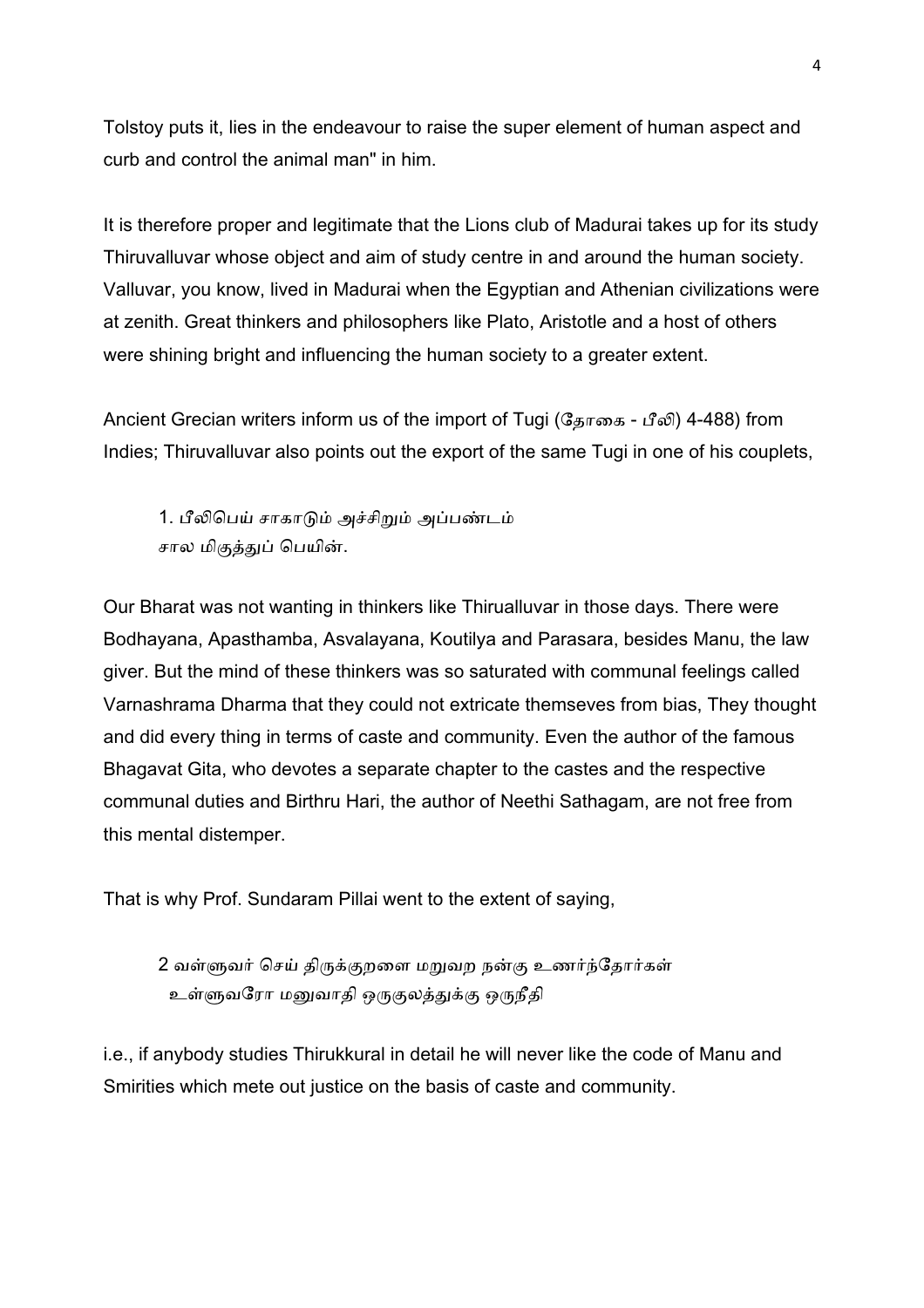From these we can see that Thiruvalluvar is the only great thinker superior to those law givers and moralists mentioned before and his views are in tune with the modern sociological trends which tend to a formation of a casteless and classless community, free from all types of distinctions by virtue of birth or practice. Sublimation of life by following the natural rules of conduct is the sole aim of Tirukkural and it does not place any religious or political faith or thought, as the be-all and the end-all of life. It is in pursuance of this aim that Valluvar takes the whole human society into consideration and wants to establish it on the bed-rock of moral virtue. The unit of society according to him consists of husband and wife. If the man and woman of a family-unit are well qualified to lead a virtuous life, the whole human society, on the other hand, will make an ideal society enjoying permanent peace and pleasure.

In the introductory chapters of Tirukkural, human society is viewed both materially and morally. In the first chapter, Thiruvalluvar explains the importance of prayer to God as the only solution for the cares and anxieties, pangs of birth and deaths, the ambitious longing for wealth and pleasure and the last, if not the least, the innate ignorance which is responsible for all the deeds, good or bad.

The drama of human life is to be enacted on the face of the earth. The material aspect of life rests upon the food-stuff, which is the immediate product of the rain; but just like the grace of God, rain is also beyond the control of man.

The existence of worldly life is dependent upon the rain; it is the only thing responsible to ensure living for all beings. Thiruvalluvar has thought very minutely of the importance of the rain and declares that even though the earth is surrounded by expansive seas and oceans, it will be as useless as the poet says, "water water eveywhere, not a drop to drink." Modern science can provide us with distilled water when our water cans go dry in the midst of the sea, but this artificial distilled water is tasteless and hence incapable of quenching our thirst; that is why Thiruvalluvar says that even the watery oceans will shrink in their importance, if there is no rain at all.

3 நெடுங்கடலும் தன்னீர்மை குன்றும் தடிந்து எழிலி தான் நல்கா தாகிவிடின்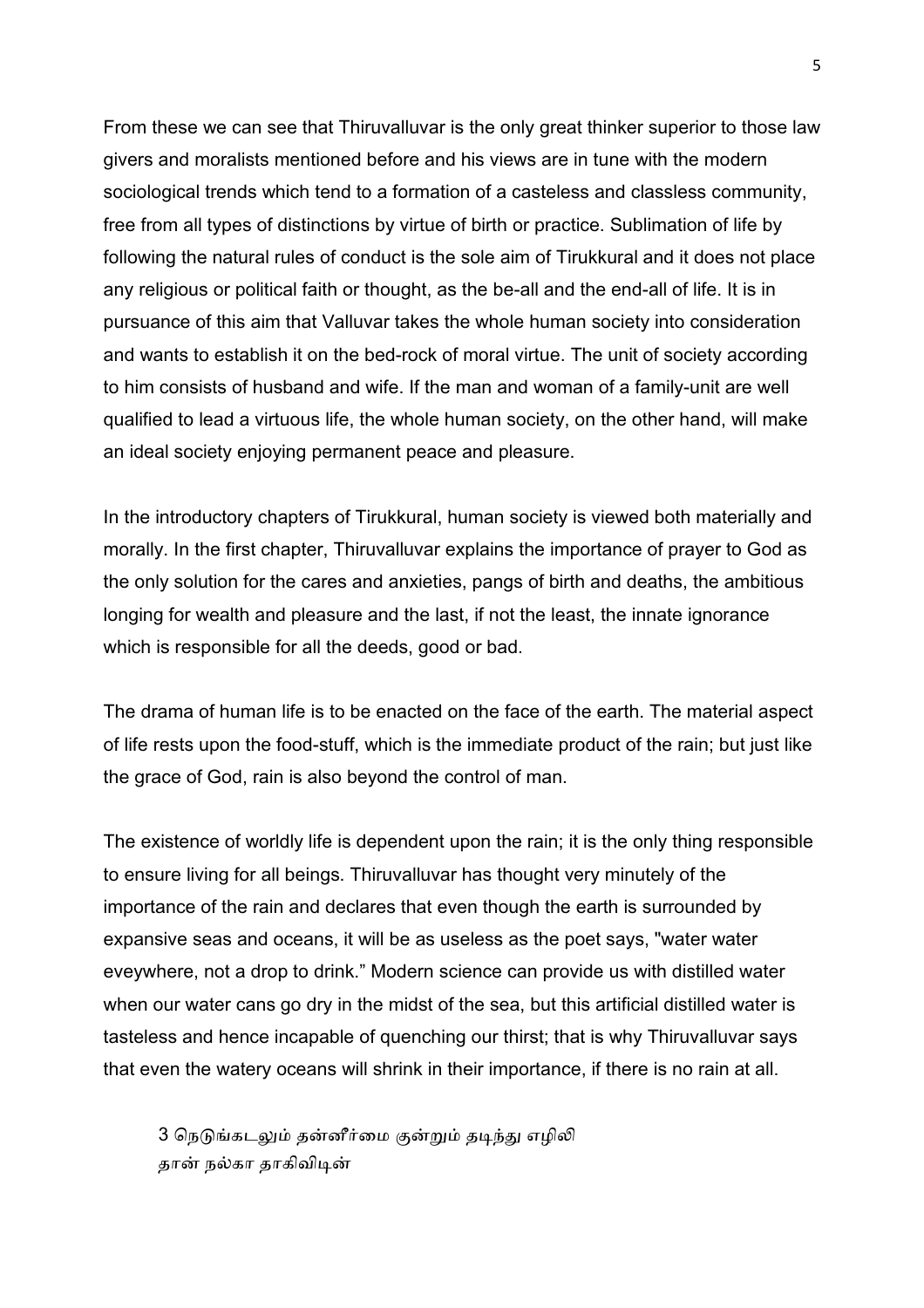Man maintains his power of elevating his human spirit to super human and divine level simply because his physical activities are crowned with pleasure and plenty on account of the rain. Consequently, penance and patience help him to raise his spiritual existence up and above ordinary human level.

4 தானம் தவம் இரண்டும் தங்கா வியனுலகம் வானம் வழங்கா தெனின்.

Even when the human society, by the grace of Lord God and the heavenly rain, is provided with peace and plenty, its worldly social life has to be governed by the most experienced and wise men of keen intellect and broad spiritual outlook. They are gifted with keen insight so that with the philosophic process of analysis and synthesis they are able to analyse the universe into five and more elements mentally and apperceive psychologically the inner working of each element. This is put in a nutshell as

5 சுவை யொளி ஊறுஓசை நாற்றம் என்றைந்தின் வகைதெரிவான் கண்ணதே உலகு.

Having lived their life most profitably both for others and for themselves, they take to ascetic life and devote their time to give pieces of advice to the experienced and to guide the inexperienced.

The ascetic life they had adopted gives ample opportunities for introspection and self negation and ripens their mind to render all possible help to their fellow beings. That is why their actions are considered to be the greatest which no other human being can do. This our Valluvar says:

6 செயற்கரிய செய்வார் பெரியர் சிறியர் செயற்கரிய செய்க லாகார்..

They are embodiments of love and sympathy. They are called அந்தணர் (Andhanar) because their love is towards the welfare of all living beings. As such, they become the accredited leaders of the human society. Every word they utter is held as law for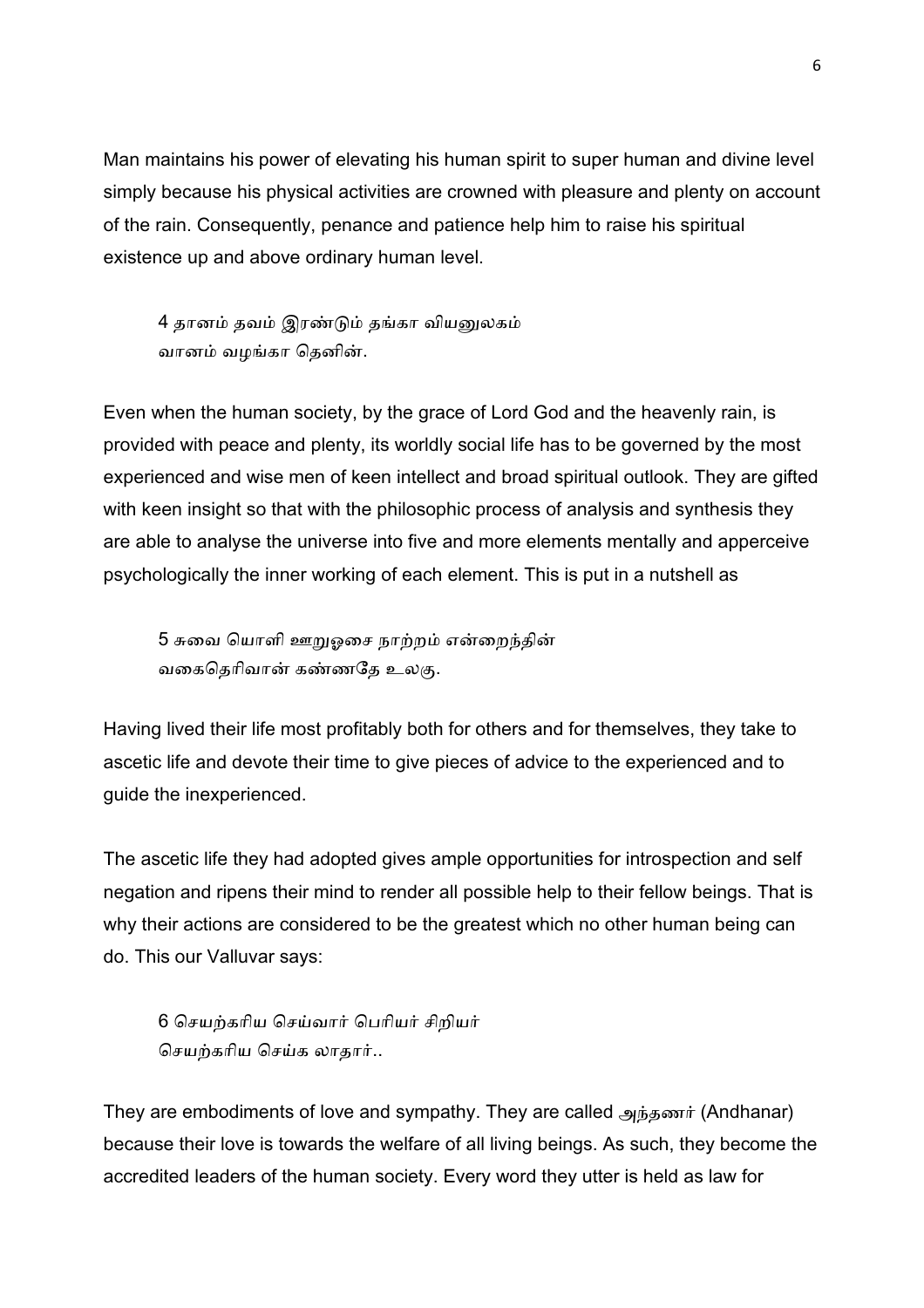human conduct. Their words and ideas of virtues, morals, laws and regulations are incorporated in this work Kural.

In the last chapter of the Introductory part Thiruvalluvar gives the general scope of the அற (Aram) which he wants to present to us in the following chapters.

Aram in Tamil is a very comprehensive term and it includes all virtues, morals, laws both individual and social and regulations of conduct both in the private and public sector. The first and foremost object of any individual is to attain glory and obtain wealth. He desires that his life graph must always be straight and on the positive side i.e. plus side, and so Thiruvalluvar says to him that this is possible and attainable if Aram is adhered to strictly and followed most faithfully.

Man's actions, good or bad, are first conceived in the mind and then put into action. Aram can be worth doing only when it is conceived in the mind which is pure. Therefore the first requisite he enjoins on us is to be pure in mind.

7 மனத்துக்கண் மாசு இலனாதல் அனைத்து அறன் ஆல நீர பிற.

In putting this Aram into action one must be careful in eschewing uncharitable envy, illegitimate desire, unscrupulous anger and mischievous offensive speech. The purpose of man's life on earth is to attain pleasure; no power or pelf is capable of bringing lasting peace and pleasure; history tells us in its true veracity, that sceptre and crown have tumbled down and rich diadems have been thrown away rejected on the ground that they were incapable of yielding happiness with peace. Man's burning desire is to attain unalloyed, untroubled and everlasting pleasure and peace. Even this is not impossible provided you are an ardent devotee of Aram; Aram is the only source of that everlasting pleasure and nothing else.

8 அறத்தான் வருவதே இன்பம் மற்று எல்லாம் புறத்த புகழும் இல.

------------------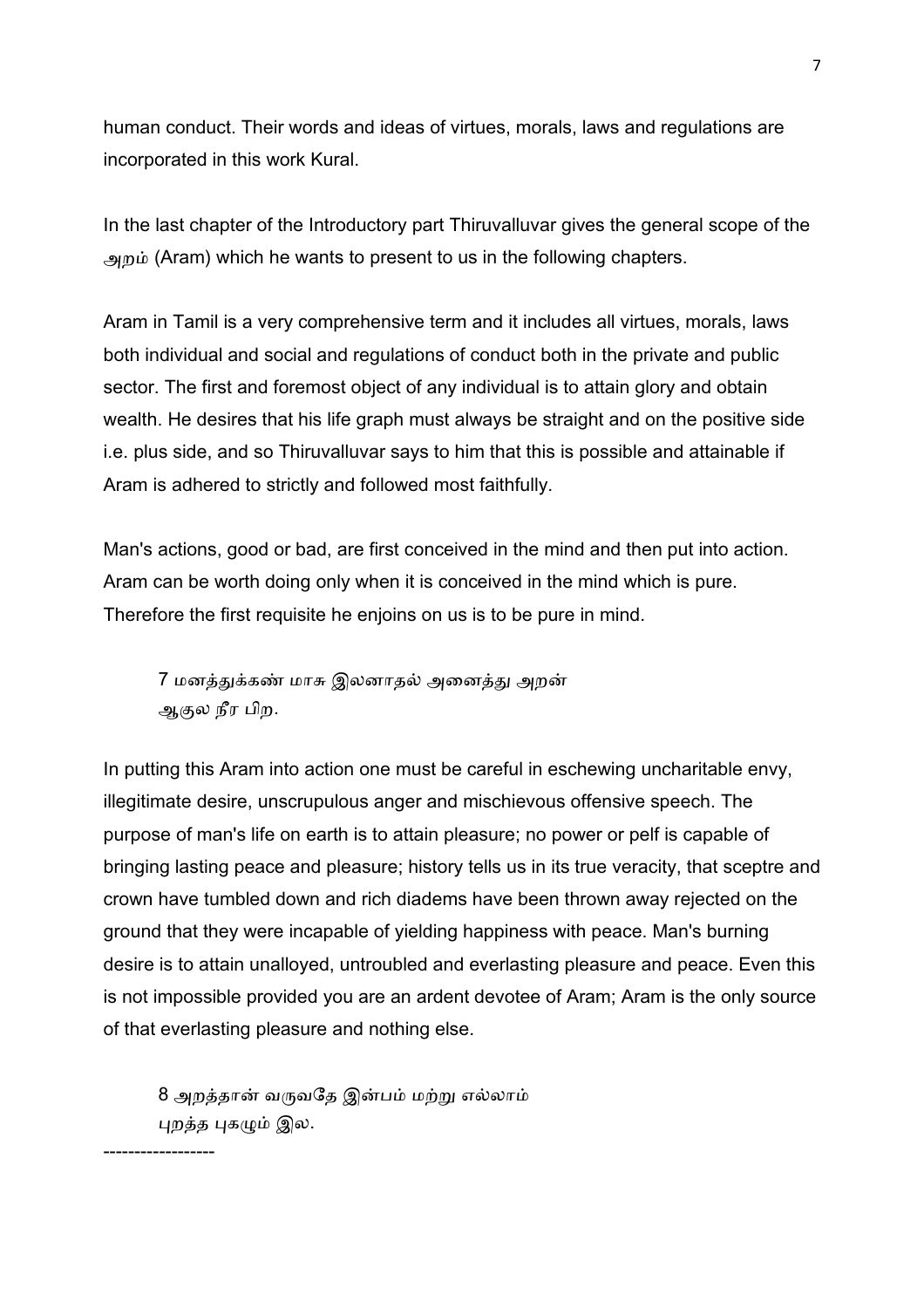## PART I

#### Gentlemen,

Having introduced Aram in this way, Thiruvalluvar begins to enlarge his subject of Aram and exhorts the human society to follow it.

In the beginning, he begins with the household life, because, according to Valluvar and his predecessors as we have already seen, family is the unit of the human society. But our modern politicians advocate individuals as the unit of the society and they base all the Governmental activities taking the individual, male or female, as the unit. According to our traditions and culture, family-unit is indissoluble and sacred. Splitting family into individuals has torpedoed peace and tranquillity at home. This reduces the house to a temporary lodging for the male and the female individuals. There is another school of thought professing the village community as the unit of the human society. Here, the unit is heterogeneous in its structure and the active are absent on account of their exodus to urban areas. Thus we can see how realistic our Valluvar is and true to our culture; he gives a lead to the entire human community.

The domestic life of each family or the unit of the human society is replete with duties and services to be rendered to the community at large. Human life on earth is always interdependent; physical, economical, social and intellectual inter-dependence is the sum mum bonus of life. With this in his view, Valluvar says that every house-holder must be of help, assistance, and guidance to his fellowmen besides being a mainstay of the ascetics, poor and needy, and those who are too old and feeble to shift for themselves. Ancestral worship, devotion to duty, hospitality to the guests and timely help to relatives are the general duties imposed upon each householder. In discharging these duties, the male and female of the family-unit must on no account forget to preserve their person by attending to its needs and comforts. It is the human body which is the most indispensable instrument of carrying out the various Arams, the essence of existence. The wife of the house-holder is called the life-partner and she occupies the supreme position of the family in its internal affairs. In the days of Valluvar their union was not separable by any law or regulation. No government had the right to cut asunder their partnership in life. The government of the family was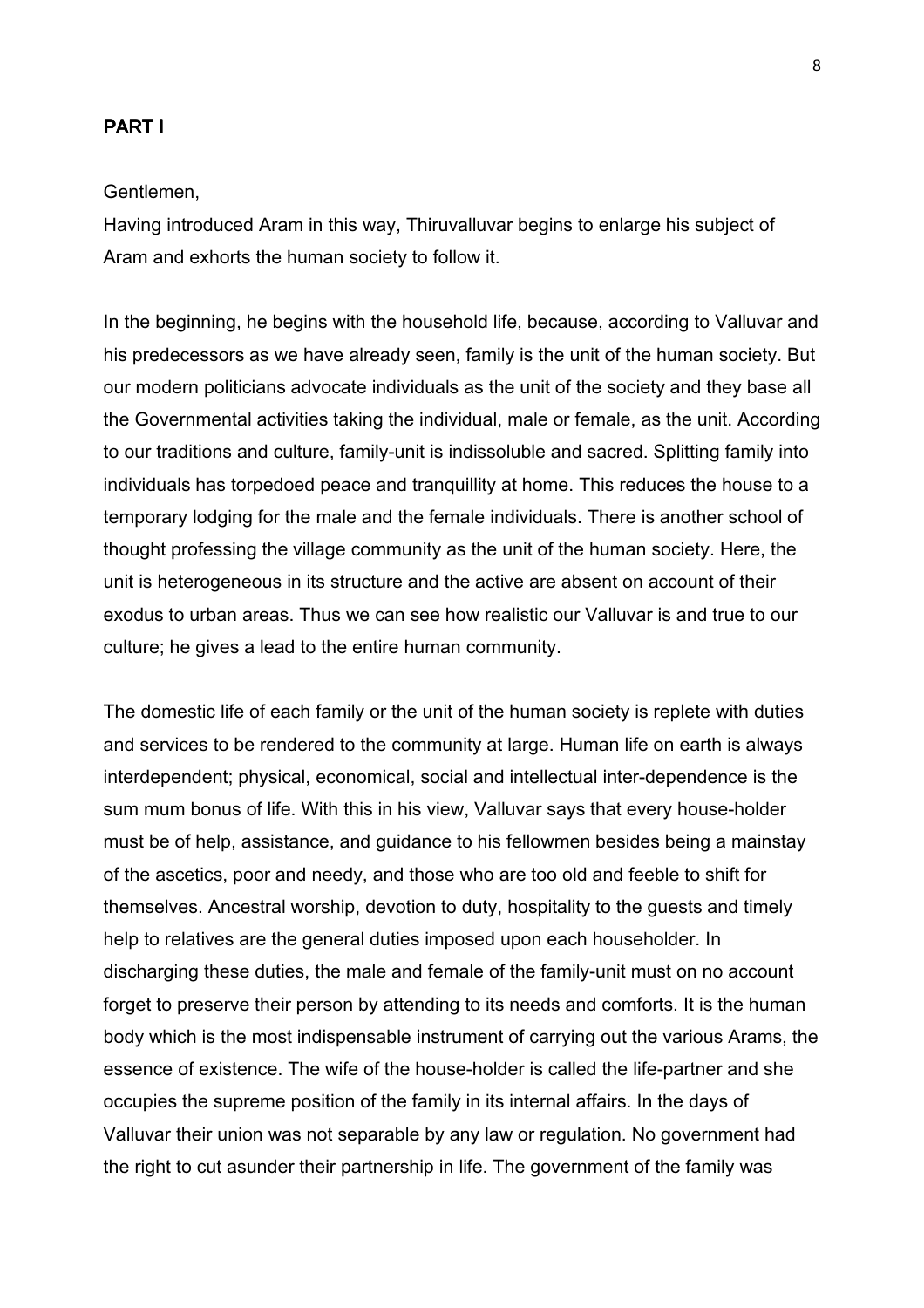entirely in the hands of the wife and her family budget never ran into deficit. She was the home and finance minister to the government of the family.

Every duty of the family is discharged in consistent with the dignity of the house. And the domestic expenditure is in proportion to its income. The name and fame of the family rests entirely in the virtuous conduct of the wife. Among the most glorious things on earth, nothing is superior to a woman who upholds her chastity with firmness of mind.

9 பெண்ணிற் பெருந்தக்க யாவுள கற்பென்னும் திண்மை யுண்டாகப் பெறின்.

To her the loving husband is the Lord God, and bowing low at his feet she controls the entire elements of nature, and commands them to execute her wish. Valluvar says that rains will pour down if she desires. She is vigilant in guarding herself and her chastity, always attentive to her husband's comfort, ever anxious to safeguard the tradition and dignity of the family and unfailing in the discharge of her domestic duties. It is her sincere conviction that if her husband, her life partner, attains everlasting glory and bliss, she will, in turn, without any doubt, be deified in the world where gods live.

10 பெற்றான் பெறிற் பெறுவர் பெண்டிர் பெருஞ்சிறப்புப் புத்தேளிர் வாழும் உலகு.

She therefore directs her thought, word and deed towards raising the right reputation of her husband in the paths of domestic virtue.

Any lacking in this aspect of her life will not only drive the whole family to docks but her poor husband will lose his manly appearance, lion-like walk, before his scorning foes.

11 புகழ்புரிந்த இல்லிலோர்க்கு இல்லை இகழ்வார்முன் ஏறுபோல் பீடு நடை.

From these we come to the conclusion that a virtuous wife is a real blessing to a house. But this is not sufficient. She must bring forth brilliant children. They are fine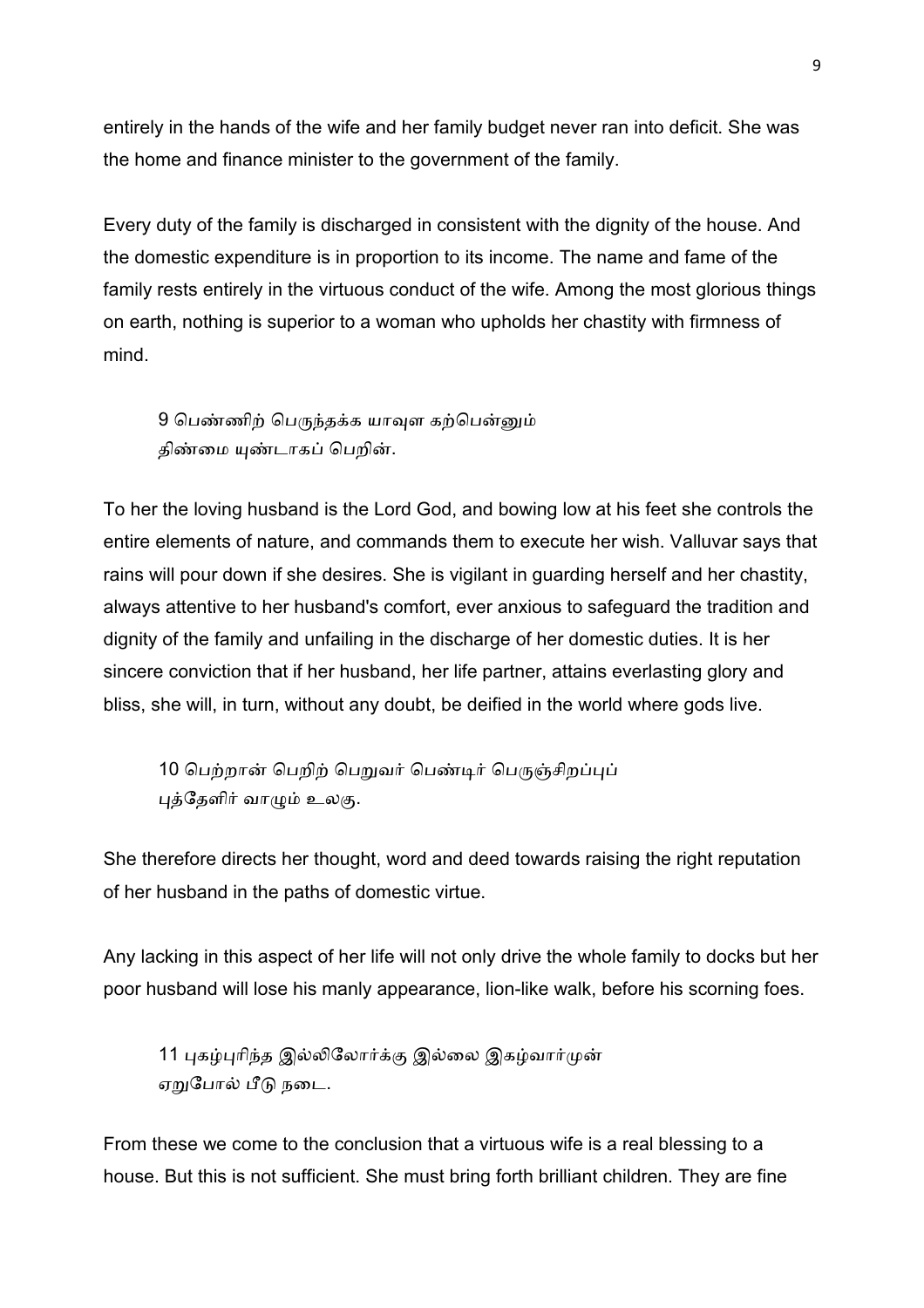ornaments to the household. She is not only responsible for the prevalence of peace and pleasure but should beautify the household life by bringing up good children. It must be clearly understood that procreating children is not the sole purpose of the family life; according to Valluvar, Tholkappiar and other ancient Tamil saints, the children were true ornaments as well as wealth to the family and to that effect they were brought up.

Of all the valuable acquisitions a husband and wife of a family can have, nothing is greater than begetting intelligent children. Sons and daughters of irreproachable character will enable their parents to enjoy all pleasure not only in this life but in the seven-fold births they may take in future and that is because great thinkers of the past declared one's children as one's for tune. The wishes and the best thing that a father can do to his children is to educate them to such an extent as would elevate them to the forefront of the councils of the wise.

The parents feel that, by the education they give, if their sons and daughters possess for higher degree of knowledge than themselves, it would do immense good to all beings at large. When the society recognises the greatness of her son and offers him the foremost of its place, the mother's heart is filled with pride and happiness exceedingly greater than what she enjoyed when she gave birth to him. Having shown the true extent of the parental care and love towards the intellectual growth of the son, Valluvar exhorts the son that the best requital that a grateful son could offer to his father is to make the wise men praise the parent for presenting so noble and virtuous a son for the benefit of the human society. With this chapter Valluvar completes the structure of the unit of the human society.

These family-units are bound together by the sacred bond of genuine love; this love is spontaneous and nothing can obstruct it from its flow. From love springs affection to all and that in turn results in real friendship with others.

12 அன்பு ஈனும் ஆர்வமுடைமை அது ஈனும் நண்பு என்னும் நாடாச் சிறப்பு.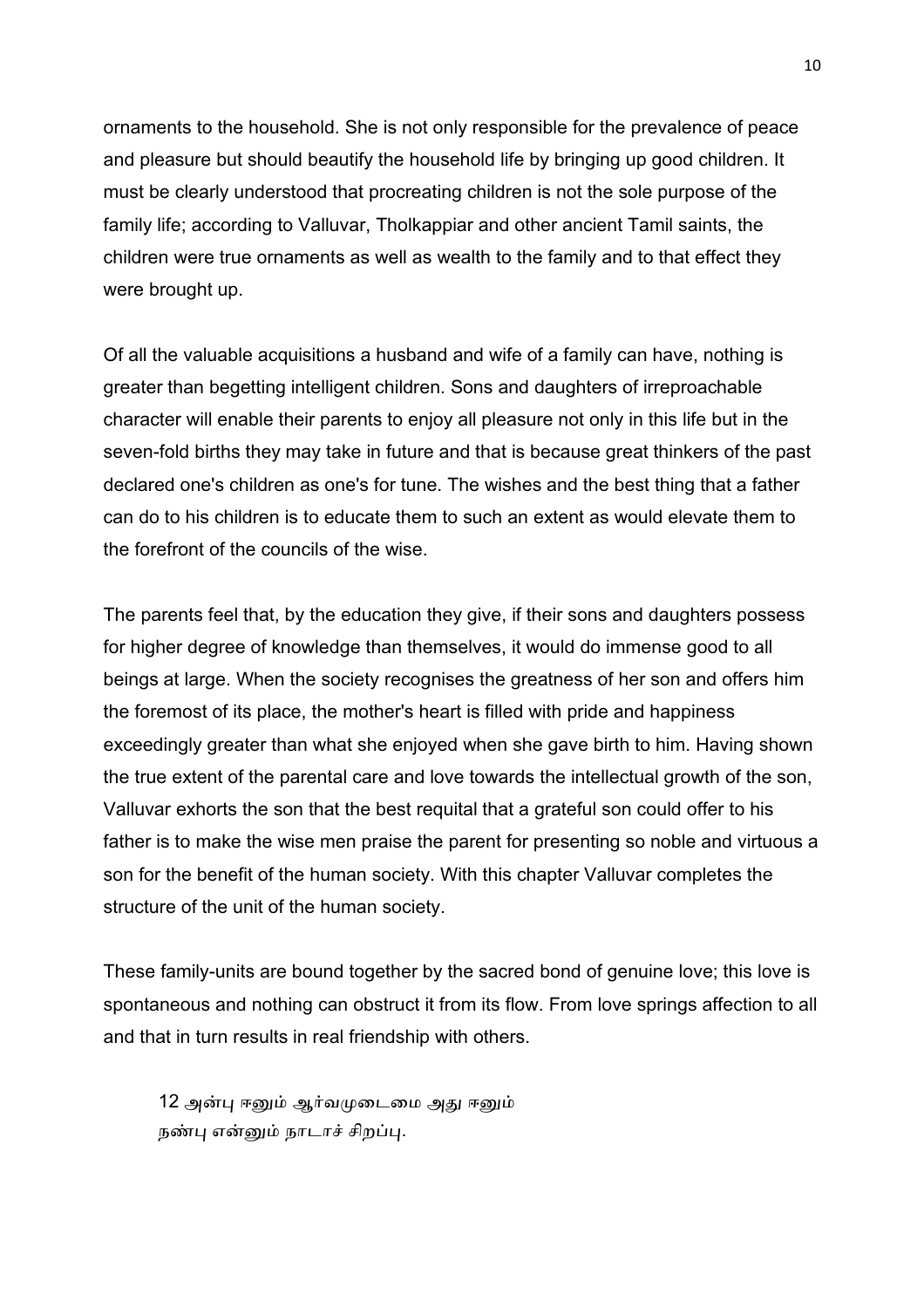This genuine, spontaneous flow of love not only encourages virtue but is of utmost importance to avoid and remove evil from the minds of the wicked and cruel. The very existence of the living beings is due to this love; but for this love, the whole universe will be devoid of entire beings and it will be full of skin-clad bones. We thus understand that love is nothing but a binding force pulling all the members together to form a solid human entity called family. This love bound family comes in contact with the other units and by mutual love, these units of the human society are linked and knit together. Thus the life of the human beings becomes the movement of love, affection and friendship. In 17 chapters, Valluvar deals with the positive and negative characteristics of the working of the family units along with the whole human society. Instead of entering into the details, let me confine myself to the presentation of the general scope for your thought at present.

Reception and cordial entertainment of guests and other fellowmen, utterance of kind and sincerely sweet words, gratefulness to people who are of help, assistance and guidance and sense of uprightness and equity in transactions are the main positive elements for success in family life. Of course, experience of our life on earth tells us that the course is not smooth. There are some negative forces arising out of our movement in the society at large. Failure to control our mind and speech, covetousness, lack of forbearance and fortitude, evil tendency of enjoying others' possessions and back-biting, indulgence in frivolous and vain talks are the most important negative characteristics which impede the pursuit of the house-holder to achieve his object. In order to overcome these anti-social negative elements, Valluvar points out the importance of the generosity of mind, liberality of help to others without any thought of recompense, feeding the hungry and helping the poor and needy.

The ultimate fruit of a life devoted to the various duties already enunciated is earthly name and fair renown; otherwise life is not worth living. As regards the reception of people, Valluvar says that the love that has hitherto been confined within the family husband, wife and child - begins to manifest itself when a guest arrives to the family. No matter whether the guest is a stranger or not, he is received with courtesy and affection. The householder thinks that the sole object of running a family is to receive and serve others whether they are already known or otherwise.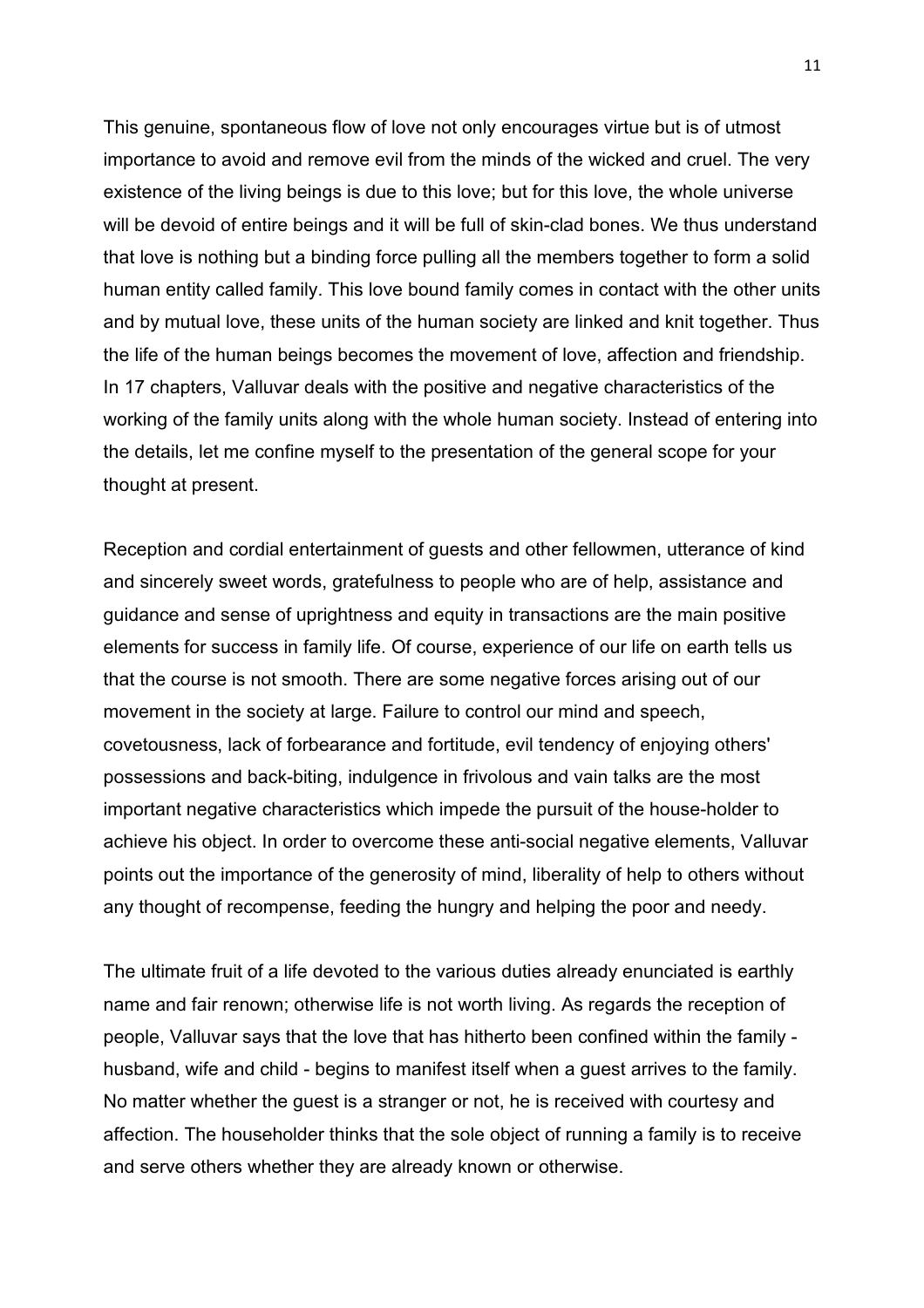13 இருந்து ஓம்பி இல்வாழ்வ தெல்லாம் விருந்தோம்பி வேளாண்மை செய்தற் பொருட்டு

In order to achieve this object every individual must speak sweet and kind words. Only such words are declared sweet which come out from righteous persons with heart full of love and speech completely guileless.

14 இன்சொலால் ஈரம் அளைஇப் படிறு இலவாம் செம்பொருள் கண்டார் வாய்ச்சொல்

Speaking always kind and pleasant words born of humility, not only serves as an ornament but protects one from falling a prey to indigence which produces misery.

15 துன்புறூஉம் துவ்வாமை இல்லாகும் யார்மாட்டும் இன்புறூஉம் இன்சொலவர்க்கு

It helps every man to maintain friendly relation with all. The next allied Aram that brings an individual into the fold of the society is his gratefulness to the help and assistance he receives from others. As every human being is inter dependent, helping and being helped by others are not infrequent. Some of the helps received might have been done without any expectation of return, some may be in times of need and some might have been without any thought of its high value. Even when the help done is as small as millet's seed, wise men who realise the fruits of the act, will only think of the benefit derived by such help and be grateful. The true value of the help received does not lie in its quantity; but it depends entirely upon the worth and quality of the person who receives it.

16 உதவி வரைத்தன்று உதவி உதவி செயப்பட்டார் சால்பின் வரைத்து.

The quality of being grateful is quite essential for the proper working of the human society; it helps us to wipe out from our memory any wrong done to us however deadly it may be.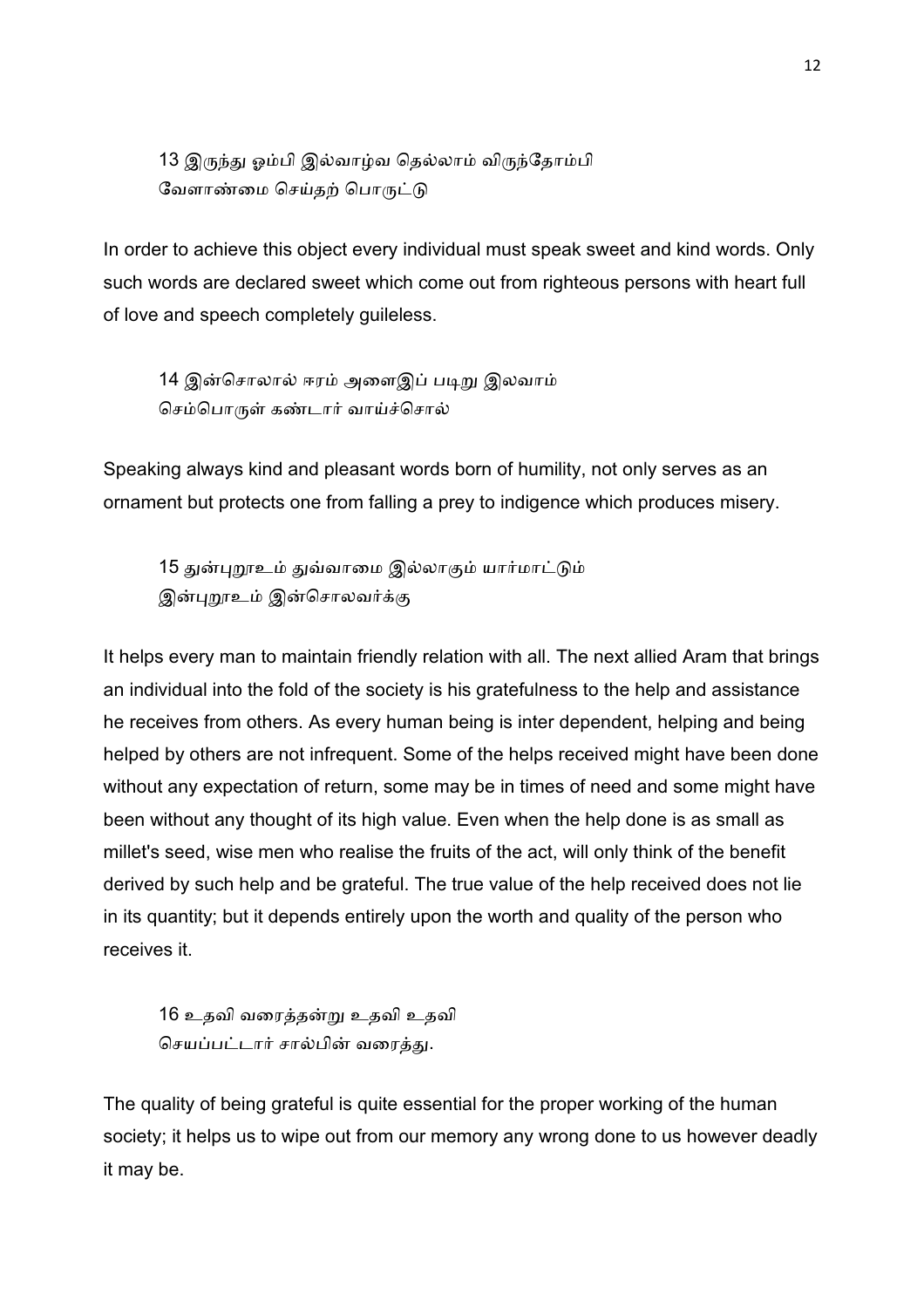17 கொன்றன்ன இன்னா செயினும் அவர் செய்த ஒன்று நன்று உள்ளக் கெடும்.

The next factor that makes an individual indispensable to the society is the sense of uprightness or equity. Man is apt to be biased on account of various interests in the midst of which he lives and moves. Sense of equity and uprightness must be above all kinds of bias and partiality. Opportunities to swerve from uprightness are greater in earning wealth as the comforts of worldly life depend more upon it and neglect of equity and justice also becomes necessary in protecting the ill - gotten wealth. Therefore, Valluvar averse that wealth acquired by proper and fair means never dwindles away but passes safely to the posterity.

18 செப்பம் உடையவன் ஆக்கம் சிதைவின்றி எச்சத்திற்கு ஏமாப் புடைத்து.

If a slight deviation from justice were to fetch you the most maximum amount of wealth and power, Valluvar strongly condemns it saying that it must be rejected with contemptuous disregard instantaneously.

19 நன்றே தரினும் நடுவிகந்து ஆம் ஆக்கத்தை அன்றே ஒழிய விடல்.

 i.e. Give up all wealth however good and pleasant it may be, if it is acquired by dubious means. Trade and Commerce will flourish only when people engaged in it are upright in their dealings. Unjust and unfair transactions in trade will result in the fall of the society in the estimation of other peoples of the world.

20 வாணிகம் செய்வார்க்கு வாணிகம் பேணிப் பிறவும் தமபோல் செயின்.

Supposing a businessman or a judge in a court of law entertains a thought which fails to equipoise his mind, then he must take it for granted, that it is a sure sign of disaster and destruction waiting to befall himself and the nation he belongs to.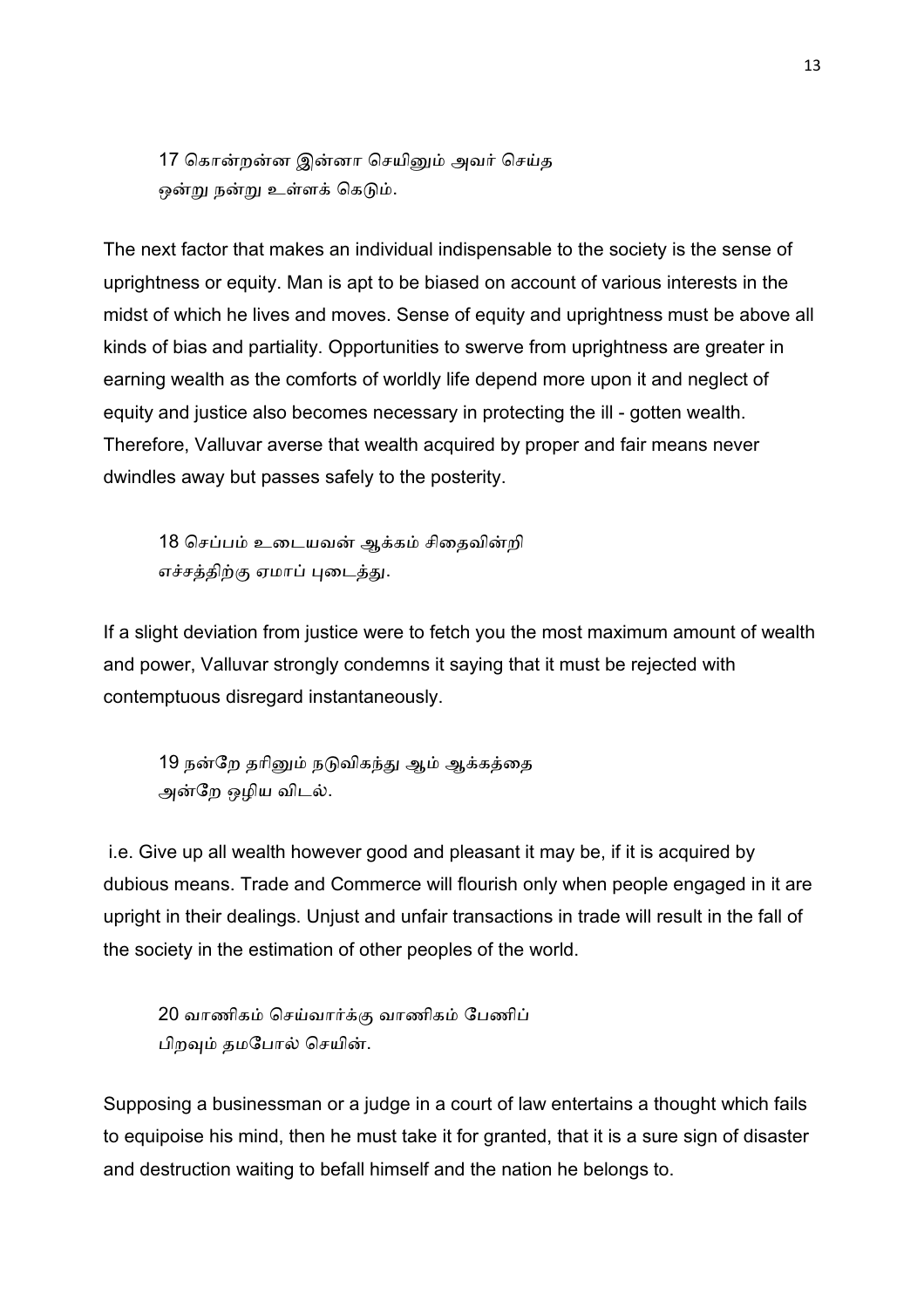21 கெடுவல்யான் என்பது அறிக தன் நெஞ்சம் நடுவொரீஇ அல்ல செயின்.

In the routine of our life, especially when we come in contact with men and matters highly beneficial, there is every likelihood for our mind to go beyond our control, and our words more excessive. Self-restraint or control is the only weapon to guard us from consequential downfall.

22 காக்க பொருளா அடக்கத்தை ஆக்கம் அதனின் ஊஉங்கில்லை உயிர்க்கு.

Of course, self control is excellent in all, but it most befits those whom fortune smiles upon. If the mind sometimes break the control, it will begin to roam about in thought and its harm will not be so serious as the unrestrained word; when it loses its control over the tongue, words become harsh and hot and cause grievous wounds to others. Thiruvalluvar says:

23 தீயினால் சுட்டபுண் உள்ளாறும் மாறாதே நாவினால் சுட்ட வடு.

i. e. 'The wound may heal though from a burning brand, And be forgotten; but the wound never heals a burning tongue inflicts.' (Ellis). Even though a person may be unrestrained in all else, he must have effective control over his tongue; otherwise he will be degraded by licentious speech and put to trouble by his indiscreet words. The control of mind and restraint over tongue of an individual contribute a good deal to the well being of the human society.

Then comes the conduct and discipline of each householder. He must conform to the general discipline and decency the society requires He cannot isolate himself from the social structure and its laws. If he fails to understand, in spite of all his extensive learning, that he is a part and parcel of the society and that, as is the society so he must move, he will be looked down upon as one devoid of any refined culture. This conformity to social requirements is called  $\omega_{\mu}$ க்கம் (Olukkam) in Tamil by Valluvar.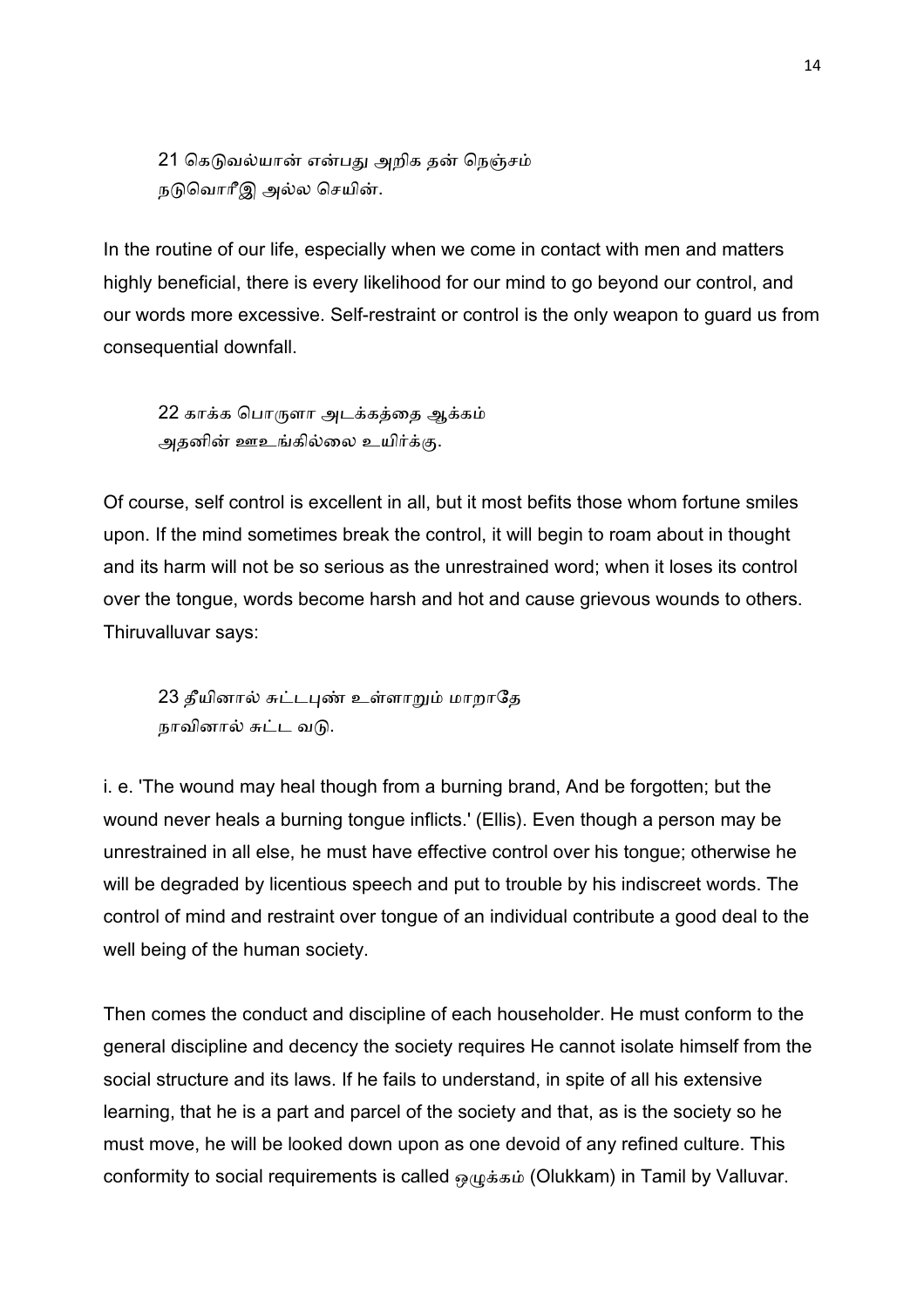Adherence to Olukkam raises one to the exalted place in life and therefore it must be protected well and prized above one's life.

24 ஒழுக்கம் விழுப்பம் தரலால் ஒழுக்கம் உயிரினும் ஓம்பப் படும்.

Proper observance of the social conduct will be considered good, and will be crowned with peace plenty and pleasure; if wrong course is adopted the person will be undone forever.

25 ஒழுக்கம் உடைமை குடிமை இழுக்கம் இழிந்த பிறப்பாய் விடும்.

The best mark of a person having Olukkam (ஒழுக்கம்) is that he will never utter evil words even in the moment of forgetfulness.

26 ஒழுக்க முடையவர்க்கு ஒல்லாவே தீய வழுக்கியும் வாயால் சொலல்.

In moving about in the human society, the householder has ample opportunities to come across men and women belonging to other families. Man's attention is arrested, and desire kindled, when beauty confronts him. The observing mind may be influenced and try to covet the thing of beauty; if it is the person of a female, the degree of its pull may be great. Here, you see that the success of the householder lies in con trolling his mind. If the householder is really a wise man, he will at once overrule his mind that the particular woman is the sole property of another individual over whom he has no claim. No Dharma Sastra or Artha Sastra pronounces any such claim. Even if the husband of the particular lady is such a close friend that he will never suspect if anything untoward takes place, the fellow who commits the outrage will be counted as living dead. Close friendship, high and influential position in life, economic and physical strength - these things intoxicate fools to trespass others' houses.

According to Thiruvalluvar, any other sin committed by any individual may be tolerated but not adultery, as he condemns it as the mother of all sins.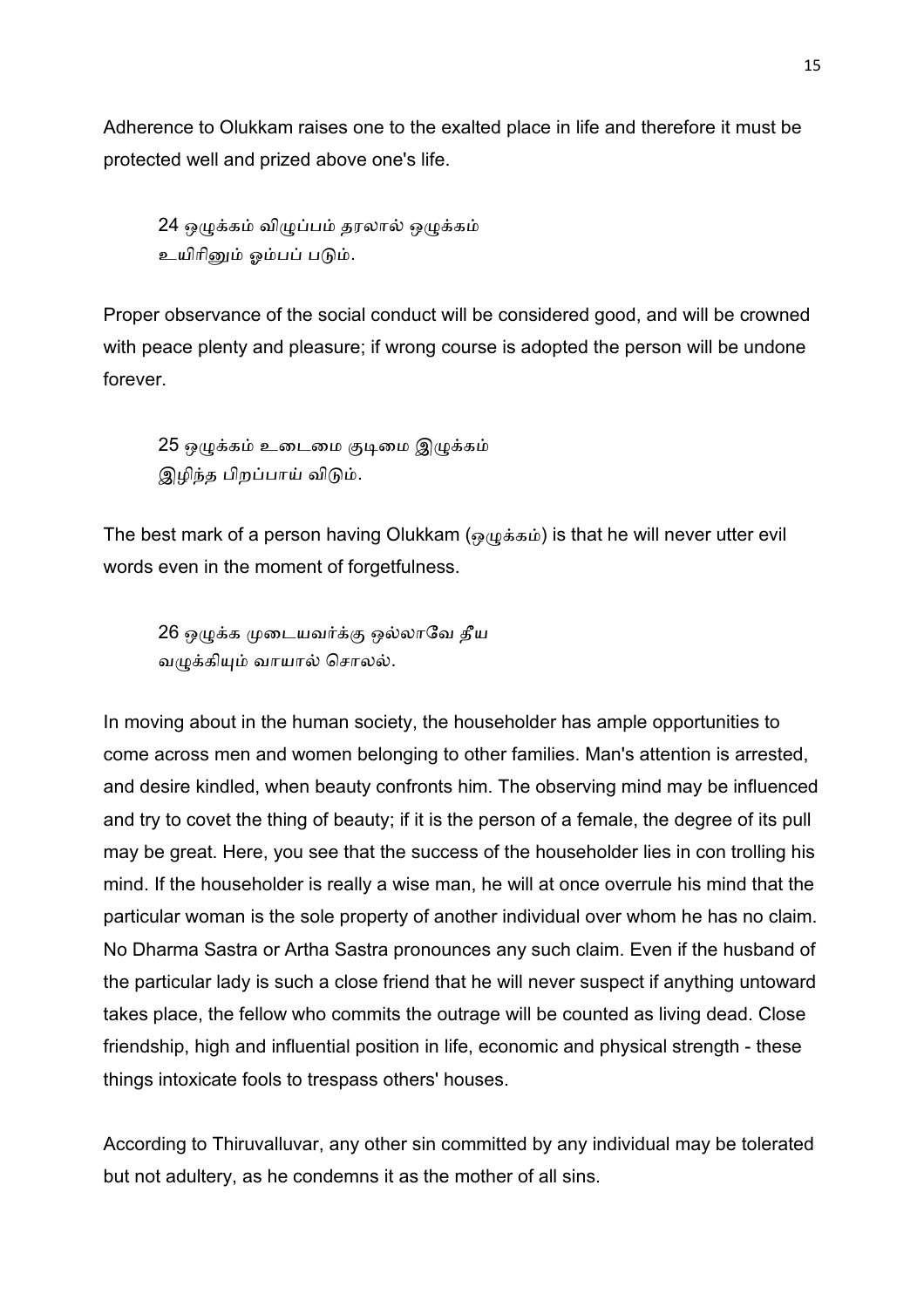Another thing that upsets the mind of the disciplined householder is the insult inflicted by others. One can face any amount of praise; but it will be too unbearable for one to receive insults. Having been exasperated with undue insults, if a householder begins to retaliate, he loses his self-control and descends to the level of the person who insulted him either out of ignorance or foolishness. If a person wants to keep always his mind subservient to his will, he should guard his patience very zealously. If at all, any man resorts to retaliation, it will fetch him a satisfaction which will be momentary; but if he forgives the evildoer, all glory and honour will be then to him throughout the ages the world lives. Encouraged by the pride of immense wealth and exceeding valour, if the miscreant commits insult after insult, forbearance is the only weapon to conquer him decisively. Among the unpleasant words heard, those which cause insult are capable of destroying the peace of mind. Even ascetics of high order lose their control and punish the evildoers. If a house holder bears with patience the insolent words thrown at him, he will be far greater than those noble ascetics.

27 உண்ணாது நோற்பார் பெரியர் பிறர் சொல்லும் இன்னாச் சொல் நோற்பாரின் பின்.

i.e. ascetics who fast and practise yoga are of course great; but any person who puts up with the insults is greater than those ascetics. Hence it will be found that forbearance is another factor which binds an individual with the society and is a source of mental tranquility. In the life of a householder, the wealth and high status of his neighbour or fellowman may kindle the fiery emotions of envy and bring ruins to his household. A well disciplined and virtuous house holder will therefore instead of envying others feel immensely pleased with the wealth of his fellowmen. He thinks that true virtue called Olukkam (ஒழுக்கம்) is to be free from envy and that ஒழுக்கம் in its turn gives Viluppam (விழுப்பம்) i.e. the highest moral status in the society.

28 ஒழுக்காறாக் கொள்க ஒருவன் தன் நெஞ்சத்து அழுக்காறு இலாத இயல்பு

29 விழுப்பேற்றின் அஃது ஒப்பது இல்லை யார்மாட்டும் அழுக்காற்றின் அன்மை பெறின்.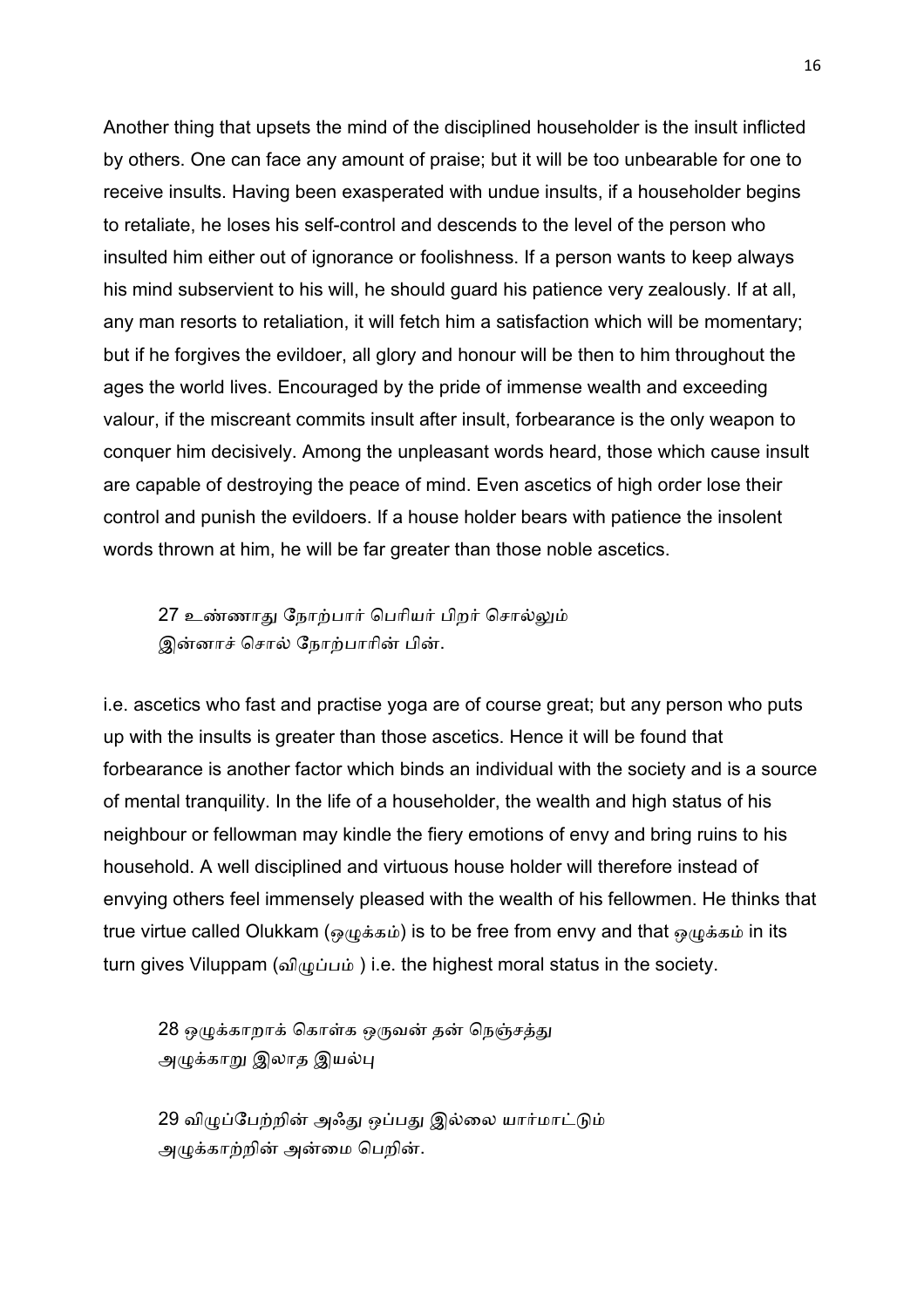If, by mistake, any householder allows his mind to be usurped by the evil tendency of envying others, he will at once try to break the common law and covet wealth by iniquitous means. The blind covetousness will in turn drive him to complete destruction:

30 இறல் ஈனும் எண்ணாது வெஃகின் விறல் எனும் வேண்டாமை என்னும் செருக்கு

A covetous mind instigates one to conspire against his neighbour and derive cruel pleasure at the fall caused by his envy. Some fall a .prey to this inhuman crime simply because they do not possess the particular object of their covetous desire. At times a highly educated individual, even when he is placed above wants, becomes illegally covetous and does great havoc to his neighbour.

Another characteristic of certain anti-social elements is indecent back-biting, which is worse than covetousness. There is a section of people who have made it their profession to speak ill of others; this at times carries them to the extent of black mailing But it must be understood that this defect is not incorrigible. If the individual who engages himself in speaking ill of others in their absence, inquires into his own faults as 'he does unto others, he can free himself from this serious anti-social drawback.

Just like back-biting, indulgence in frivolous and vain-talks destroys the relationship of the householder with the other members of the society. Even if he is good-natured and highly honoured on account of his station in life, the futility of his speech will reduce him to nothing and he will be neglected as good for nothing.

In the discharge of the multifarious daily duties of a householder, he is apt to err and as such there is room for evil to creep in his thought, word and deed. So, every householder should always be careful to guard himself from doing evil to others. Poverty is one of the mischievous forces which may at times drive an individual to do evil which, instead of rescuing one from the pangs of penury, will throw him down headlong into its dark depths of misery.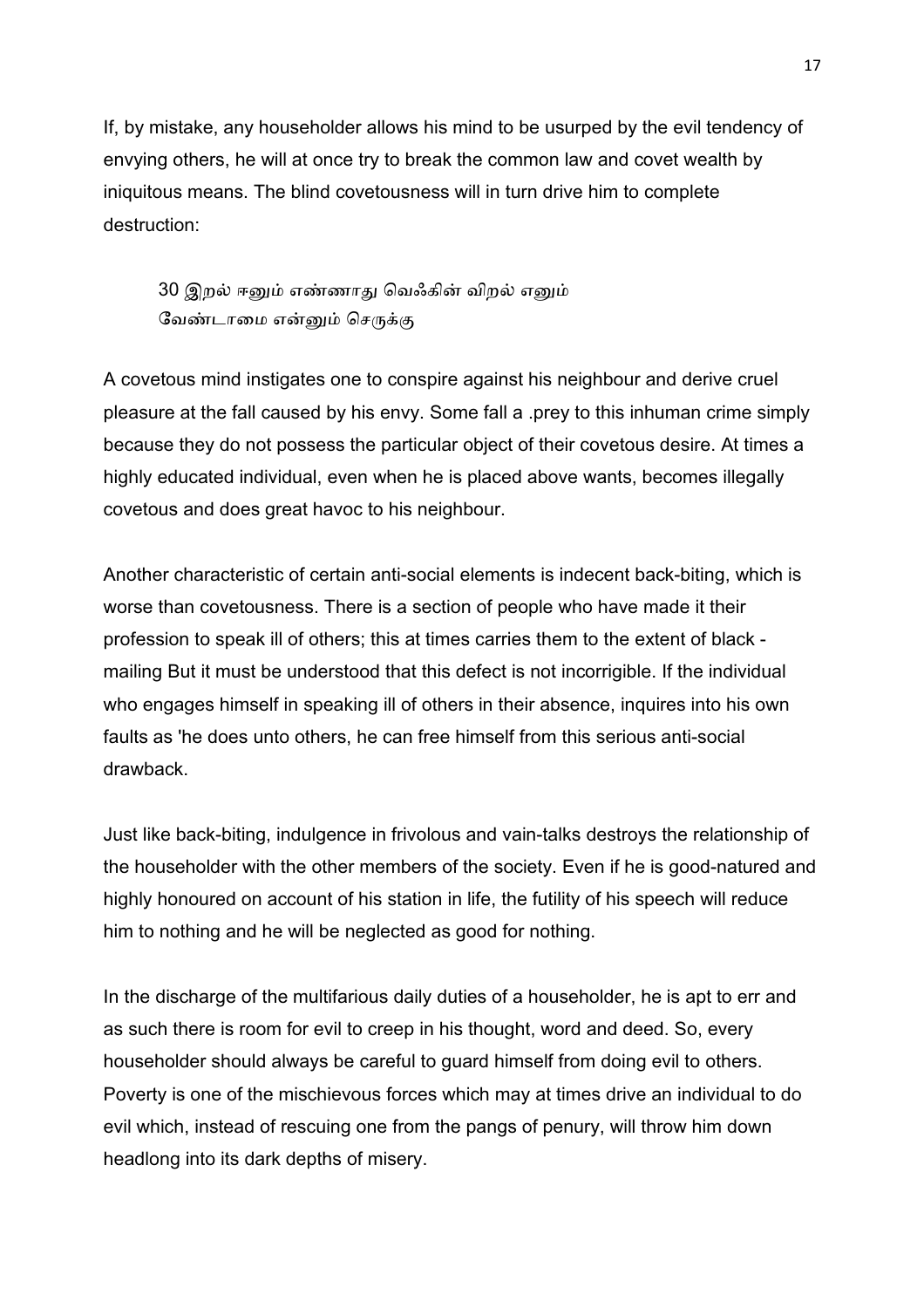31 இலன் என்று தீயவை செய்யற்க செய்யின் இலனாகும் மற்றும் பெயர்த்து.

When once a person commits evil, there is no escape at all; it will pursue him till he meets the consequent destruction like his shadow which follows him wherever he goes.

32 தீயவை செய்தார் கெடுதல் நிழல் தன்னை வீயாது அடியுறைந் தற்று

It must therefore be understood that if a man wants to lead a peaceful and pleasant life, he must never make himself an object of the onslaught of misfortunes caused by doing evil to others.

In the ordinary life of a man heading a family, there may be occasions when he may unconsciously be driven to entertain evil thoughts and words. Realising the consequences, if he wants to control his mind, he must resort to helping the needy without expecting any return just as the heavenly clouds pour down rain without any thought of recompense.

33 கைம்மாறு வேண்டா கடப்பாடு மாரிமாட்டு என்னாற்றுங் கொல்லோ உலகு.

Thus his mind expurgates the black thoughts of evil and ponders over the plight of others. He must think that the purpose of wealth acquired by hard toil and effort must be diverted to redress the grievances of those who live around him.

34 தாளாற்றித் தந்த பொருள் எல்லாம் தக்கார்க்கு வேளாண்மை செய்தற் பொருட்டு.

By thus doing, the grateful recipients are brought closer and they serve as a strong army of virtuous protection from evil and sin. Help and assistance Tendered to those who deserve form themselves into a social virtue Oppuravu (ஒப்புரவு) in Tamil.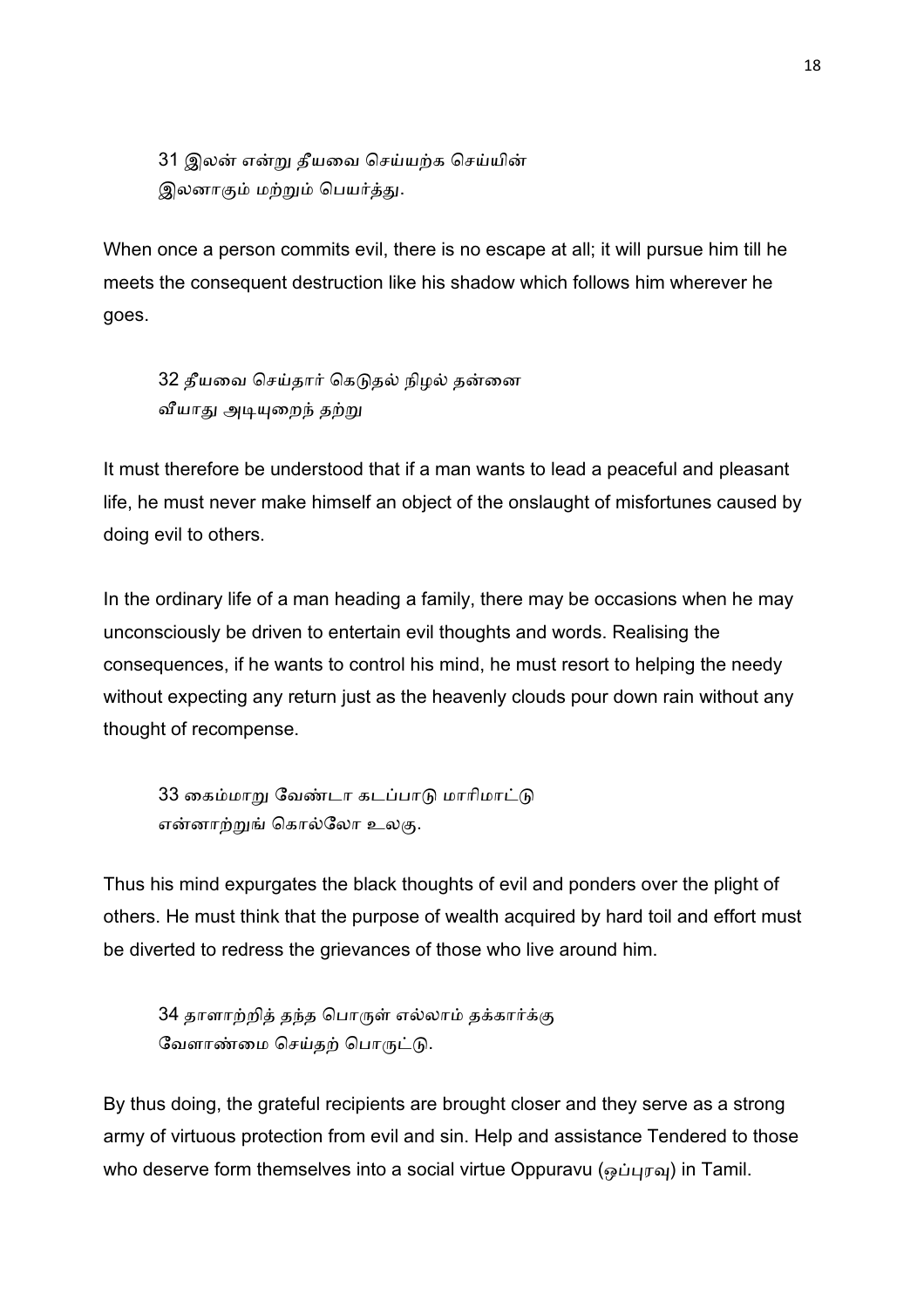Really rich people are those who are extraordinarily wise, whose heart is full of sympathy and who are generous in their outlook. Their riches are compared to a tank full of sweet water fit for drinking, a full-grown tree of sweet fruits standing in the heart of a free village and a medicinal tree each part of which is more efficacious in curing diseases. This ஒப்புரவு (Oppuravu), helping all deserving cases, may drain his resources but the house holder who is steadfast in exercising this Aram will rather be ready to succumb to the poverty caused by it.

35 ஒப்புரவினால் வரும் கேடு எனின் அஃது ஒருவன் விற்றுக்கோள் தக்க துடைத்து.

The mental bent towards helping deserving people gradually broadens in its outlook and stretches itself to those who are penniless; that is called Igai (ஈைக) in Tamil. Of course being begged by the poor and needy is painful; but it is less severe than feeding the hungry, because even the so called ascetics who conquer nature by penance bear the pangs of hunger. Feeding the hungry is strongly advocated by Valluvar; for he was not unaware of the fact that hunger kindles the ferocious animal spirit in man and instigates him to rise in revolt against the kings and the governments established by law. History tells us how kingdoms had been shattered to pieces by the hungry mob.

If a single pie is lost, we take it seriously to our heart and feel very sorry; on the other hand if we give the same to a beggar, we are pleased with his smile. Smile is a contagion and if a beggar smiles on receipt of anything from you, you yourself begin to smile and that smile spreads miles and miles.

On both occasions we part with our money, but yet there is pleasure in parting with it to a beggar. The man who hoards money parts with it when he dies with a heart too heavy. People of this type are numberless; Thiruvalluvar asks us, "Do they not experience the pleasure they could enjoy in helping the beggars with the money they now lose?" To a person, who has tasted the pleasure of helping the needy and the hungry, death will not be painful. The pain caused by inability to help the poor is experienced as worse than death.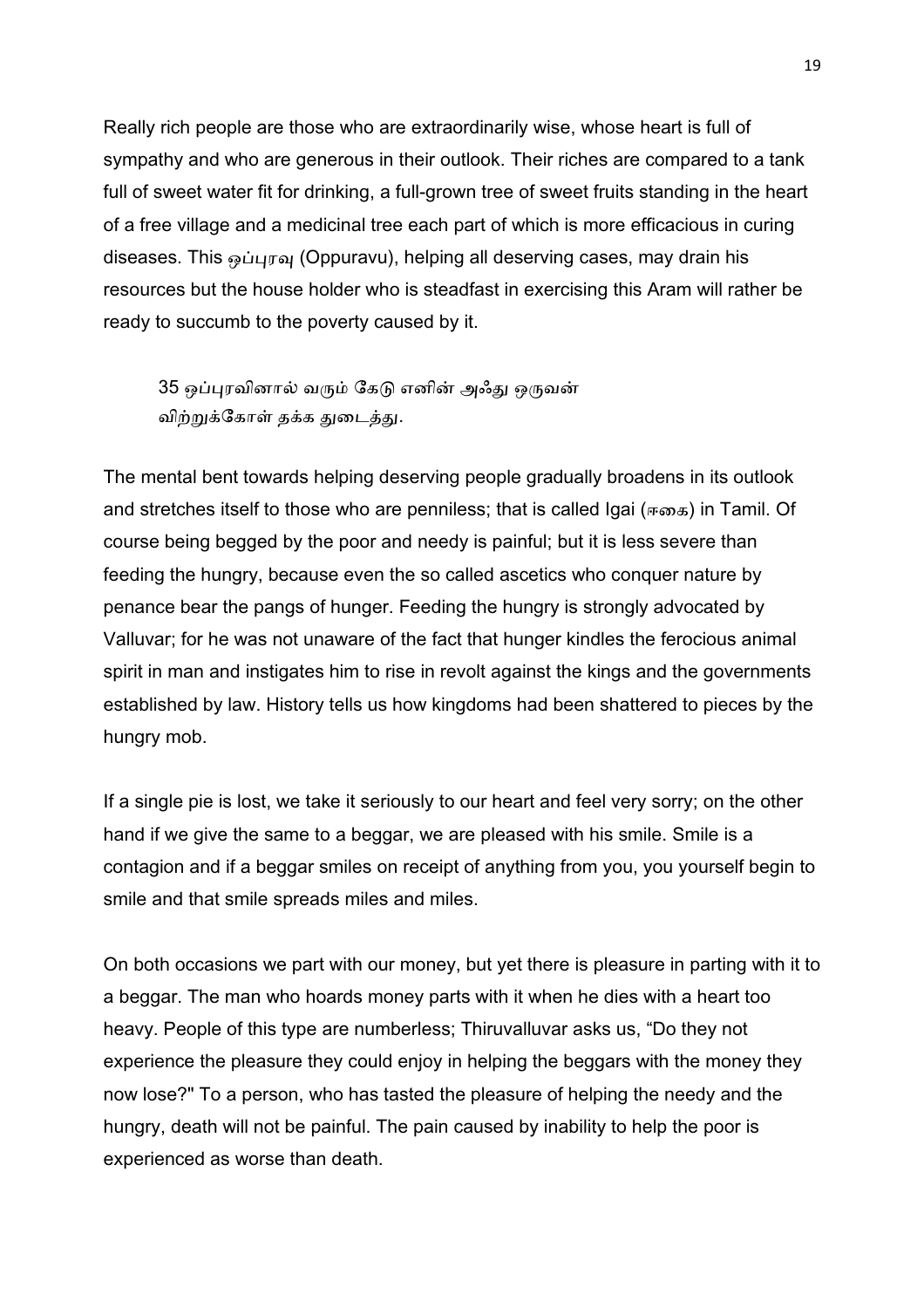36 சாதலின் இன்னாதது இல்லை இனிது அதூஉம் ஈதல் இயையாக் கடை

The ultimate fruit of a life devoted to all kinds of household duties hitherto enunciated is earthly name and fame and nothing else. This then is obtained by helping the poor and needy.

After all man is mortal: neither the members of his family nor the society to which he has been attached accompany him, when he leaves once and for all the earth and its worldly life. The only thing that remains after him is his renown, Pugal ( $\mu$ க $\dot{\mu}$ ) The best qualification for a living individual is to achieve fame; otherwise his life becomes worthless. According to Valluvar, his disposable existence will spoil the fertility of the land where he lives.

37 வசையிலா வண்பயன் குன்றும் இசையிலா யாக்கை பொறுத்த நிலம்

The people without glory or fame will simply condemn themselves for this drawback and in the end they will go down to the vile dust from whence they are sprung unwept, unhonoured and unsung'. The unblemished glorious man lives truly long after his death but the inglorious is dead even when he is alive.

38 வசையொழிய வாழ்வாரே வாழ்வார் இசையொழிய வாழ்வாரே வாழா தவர்.

By the time a man attains glory and fame by proper conduct in family and society, he gets ripened in his worldly experience and entertains a kind of mental rejection of certain comforts he enjoyed in his youth. He feels that he has played his part in the drama of life, and that he should retire soon. As this thought takes root deeper in him, his feelings which were hitherto tethered to the family get loosened and spread towards all living beings. He looks upon the pain and pleasure of all beings as if they are all his own, becomes an embodiment of sympathy and compassion and begins to abstain from eating flesh and doing any harm to others. He realises the meat as the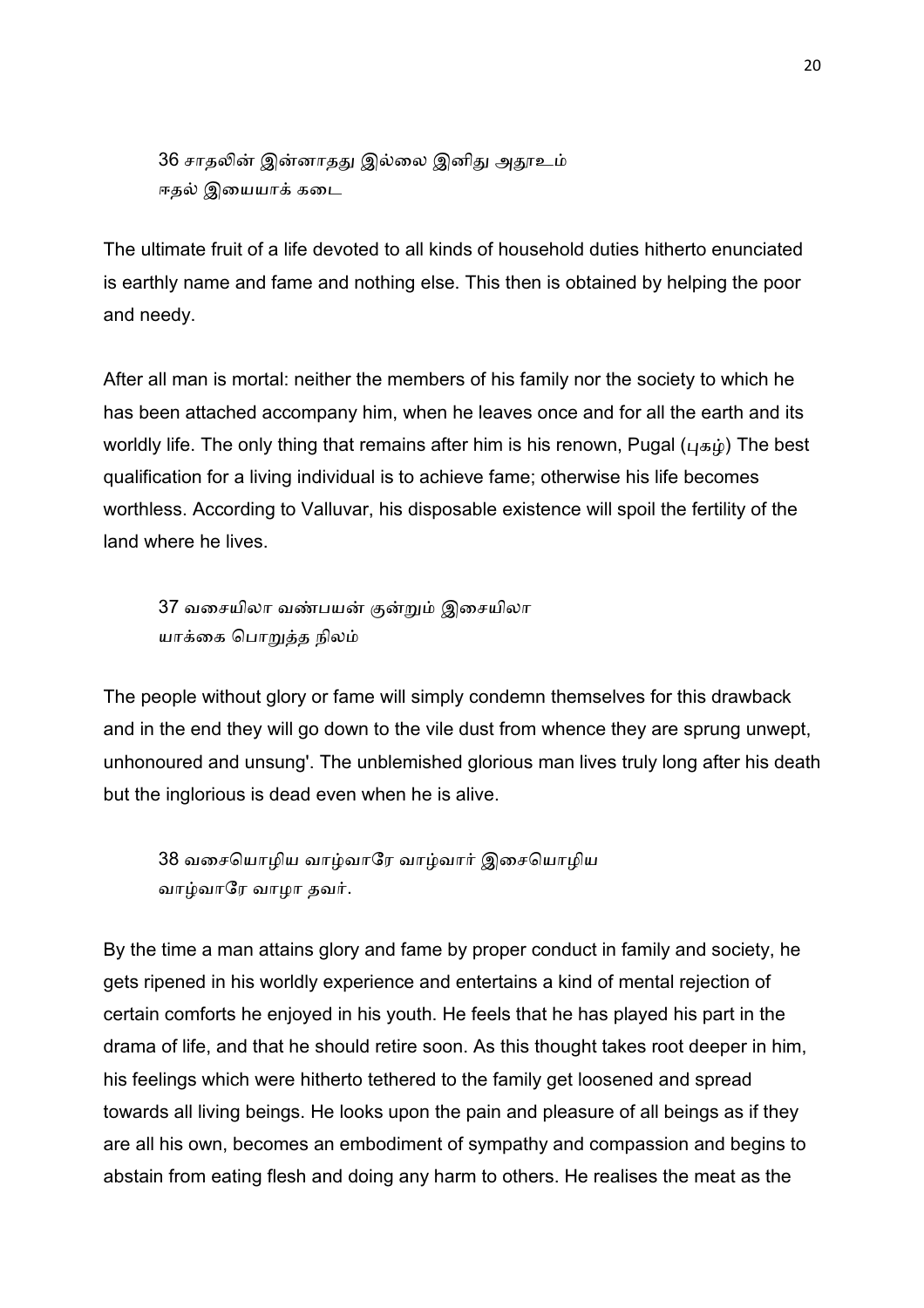flesh of another being and every time he takes it, an animal is killed and deprived of its life. He realises that he has no right to remove a life from its body which is not made by him; the flesh of an animal is as precious to it as his to him. Thus he enters into the path of penance. Just as the craving for flesh-eating is controlled and irretrievably buried in the mind, so also he brooks all pains physical, mental or phenomenal and never does any harm to any being. The misfortunes that come to him successively are looked upon as fire that melts gold and makes it glitter brightly.

39 சுடச்சுடரும் பொன் போல் ஒளி விடும் துன்பம் சுடச்சுட நோற்கிற்ப வர்க்கு.

In the time of Thiruvalluvar the retired householders took up ascetic life to spend the rest of their days in the service of the human society. Interpretation of laws regulating the earthly life, assistance and guidance to kings and leaders of various walks of life and divine wisdom were in their hands. People therefore respected them very highly and treated them as earthly gods. They felt that it was the duty of every householder to render whatever help they needed. Failure to harbour them most kindly and respectfully was considered to be a grave sin. Impropriety in conduct, stealth, robbery and other crimes should be out of their province, they should never utter falsehood because they lived for unsullied truth. Valluvar declared that among all the holy scriptures he studied he found no virtue greater than truth. Truth cleanses the mind just like water cleanses the body.

40 புறம் தூய்மை நீரால் அமையும் அகம் தூய்மை வாய்மையால் காணப்படும்.

At times naked truth causes harm to others and in such a case Valluvar permits untruth provided it does not cause in any way any trouble to anybody. As these wise ex-householders are exceedingly kind and compassionate they are not susceptible to anger. They know their anger is so effective that nothing on the face of the earth could defend itself from it. So the wrath of these gentlemen is always under restraint. Real control of anger is recognised only if and when vented it does harm.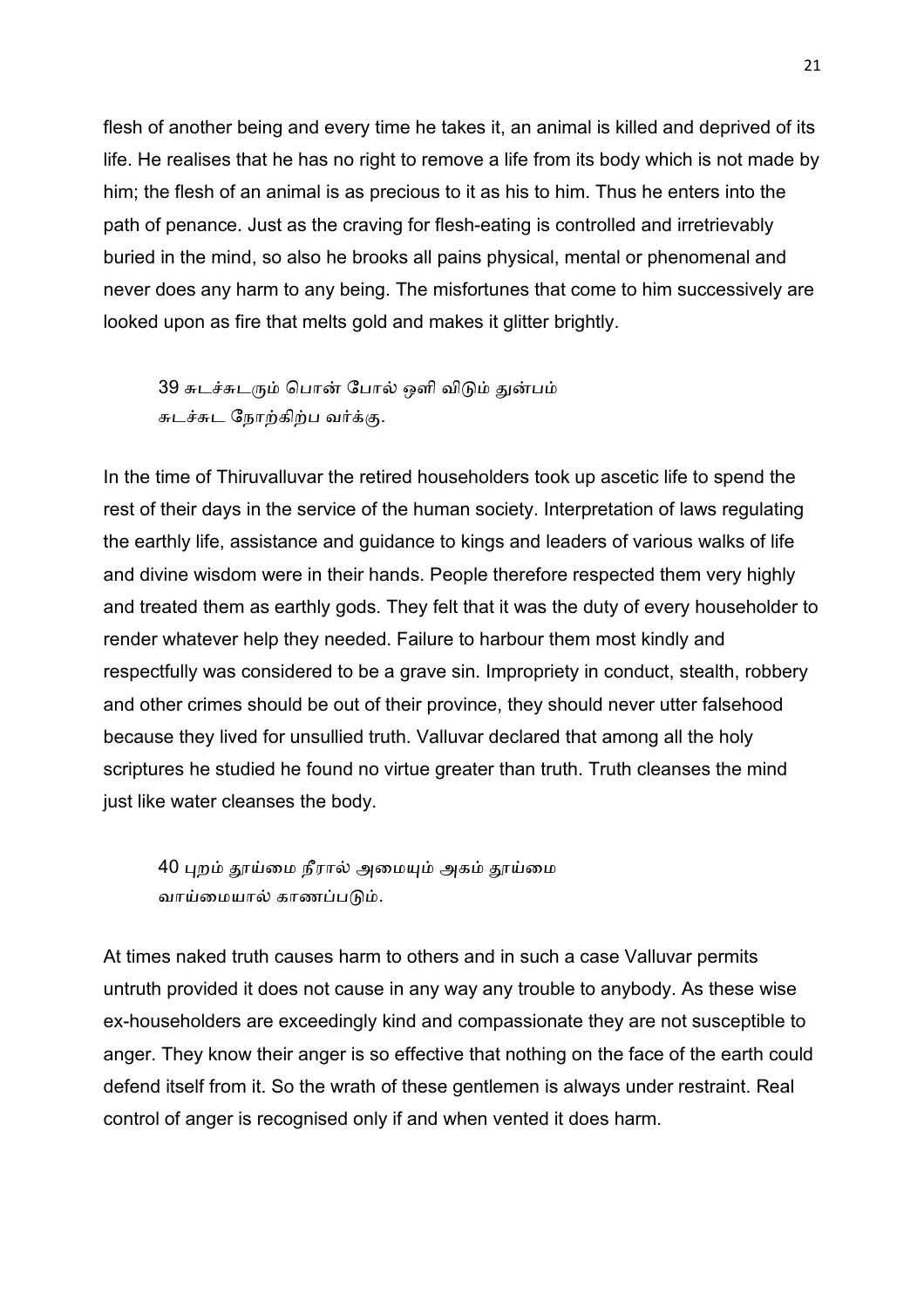41 செல்லிடத்துக் காப்பான் சினம் காப்பான் அல்லிடத்துக் காக்கில் என் காவாக்கால் என்.

This aggressive emotion called anger, before it finds vent, subdues the soft aspect of the human nature and suppresses the benevolent nature of one's intellect and thus reverts one to the brutal region of one's heart. It kills the feeling of joy and pleasure; it is a deadly enemy to the peace loving compassion of the soul.

Physical weakness and nervous debility are the two main factors for the presence of short tempered anger among the retired old people, however learned and gentle they may be. Therefore, they readily resort to do evil in their provocation. As this will affect very seriously their pursuit of divine knowledge and freedom from the cycle of birth and death, they should guard themselves from inflicting suffering on others. It is a firm belief among those who are spotlessly pure in their heart that no evil on any account should be done to others. By doing evil to others they cannot obtain heavenly pleasure and glory. An individual may do any evil out of malice or a person may inflict injury out of sheer ignorance but no evil must be thought of against him. If the evil doer is to be punished, the best thing is to do him good in order that he may blush out of shame and disgrace.

Next injunction issued is against killing other beings. All moral laws promulgate two essential duties; they are hospitality and creed of non-violence

42 பகுத்துண்டு பல்லுயிர் ஓம்புதல் நூலோர் தொகுத்தவற்றுள் எல்லாம் தலை.

Killing of beings is a deliberate contravention of the fundamental law of virtue. Killing by any means animal or bird even for the defence of one's life must not be done.

43 தன்னுயிர் நீப்பினும் செய்யற்க தான்பிறிது இன்னுயிர் நீக்கும் வினை.

Valluvar ridicules and rejects summarily the heavenly or divinely life, were it to be the prize of killing a living being.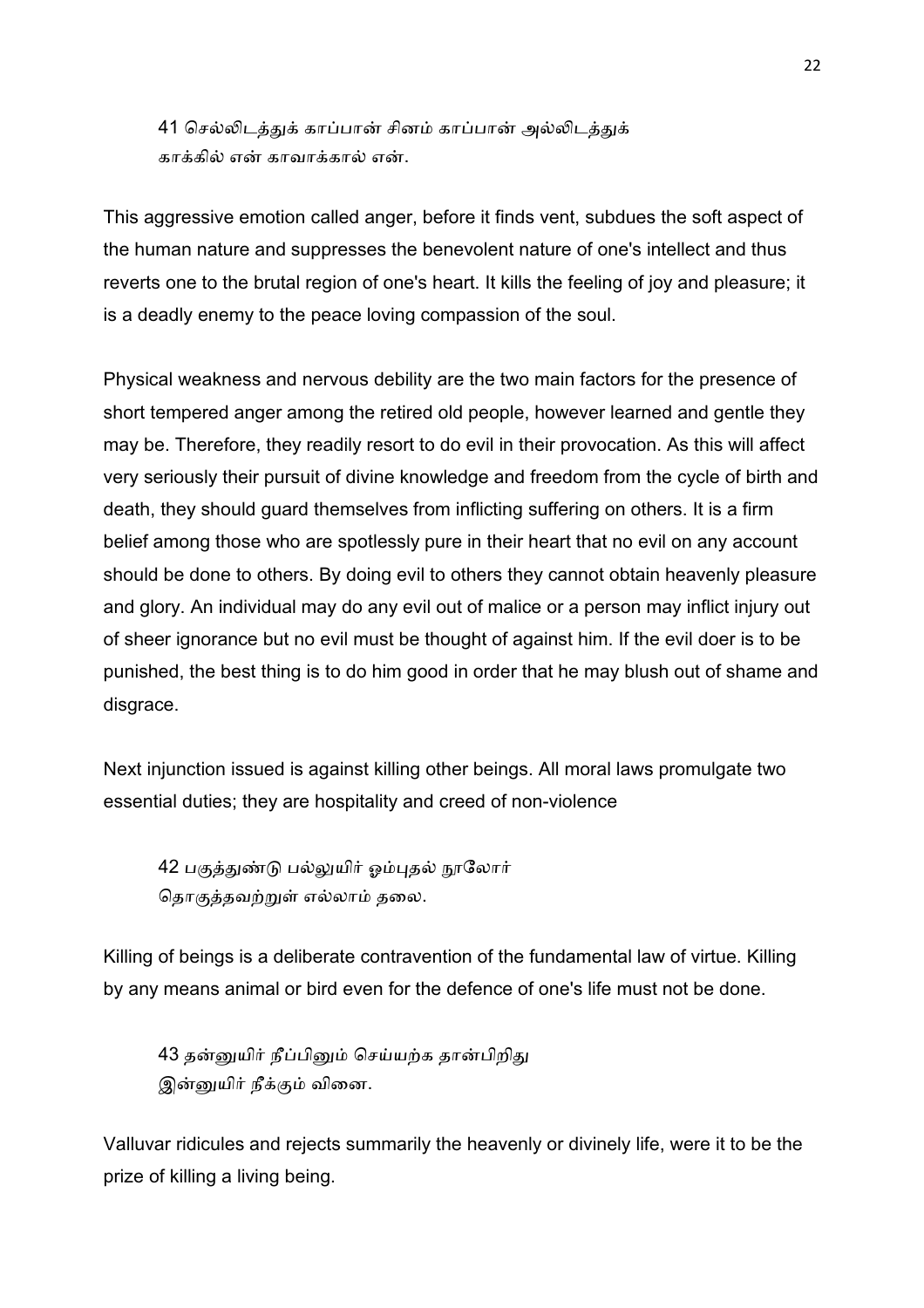Abidance in these injunctions enables the retired family man or the recluse to observe the impermanency of the lives of the worldly beings. Wealth amassed disappears as freely and quickly as possible; as longevity of life is graduated into days and nights, passing of each day and night diminishes the span of life and in no moment it reaches the zero point. "Yesterday he was alive. Alas! To-day he is no more; Such is the greatness of the human world".

44 நெருநல் உளன் ஒருவன் இன்று இல்லை என்னும் பெருமை யுடைத்து இவ்வுலகு.

Death is just like falling asleep and again birth is waking up from sleep. Here a question is raised; when our body dies where does our soul which was residing in it go? Thiruvalluvar says "My dear man, don't think that there is no permanent habitation for the soul. There is one. Till it finds its permanent abode, it will be flying like a bird that goes away deserting its nest so beautifully built and protected".

45 குடம்பை தனித்து ஒழியப் புள் பறந்தற்றே உடம்போடு உயிரிடை நட்பு.

These observations give rise to subjective thinking and introspection takes him deep into his life. Life appears to be a store-house of misery; the more he renunciates the more free he feels from misery. A dislike towards birth and rebirth sets in and the exhouseholder comes to the conclusion that his physical body is also redundant and a handicap against his attempt to gain relief from misery. He discovers the two fundamental factors of bondage that fetters his legs to march towards the land of nobirth and death. They are the so called "I" and "Mine". They are sometimes called the subjective ego and possessive ego. Severance of the connection of these two is the only solution for the problem of reaching the goal. To achieve this successfully "We are advised to cling to the Almighty who is by nature immune to these bonds," so that our endeavour for liberation will be crowned with success.

46 பற்றுக பற்றற்றான் பற்றினை அப்பற்றைப் பற்றுக பற்று விடற்கு.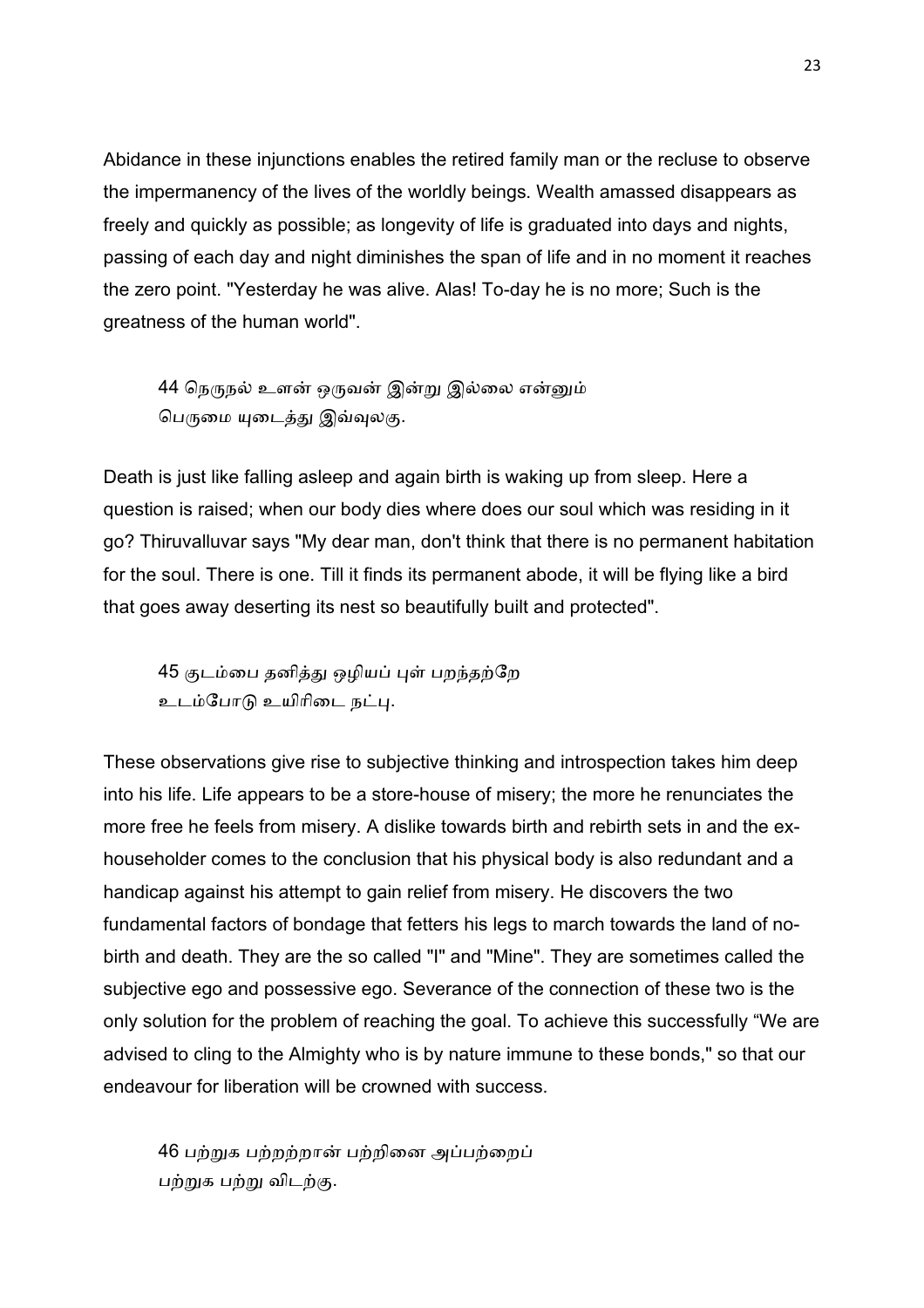The pre-requisite for achieving liberation of our souls from these egocentric bondages is a clear knowledge of the sublime truth. This knowledge removes the innate ignorance covering the soul. Any doubt in our insight will land us in darkness and even the control of the five senses will not help us if we are not well enlightened by the supreme knowledge. By doing of ardent learning and subjective thinking, the acquisition of this knowledge is possible. Desire, anger and delusion caused by the self concentring egoism are the three obstacles on the way of our goal and if they are destroyed completely leaving no trace in the mind, success is sure and certain. We know fully well that the sphere of the activities of the human intellect is limited and consequently it is disabled to enjoy the pleasure stored up in the vast inexhaustible extensive Nature and even though the mind of the ascetic rests contented with this limited amount of pleasure and pain, the fiery desire caused by the previous experiences still flickers in and at times flares up and deflects his mind towards those pleasures. Valluvar realises its insatiable nature and sounds a note of warning that if the desire (அவா) which is otherwise called the eternal seed of birth is left to survive, endless sorrows will be fall. He says:

47 இன்பம் இடையறாது ஈண்டும் அவா என்னும் துன்பத்துள் துன்பம் கெடின்.

i.e. the desire called Ava in Tamil prompts man to do sin and if that dreadful desire which is responsible for all misery is rooted out, continuous flow of happiness is certain in our living present.

Thiruvalluvar is a strong believer in the working of the cause and effect of every event of human lives; this is called ஊழ்வினை by the ancient Tamils. ஊழ் is effect and விைன or action is cause. Many of our people have not under stood the real purport of this phrase and have identified it with the theory of fatalism. Suppose a man undertakes to do a work, then when he commences the work or வினை, its effect or பயன் begins to grow simultaneously. By the time he finishes it, his வினை becomes ripened and bears its fruit. The word  $\omega$   $\psi$   $\delta$  means ripening; in this very sense this word is used by the learned scholars of the Sangam literature e g. ஊழ்மலர் (அகம்.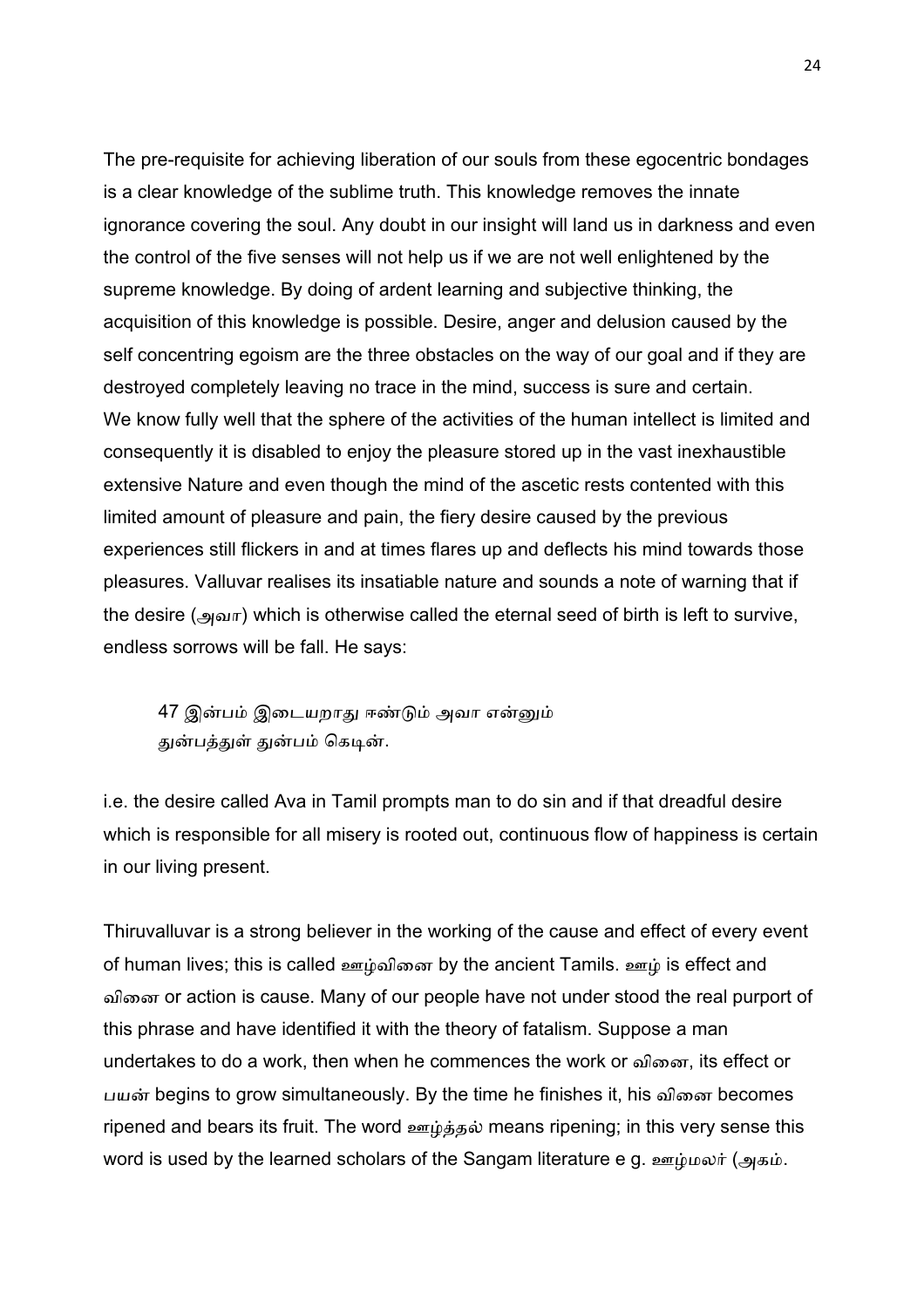199), ஊழ்முகை ( நற். 115), ஊழ் கோடு (புறம். 322). Valluvar also uses it in the same sense, vide his couplet.

48 இணர் ஊழ்த்தும் நாறா மலர் அனையர் தாம் கற்றது உணர விரித்துரையா தார்.

When the work has been completed and the wage due to the work is paid, we say that the objective nature of the work done is its product செயப்படு பொருள் . The pleasure derived at the completion of the work is வினைப்பயன்., e. the fruit of the வினை. The pleasure the labourer enjoys on receipt of the wage is the fruit of his work or வினை. Till the வினைப்பயன் is enjoyed, it stands aloof waiting for the opportunity to afford enjoyment. In that state it is called ஊழ்வினை or ஊழ். If the வினைப்பயன், the fruit of Karma, is pleasure, it is called ஆகூழ், and if it is otherwise, it is போகூழ். When ஆகூழ் (Fortune) presents pleasure, our mind becomes clear and brisk in preparation to receive it in good spirits. If it is  $GL(T,\mathbb{R})$ , it preposes laziness and indifference in us.

49 ஆகூழால் தோன்றும் அசைவின்மை கைப்பொருள் போகூழால் தோன்றும் மடி.

When our faculty of intellect thus gets dim and and our mind deludes itself and produces folly, it should be understood that it foretells some misfortune. If on the other hand our mental state becomes different and its out-look and thought get broadened and bright, we can be sure of fortune waiting upon us. Valluvar therefore says,

50 பேதைப் படுக்கும் இழவூழ் அறிவு அகற்றும் ஆகலூழ் உற்றக் கடை.

The mysterious position this law of causation or  $\omega$  occupies is such that it reveals itself to us when we sincerely exhaust all our legitimate means to do a particular work, no matter whether it is thought, speech or deed. But Valluvar advises us not to be perturbed or discouraged when misfortune confronts us. We should understand that we are the real authors of our actions past or present and our eligibility and right to reap the fruit can never be averted or obstructed just like the falling of the ripened fruit cannot be prevented or postponed. Valluvar proclaims,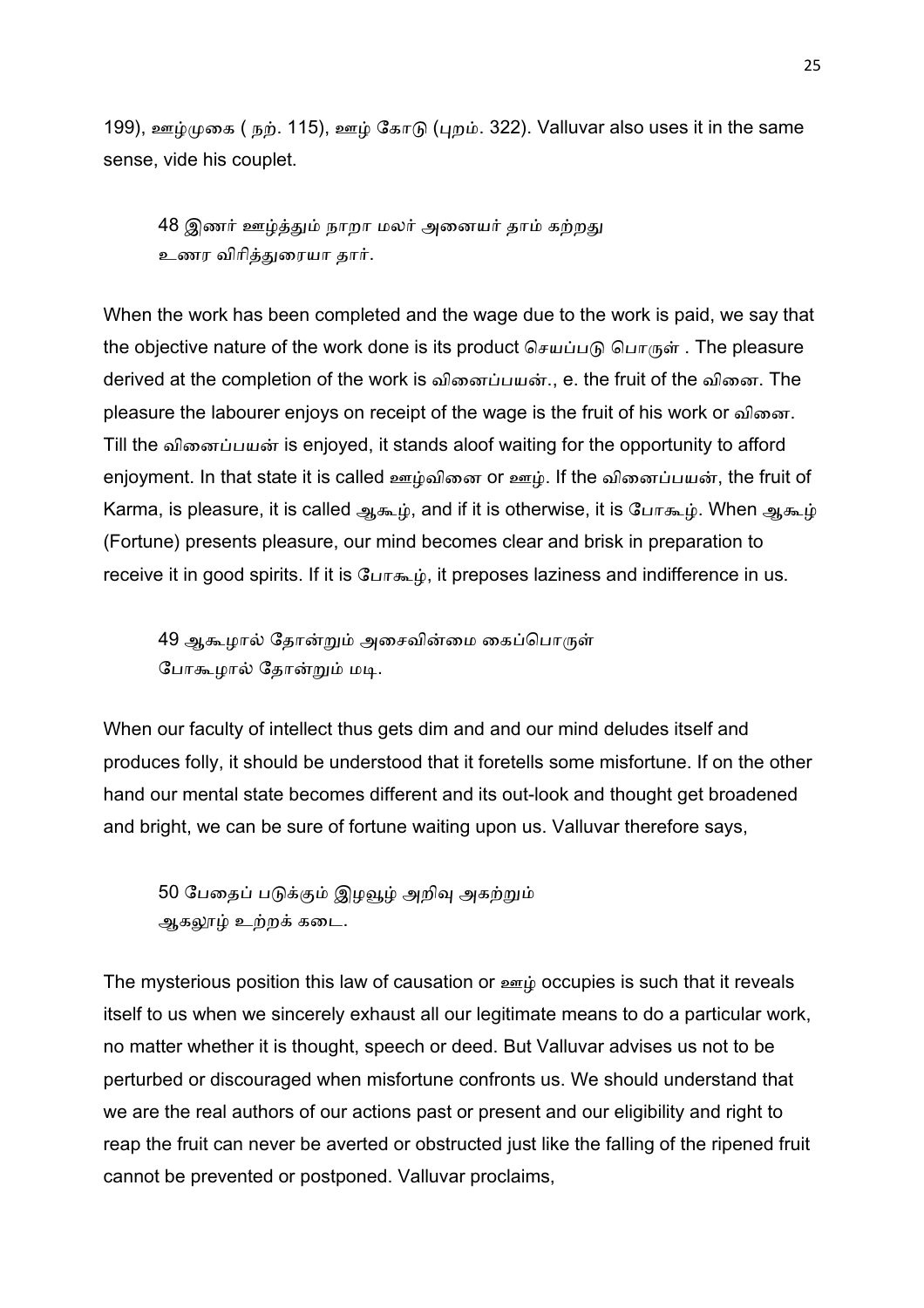51 ஊழின் பெருவலி யாவுள மற்றொன்று சூழினும் தான் முந்துறும்.

And we must calmly receive and put up with it. Any attempt to divert or prevent it will be a sad failure.

The law of causation called ஊழ்வினை operates through any act of ours or any of our fellowmen connected directly or indirectly with us. Suppose a boy throws a stone at a dog, then it is the stone that hits it and causes pain; but the dog does not bark at the stone but frowns only at the boy. Similarly the pleasure or pain, profit or loss, come to us through some intermediaries, and we also should recognise that it is  $\frac{1}{2}$  that works behind and we are the real masters and not the intermediaries who simply act like the stone that hit the person of the dog.

According to the Tamil philosophers, the law of causation is inanimate and insensible and it is directed towards us by the All Knowing Almighty Being who knows as to whom the profit or loss and pleasure or pain, are due. That is why Valluvar says that even this invincible law of causation can be averted and rendered powerless by earnest prayer and intensive devotion to God, the Almighty.

52 இருள்சேர் இருவினையும் சேரா இறைவன் பொருள்சேர் புகழ்புரிந்தார் மாட்டு.

We should also note with care the difference between the Fatalist theory and the Tamilian ஊழ்வினை. The Fatalist theory is based on the past Karma done in the previous births, and ஊழ்வினை refers to all the karmas done in the past as well as in the present birth.

--------------

PART II

Gentlemen,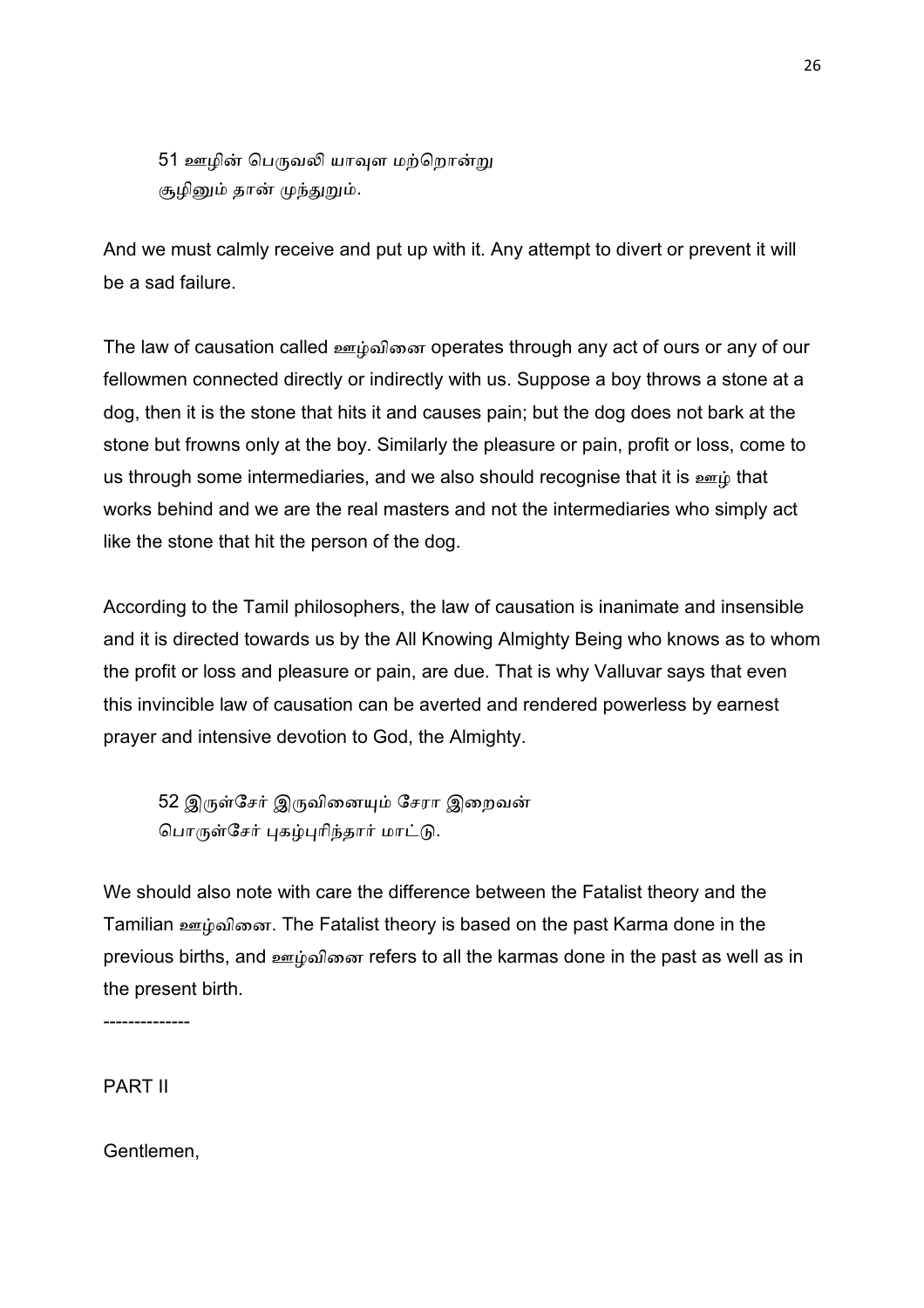Next comes the second part entitled as  $\Box$ <sub>IT</sub>  $\Diamond$  (Porutpal) which deals with the political, economic and social working of the human society, which ensures the proper attainment of earthly pleasure, which, in turn, leads human souls to the everlasting life of infinite pleasure, peace and plenty. No nationalism or racialism ever existed in the period of Thiruvalluvar and he therefore took the human society as a whole and its mundane life into consideration.

We already saw in the first part that the family which is the unit of the society was headed by the husband and moved with the other units of the society as per the rules of conduct prescribed for the household life. In like manner the entire society has to be headed and led by an individual who is capable of looking after each and every unit of the Society. He was named as monarch or king and under his governance, the society was brought to function. So monarchy was the rule of the day of Thiruvalluvar. Here, Valluvar has dealt with in 70 chapters this aspect of human life i.e. the kingship and the government. The government is divided into six departments such as

53 படை குடி கூழ் அமைச்சு நட்பு அரண் ஆறும் உடையான் அரசருள் ஏறு

and let me condense them without leaving the essential and salient points as far as possible.

The Government of the country was responsible to the King and not to the people and he was all in all in every walk of life. But personal qualifications for kingship were also prescribed and he was required to satisfy them. Acquisition of knowledge by learning from books and from learned scholars was not discriminatory but common to kings and their subjects. The king was trained both theoretically and practically to safeguard himself by preventing occurrence of faults in his royal conduct. He should not take decisions independently without consulting the experts. Administration of justice was in the hands of the king. It was the primary duty of the king to maintain law and order in the state. The council of ministers and the ministry of the state formed the head and heart of the Government. Though the king was the supreme head of the society, he must secure the hearty co-operation of the people.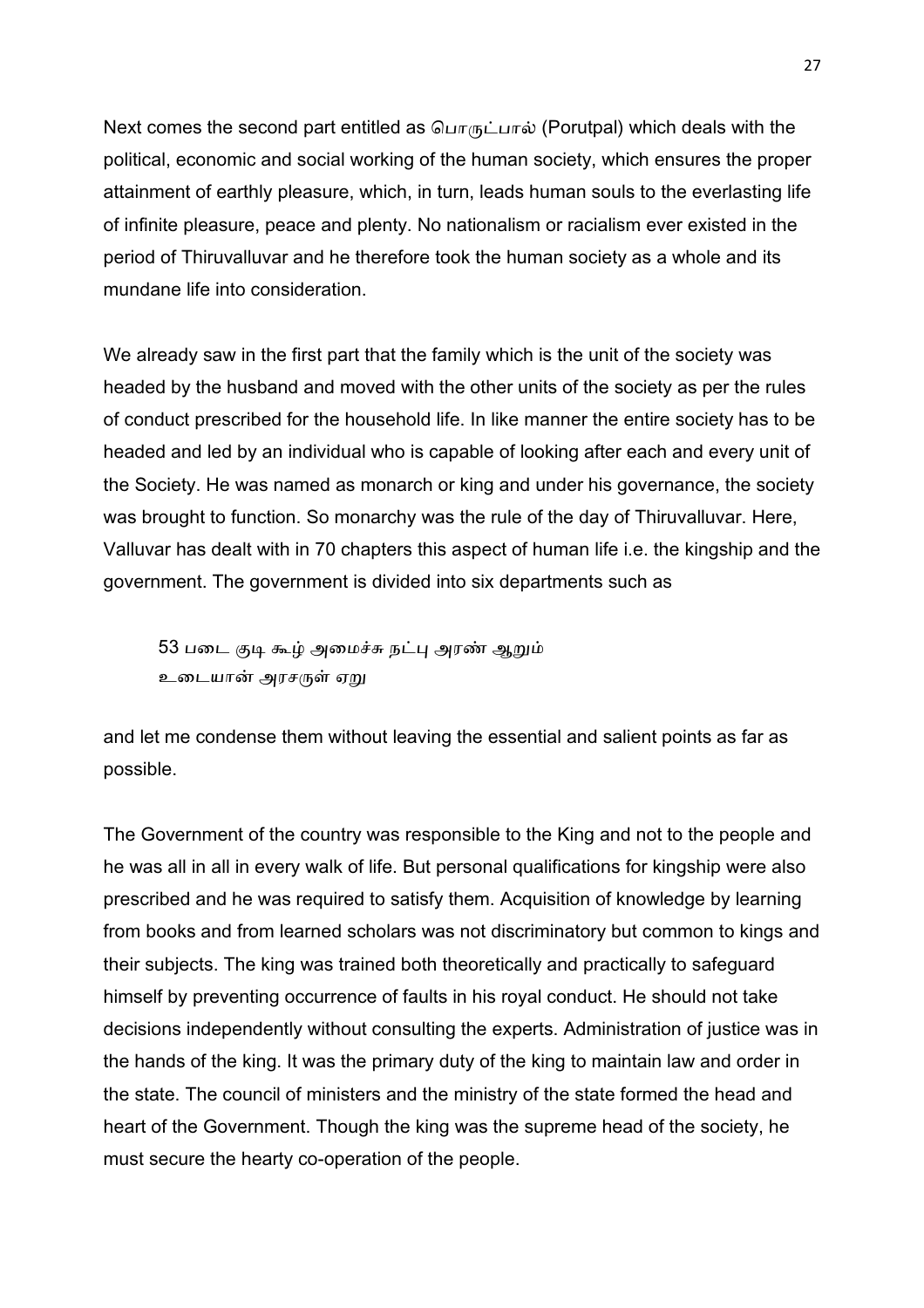54 குடிதழி இக் கோலோச்சும் மாநில மன்னன் அடிதழீஇ நிற்கும் உலகு

It must be remembered in this connection that most of the powers of the monarch were so decentralised that villages enjoyed a kind of political autonomy. These villages were grouped as Nadu (நா ) on the basis of self-sufficiency.

55 நாடு என்ப நாடா வளத்தன நாடல்ல நாட வளம் தரும் நாடு

and the administration was carried on by assemblies of elders and learned men. Anyhow, in the days of Thiruvalluvar, Governments could not be stable and so every monarch was very keenly interested in the defence of the country by building and protecting forts and fortresses and strengthening the military service.

National wealth of the country was freely allowed to grow and nationalisation of the sources of income was never dreamt of. As the monarchs were engaged in governing the civil life, the administration of justice and defence, people enjoyed freedom of speech, freedom of worship and freedom of movement; trade, commerce and industry were thriving independently in the hands of the public. But the kings were keenly watching the acquisition of wealth; instructions regulating the ways and means of earning wealth were issued, so that no deviation from the paths of virtue took place. Unclaimed properties, tolls and customs duties, tributes paid by the sub-ordinate and subdued kings and chieftains were added to the exchequer besides the regular land mountain and forest revenues from the people.

56 உறுபொருளும் உல்கு பொருளும் தன் ஒன்னார்த் தெறுபொருளும் வேந்தன் பொருள்

Every taxation was direct and there is no mention of any kind of indirect taxation. The Government and the governed were conscious of the fact that the wealth acquired by legal and virtuous means served the society to do its duties properly and enjoy life to the fullest extent.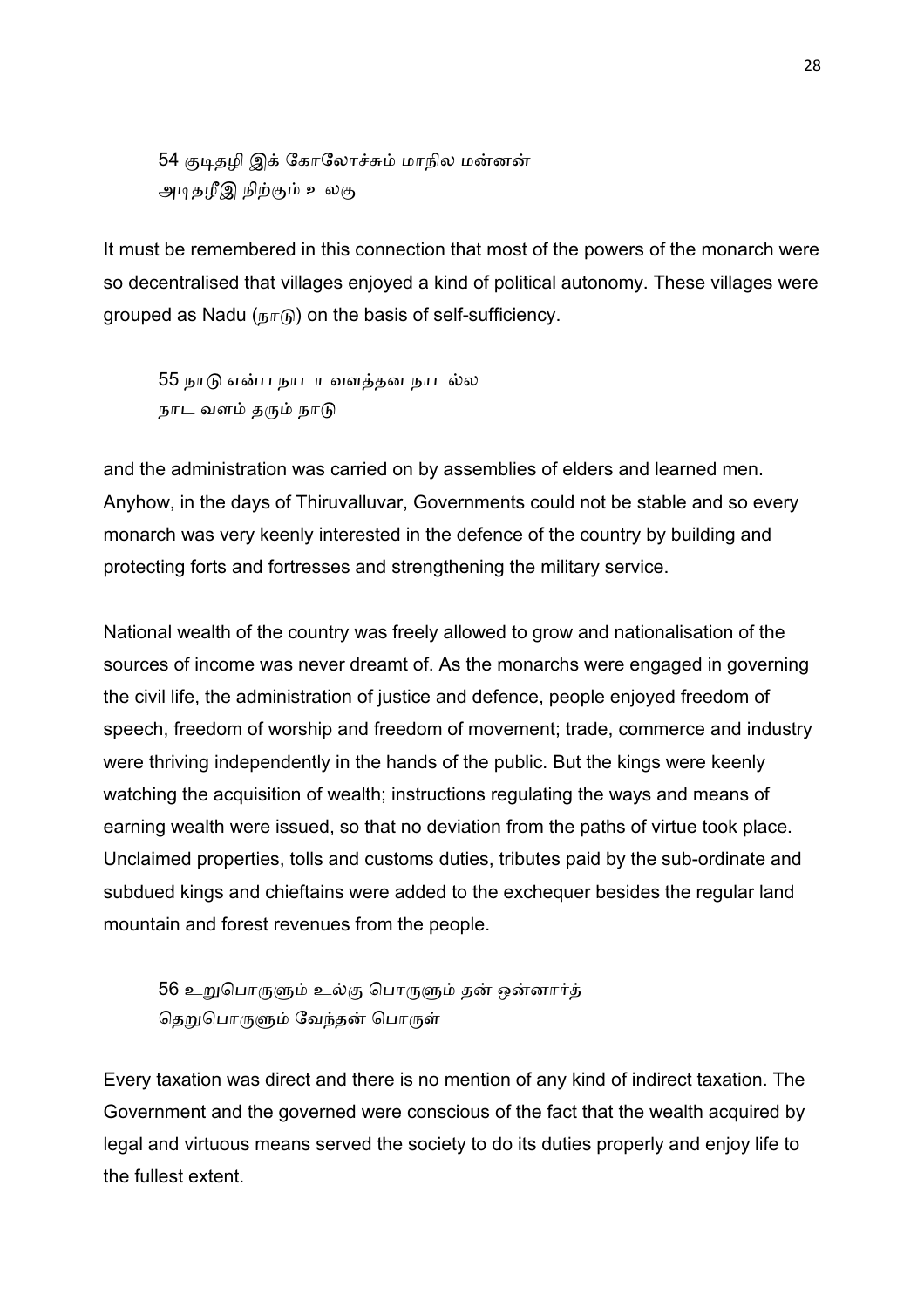57 ஒண்பொருள் காழ்ப்ப இயற்றியார்க்கு எண்பொருள் ஏனை இரண்டும் ஒருங்கு

Amassing wealth by illicit and unlawful means was ruthlessly condemned. The relationship with the neighbouring and other kingdoms was maintained by employing able ambassadors and talented spies. The service of the spies was utilised to know the mind of the public and ascertain the opinion of the people on the working of the various departments and services of the government. Corruption, favouritism, nepotism and other anti-governmental and anti-social misdeeds were detected and eradicated then and there by these exceedingly clever spies. Meritorious services of the public men and those of the members of the Government were recognised, appreciated and rewarded both publicly and privately.

Medical relief was rendered by the Government and the public; the medical science was taught under four heads; the patient, the physician, the medicine and the recipe; as a preventive measure, propaganda on the regulation of diet was beautifully done. The evils of over feeding and underfeeding were taught under medical and health education.

The Government was very attentive in maintaining high ethical standard of life among the people. Valluvar bestows more of his thoughts upon the general morale of the public. The evils of the demoralising elements like disrespect for the elders, infatuated sexual life, prostitution, intoxicating drinks and gambling were clearly pointed out and condemned. Importance of preserving the high traditions of the family and society, protecting the honour of the individual as -well as the society, paying respect to the greatness of thought, word and deed of every member of the society, and safeguarding the nobility of conduct and courteousness was duly recognised. The economic uplift of a country must start from each family and go on spreading first to the co-existing village society and then to the country. The welfare of the family stands on two important requisites: they are untiring industry and clear worldly knowledge: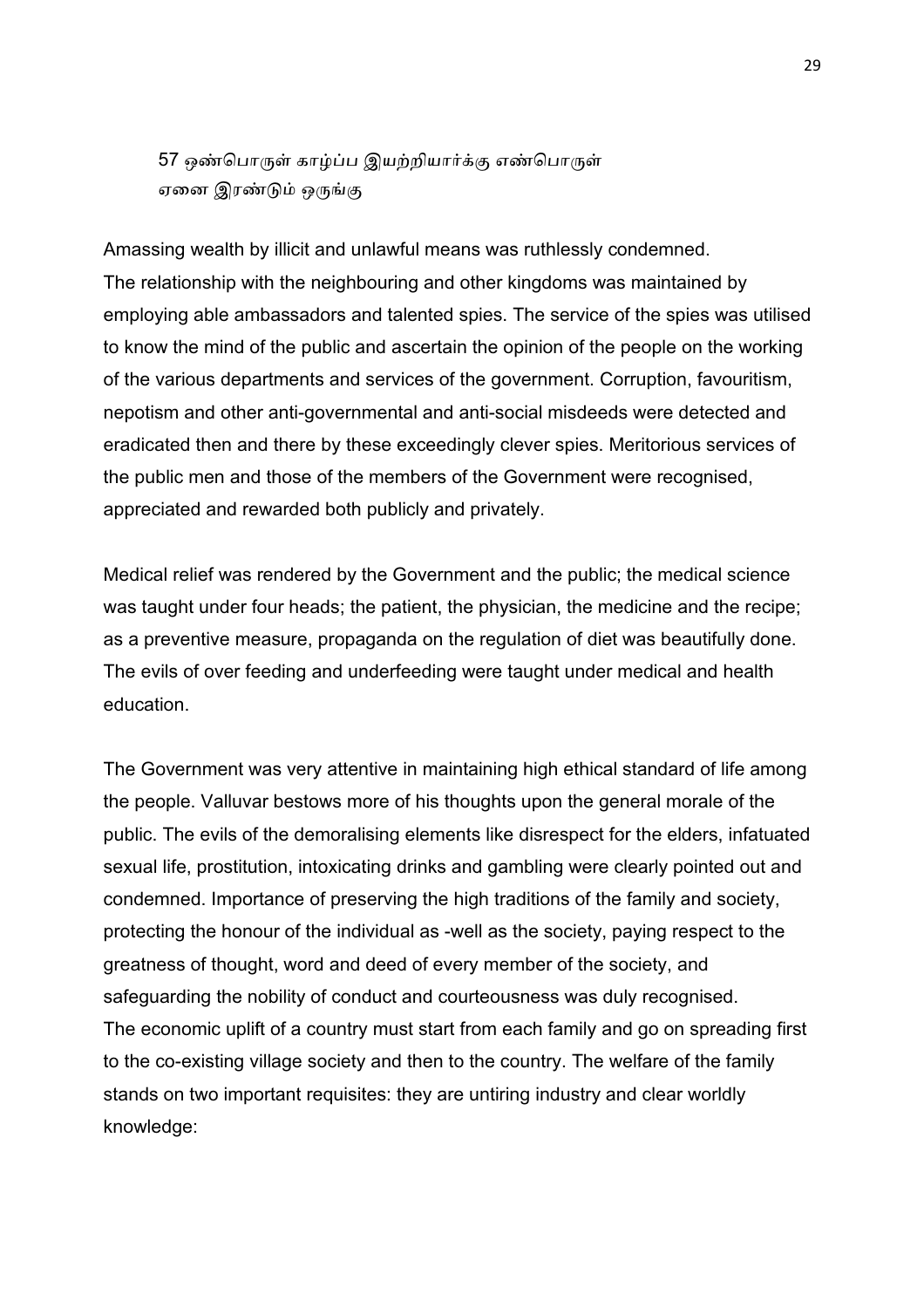58 ஆள்வினையும் ஆன்ற அறிவும் என இரண்டின் நீள் வினையால் நீளும் குடி.

The head of the family must take pleasure in the service of others, and does not think of his bodily effort which though painful will disappear when he feels the joy in making the members happy.

If this kind of mentality spreads throughout the country, the economic need is easily met with. Production of food and commercial crops are the two economic fundamentals; agriculture is the only source for these two and if it is properly attended to, production increases and thereby distribution takes place in the form of trade and commerce. With this view in his mind, Valluvar speaks about the agriculture in a pleasant instructive language; he proclaims that agriculture and production stand as noblest of all economic professions and the fame and name of a country rest upon the self sufficiency caused by production. When the country is full of natural resources, instead of taking its full advantage, if the people feel sorry for their inability to meet the demand, Thiruvalluvar says that the lady earth will simply laugh at them in contempt.

59 இலம் என்று அசைஇ இருப்பாரைக் காணின் நிலம் என்னும் நல்லாள் நகும்.

Poverty sets in and begging increases in its magnitude when the country does not produce sufficiently and supply properly to the full extent of the demand of the countrymen. In the chapter on poverty, Thiruvalluvar is very graphic in describing its evil; the poverty destroys the noble characteristic elements of the parentage and glory of the family in which the particular person is born. His mind becomes wild without any trace of virtue and even his mother looks down upon him as a wretch.

Begging is honourable when it is undertaken for a noble cause. For the propagation of spiritual knowledge, for feeding the enfeebled, for running an orphanage of children etc, mendicancy is allowed. Then it becomes the duty of the agriculturist who is engaged in the production of goods and of the traders who serve the country by distributing these products, to relieve these mendicants. Those who have enough and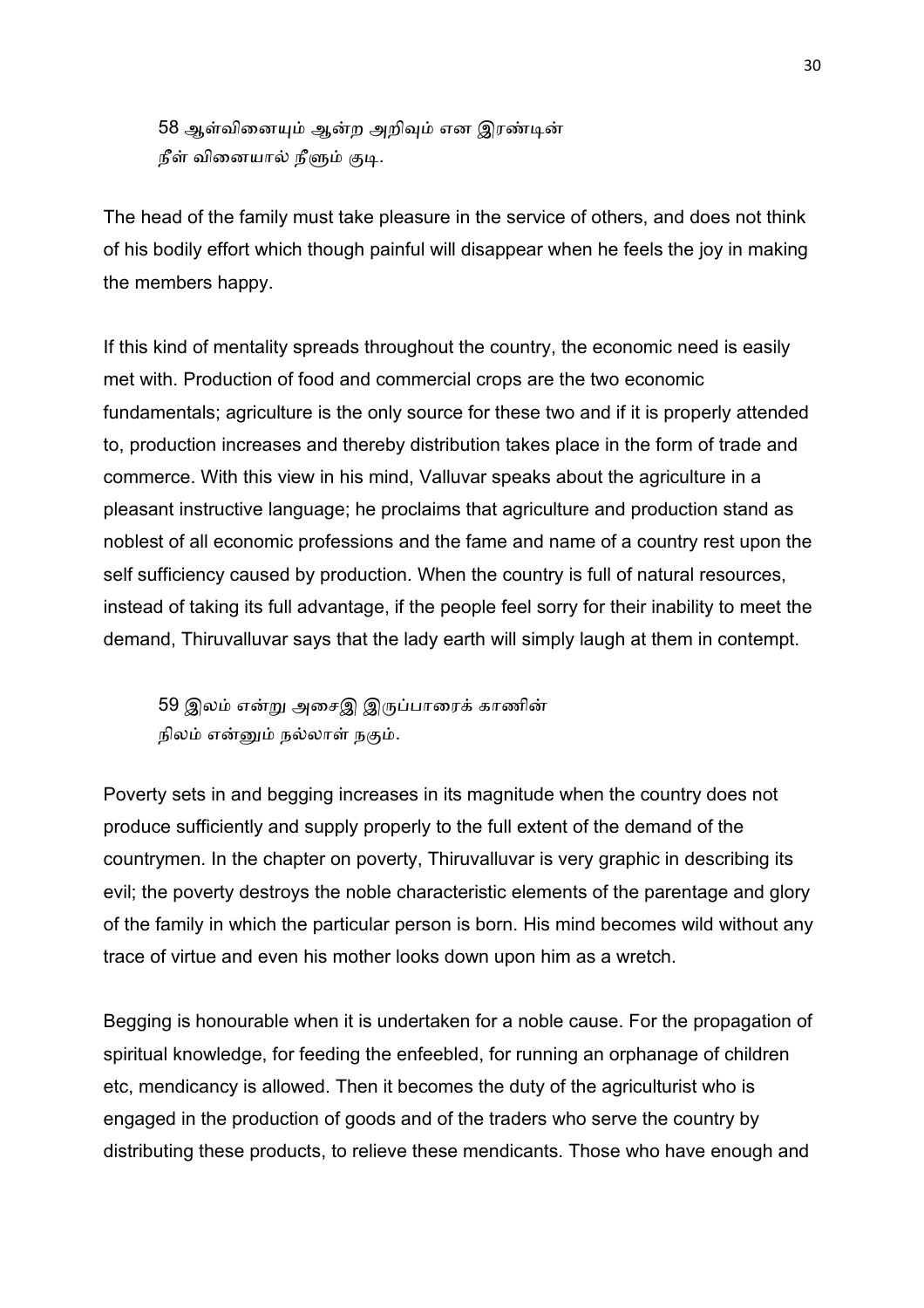to spare must also feel it their duty to help them. In this connection Valluvar says that if there is no beggary, people on earth will be inhuman, like a dramatic stage wherein wooden - puppets are brought to play.

60 இரப்பாரை யில்லாக ஈர்ங்கண் மாஞாலம் மரப்பாவை சென்று வந்<u>தற்ற</u>ு.

There are people who adopt beggary as a profession; the existence of such professional beggars is a stigma on the country and it should not be allowed to spoil the healthy development of the society. Valluvar condemns begging as beneath the human dignity. Even though begging is for a noble cause, say, of rescuing an innocent cow from death, it brings disgrace to the tongue which spells it. Some go to the extent of saying that beggary was already destined to them by the Creator himself. But Valluvar refuses to accept it and if it has been ordained already, the Creator who did it. must be a fool and He must suffer and perish like the beggar 'unto whom the wrong He has done'. But he emphasises that nothing is sweeter and more enjoyable than what is earned, let it be some watery gruel, by the sweat of one's brow.

In spite of wealth and other comforts, there are persons who are mean in their outlook and ignoble in their word and deed. They can do nothing and are never mindful of their own lives. Unless they are physically attacked with blows, nothing can be had from them. If anything untoward happens, these mean men (கயவர்) with readiness sell themselves to anything. They possess no individuality and are good for nothing. In those ancient days we learn that the kings were aspiring for might and power.

Survival of the mightiest was the rule of the day. So, it psychologically led them to wage war with their neighbouring kings and establish their supremacy. The geographical position of the Chera and Pandya kingdoms induced them always to take up arms to expand their territories. That the main cause of wars in those days among the Tamil Kings was territorial expansion is noticed very often in the anthologies of the Sangam age. It is therefore proper that Thiruvalluvar assigned primary importance to the military department of the Government (படை, குடி, கூழ், அமைச்சு, நட்பு: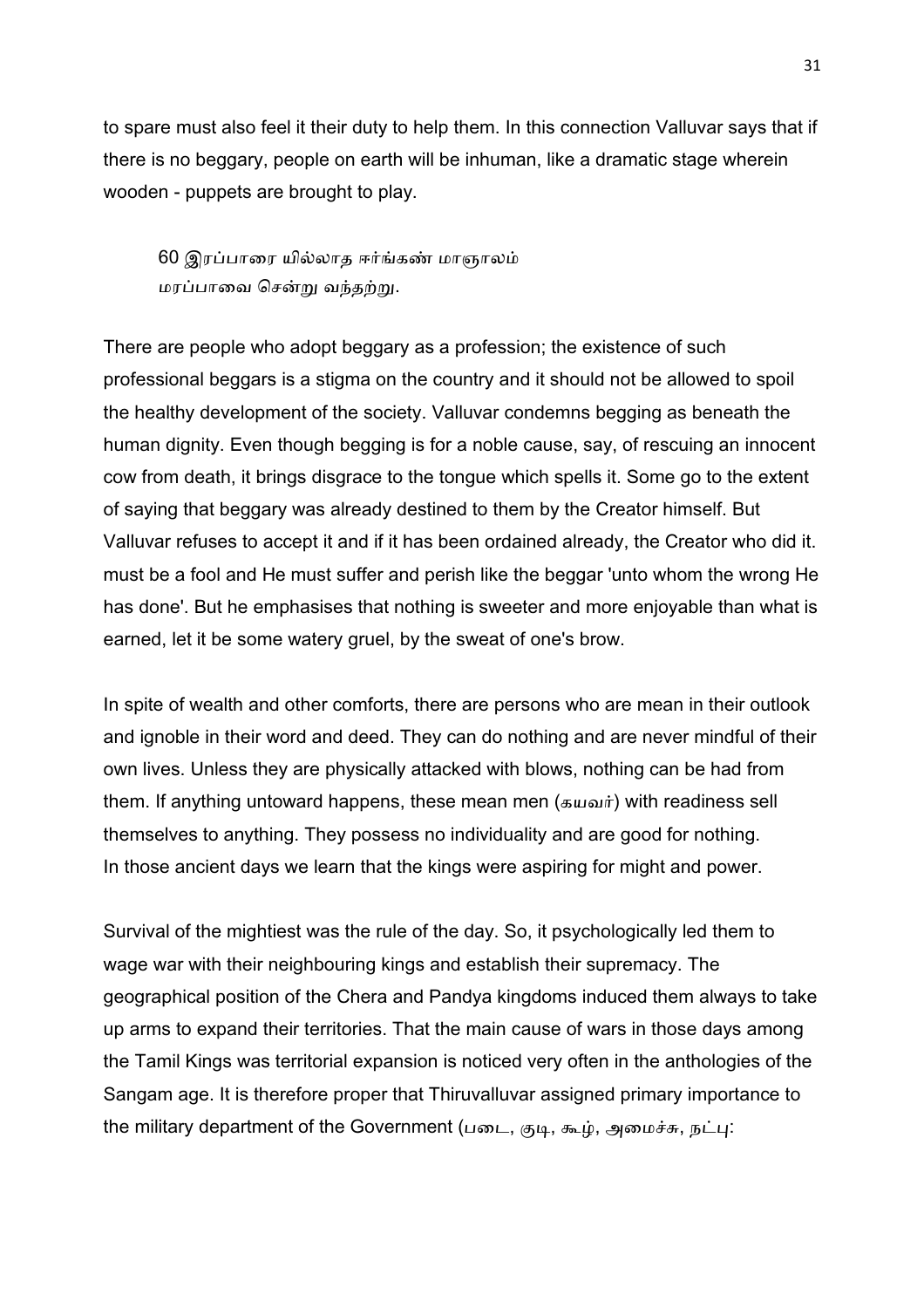அரண், ஆறு) i.e. army, law and order, wealth, ministry, friendly relations with other kings and defence of the strategic points in the state are the six main departments under the Government of the monarchs. A well-trained and well-equipped army with spirits dauntless and inexorable desire for military glory and fame, was considered to be the foremost of the constituents of the royal wealth.

61 உறுப்பு அமைந்து ஊறஞ்சா வெல்படை வேந்தன் வெறுக்கையுள் எல்லாம் தலை.

As no artillery or any other scientific weapons was known to the people in those days, man-power alone was felt important and the kings were interested only in the number and strength of the warriors they employed. Unassailable faith in the kings and insusceptibility to any kind of sabotaging by enemies were the prominent qualities of the army. Heroism, sense of honour, sincere attachment to high traditions of military life and clear knowledge of the science and technique of warfare were the necessary qualifications of the army.

62 மறம் மானம் மாண்ட வழிச்செலவு தேற்றம் என நான் கே ஏமம் படைக்கு

Valluvar emphasises upon the role and the efficiency of the generals of each battalion, however well equipped and magnificently constituted it may be. Success in action and victory in defeating the army are dependent upon the lead or command of the military generals. Valluvar of course recognises that the essential quality of a true warrior is fearlessness but at the same time he affirms that the chivalry of the warrior attains glory when his action is attended with mercy and devotion to the weak and enfeebled. Ruthless killing of the enemy is indeed the main objective of the warfare and the mind of every warrior who is engaged in the battle becomes ferocious with feelings of animal spirit. When the enemy is perforce enfeebled or disabled, the fighting warrior must at once subdue his murderous attitude and with human feelings, render to him such help as would be necessary then. In the couplet,

63 பேராண்மை என்ப தறுகண் ஒன்று உற்றக்கால் ஊராண்மை மற்றதன் எஃகு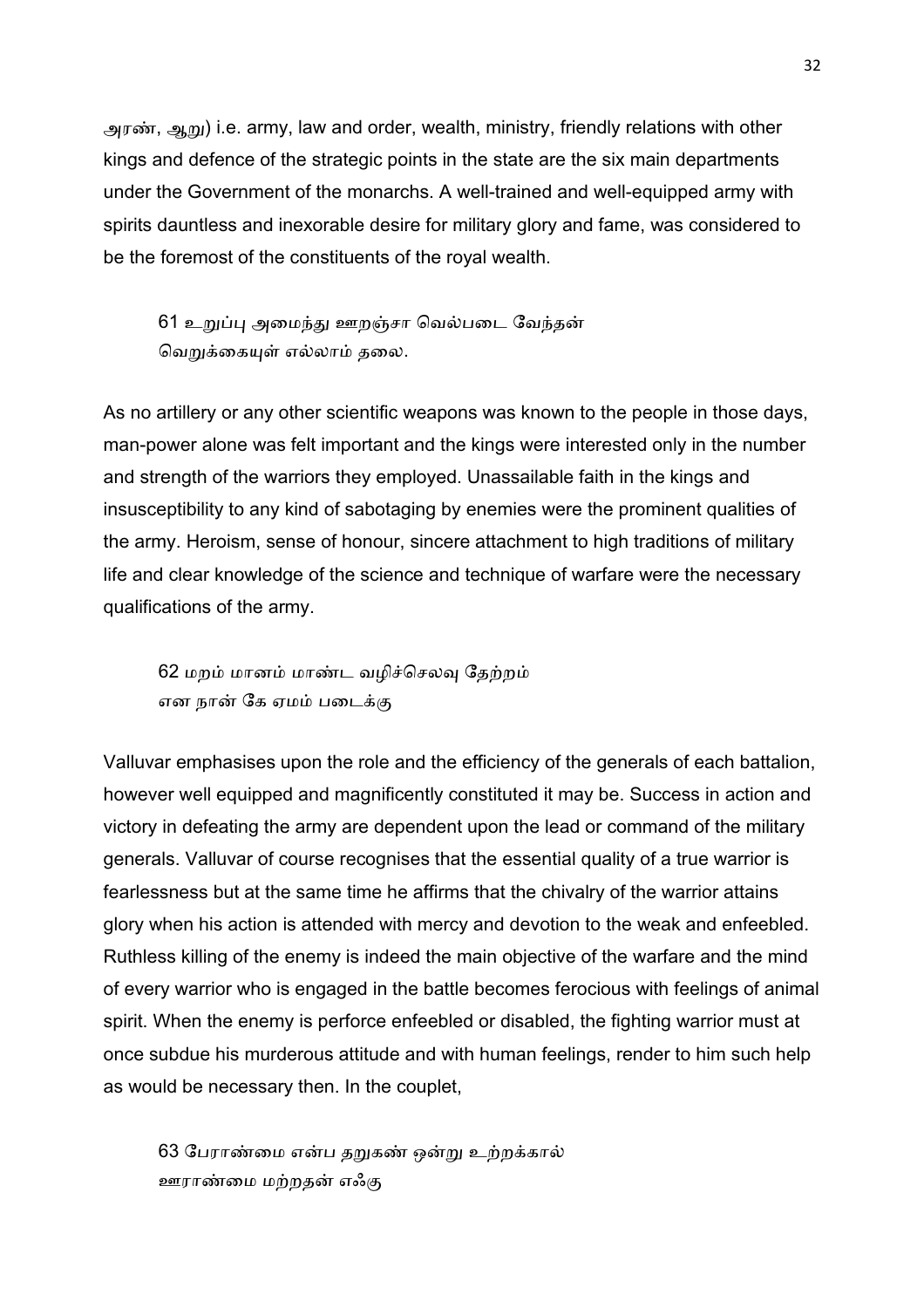Valluvar prescribes this act of chivalry as the most important characteristic of each warrior. Supposing the advancing warrior winks at the approach of the spear thrown at him by his antagonist, then Valluvar pronounces that it tantamount to defeat and retreat.

The next department of the State called Kudi ( $\sigma$ <sup>1</sup>) is responsible for the maintenance of law and order. The real authors of making and breaking of law and order are the people of the state. If their civic-consciousness is properly trimmed and fostered, permanent peace and order will ultimately prevail and the running of the Government will be smooth and pleasant. To this effect each member of the society must realise his responsibility and duty towards his family which is the basic unit of the society and to the state which is the real defender of his rights for life on earth. It is therefore prescribed that a good citizen must possess proper conduct of social virtue, truthfulness and modesty. His civic environment must always be full of cheerfulness, charity, sweet and soft exchange of thoughts and words and equal treatment of the fellow members of the society. No individual who wants to safeguard the noble position his family enjoys in the society and the respectability of its members will never stoop to do mean things even though they fetch him riches beyond avarice.

Tamilian Society attaches foremost importance to wealth and it considers that wealth is the vital aspect of life, but for which earthly life will be miserable. The might and power of kingdoms are judged by the amount of wealth in possession of both the Government and the public. Valluvar insists that every individual must work hard and acquire wealth. According to Valluvar, wealth is a mighty weapon of defence and its possession in large amounts proselytises the enemy. The wealth provides the country with strong defence and enables the people to establish their name and fame in far off countries.

The importance and the amount of wealth of a people depend entirely upon the productivity of the country and the integrity of the country men. It is therefore said that the true factors that constitute a properly wealthy country are the undiminishing fertility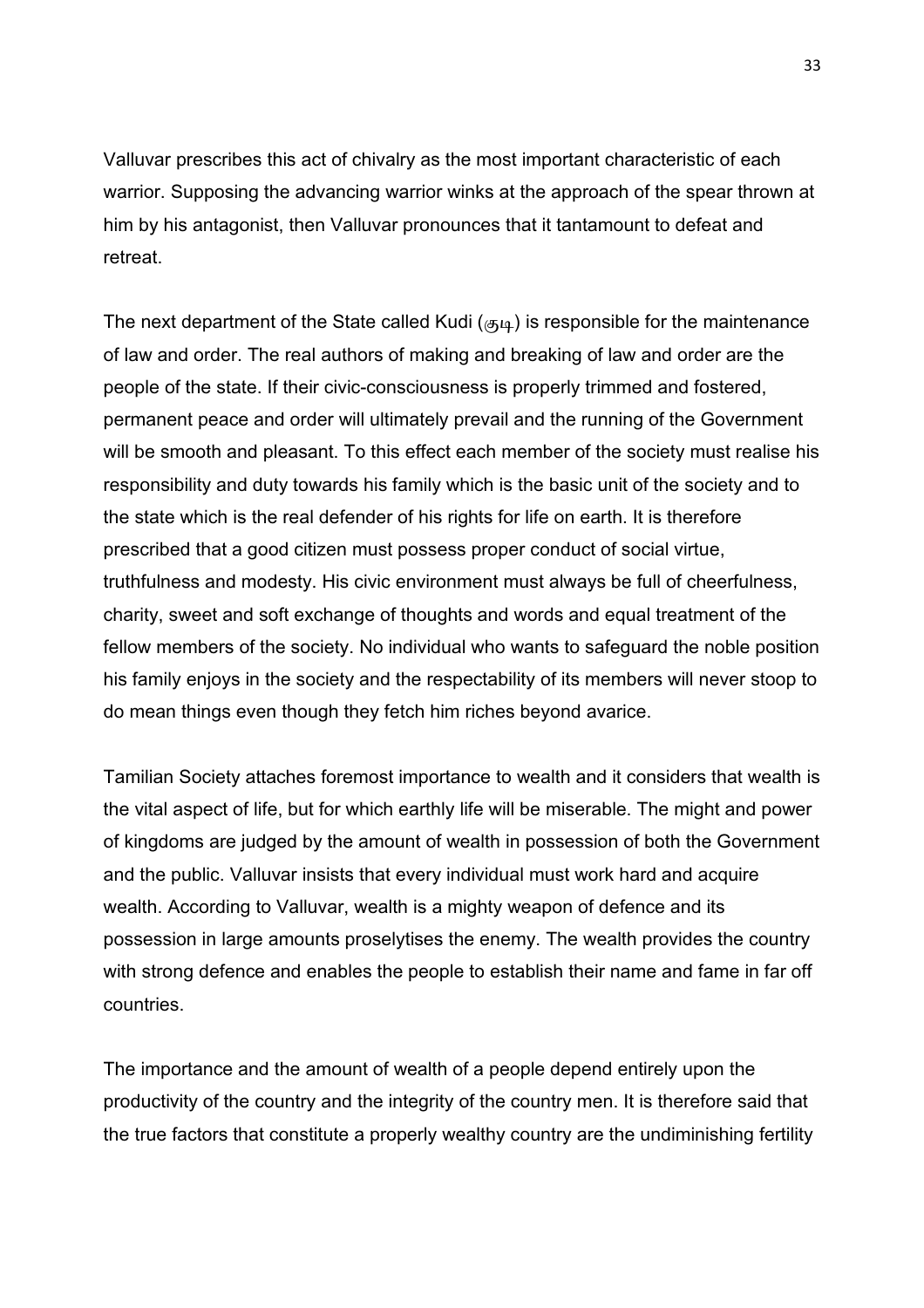of the soil and the unblemished character of the people and the untiring industry of the rich. ...

 $64$  தள்ளா விளையுளும் தக்காரும் தாழ்விலாச் செல்வரும் சேர்வது நாடு.

The production must be enough and to spare so that people of other countries may regard and love it as a sincere source of help. An ideally rich country is that which is full of unfailing resources even when the surrounding countries face insufficiency and famine. In pre-historic days earth was considered to be created as the common place of all human beings and no king has any exclusive right over it, and hence no Tamil state ever raised any objection against migrations of people from one state to another. The immigration itself was not felt as a burden but on the other hand the natives received the immigrants warmly and provided them with houses to live in and lands to till and toil to eke their livelihood honourably. The kings most willingly extended their protection to these new-comers till they settled themselves to pay the revenue and other taxes. In the meanwhile the people of the country shared the additional burden of the Government.

65 பொறையொருங்கு மேல்வருங்கால் தாங்கி இறைவற்கு இறையொருங்கு நேர்வது நாடு.

The Government of each state or country was striving its utmost to achieve complete absence of extreme hunger which, if allowed to exist, will be detrimental to the peace and tranquillity of life, eradication of uncontrollable disease among the people and freedom from implacable enmity with other kingdoms. A healthy as well as wealthy country was defined as one having no room for cliquism or communalism among the people, or for any kind of internal dissensions which will destroy the solidarity of the society, or for any formation of rebellious groups of anti-governmental murderous elements.

As regards the physical conditions of a country, unfailing seasonal rains and subsoil water were the two important requisites for irrigation; a high mountain range densely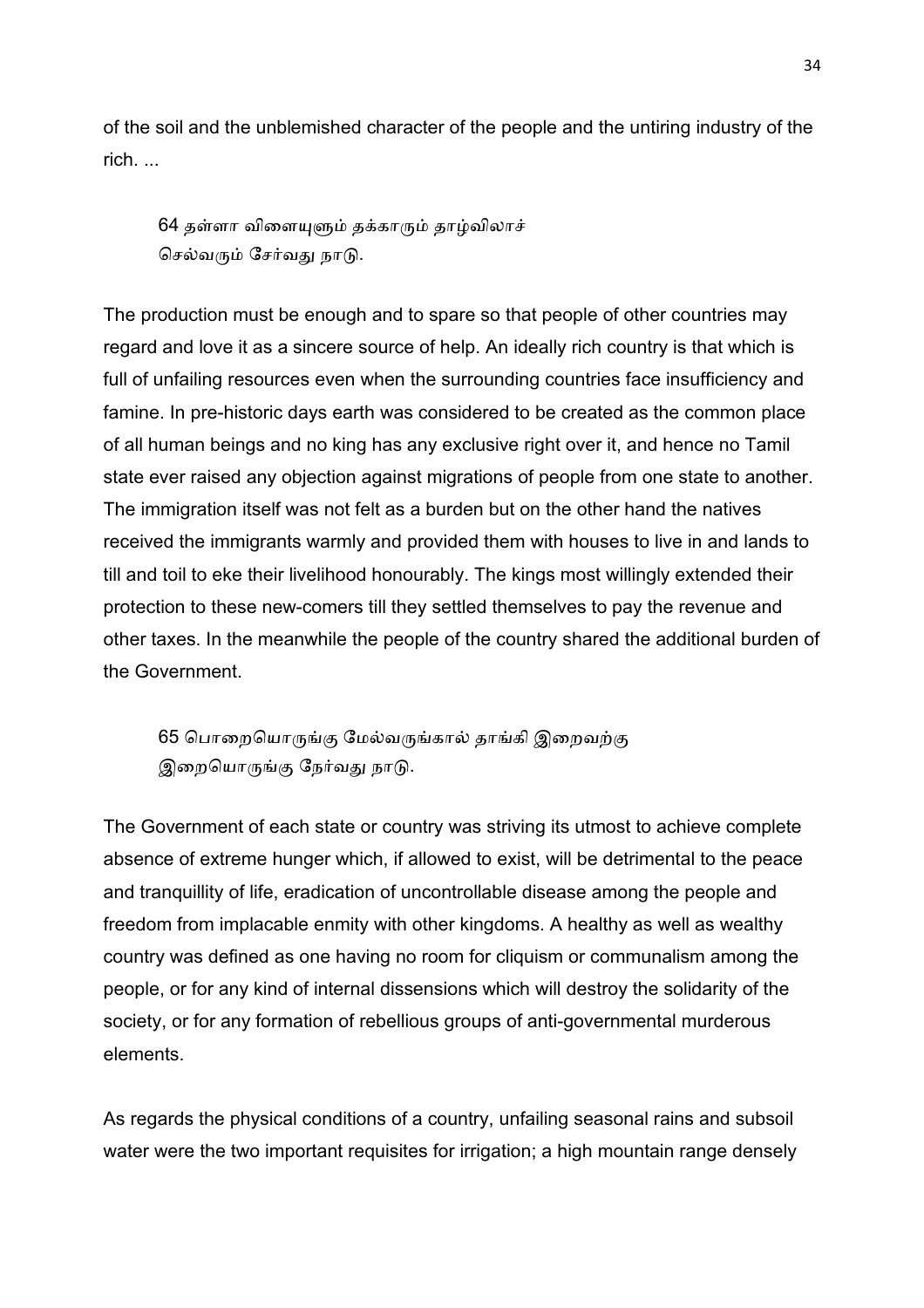clad with rich forests is not only a strategic protection but serves as a perennial source of income and water flow. For defence purposes the country must have strong invincible forts and fortresses in all vulnerable points of attack from the army. To put it short, Thiruvalluvar says that health, swealth, production, peace and security are the five vinds of ornaments which adorn the national life of a country. In fine, Valluvar reiterates the indispensability of the self sufficiency of production and the unimpeachable governance of the country; for the former raises the economic prestige and honour of the country and the latter renders life secure and pleasant.

MINISTRY: In all monarchical governments, we all know that the king was all in all, but yet the real executive head was the minister. It was therefore expressed in clear terms that the minister must be well educated and extraordinarily intelligent. Technical correctness and legality of disposal of governmental transactions do not count for the success of a ministry but its each and every action must be in accordance with the public opinion.

66 செயற்கை யறிந்தக் கடைத்தும் உலகத்து இயற்கை அறிந்து செயல்.

In maintaining the status quo of the Government, the minister must be dauntless in his advocacy. If the king in council refuses to listen and wants to carry on the business by exercising his royal prerogative, Valluvar says that it must be the duty of the minister to cling to the principle for which the Government and country stood and on no account he should allow his personal interest or the royal favour to corrupt his mind.

67 அறிகொன்று அறியான் எனினும் உறுதி உழையிருந்தான் கூறல் கடன்

Further, the successful discharge of duties. of a minister lies in the eloquence of his speech. Logical arrangement and psychological presentation of facts clothed in persuasive and impressive language ensures complete success in all debates. Eloquence of speech, and fearlessness in facing the opponents make an individual indefatigable and it is no wonder the whole country moves at his beck and call. The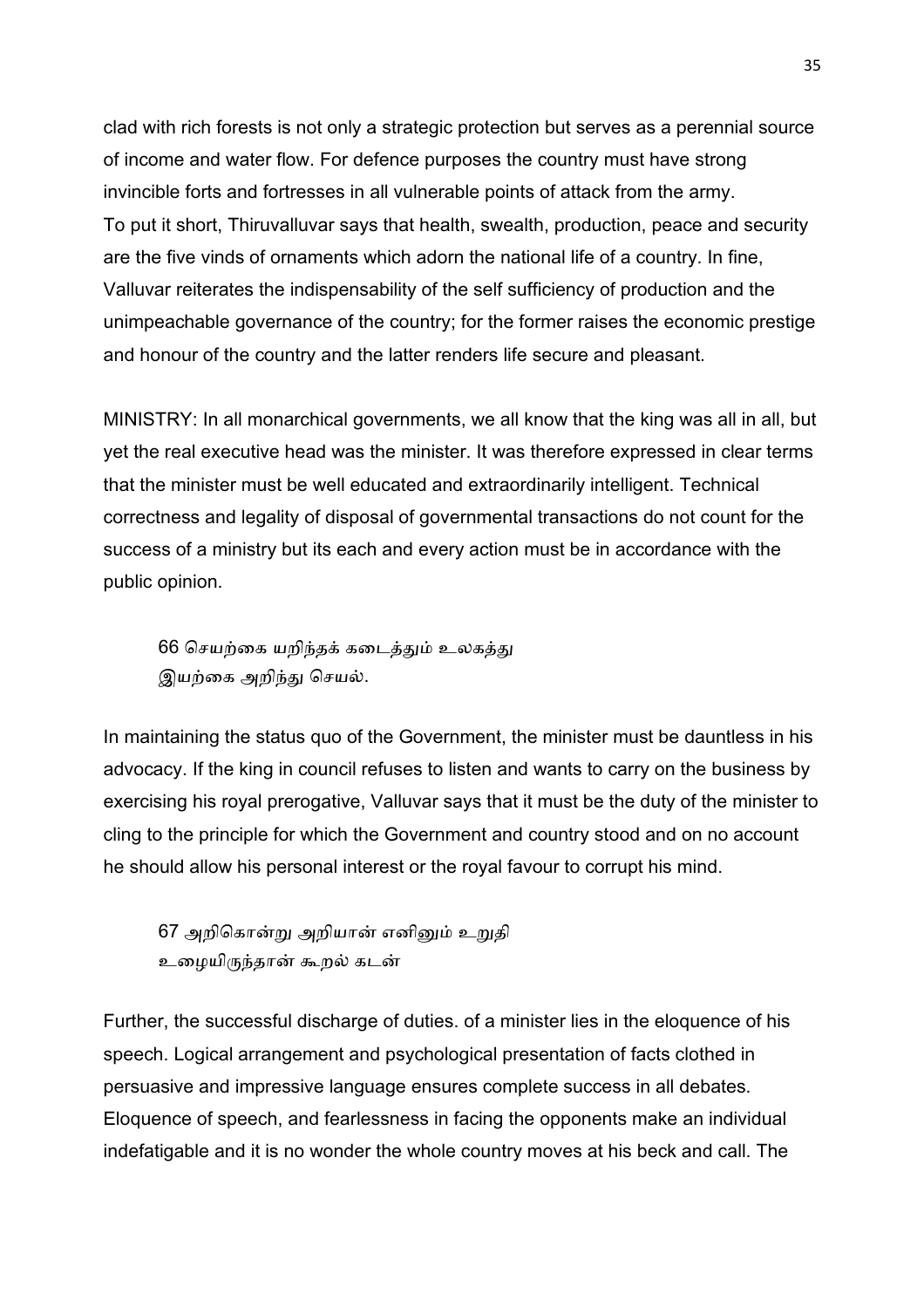sword, the gun powder and the modern atomic energy, everything has subjected itself to the control of man and man in turn is controlled by thought. Word is a vehicle of his thought. When the word is eloquent and sugar-coated, the thought is easily conveyed to the mind of the hearer and produces the required effect. It is because of that that the present leadership thrives upon its eloquence.

Being the executive head of the Government the minister must choose such actions as will fetch fame and honour to the king and his country. If he is really interested in the reconstruction of the state, uneconomic and protracting profitless works should not be undertaken. Even by way of relieving the people from poverty, the ministry must not take up' works which are not remunerative and which on the other hand may . drive the country to more misery in the future.

In the case of taxation which is nothing but a contribution of the people to the proper running of the Government, the ministry is required to consider the incidence and the paying capacity of the people. The levy and collection of taxes must not be felt as a heavy burden and the people must be educated to pay them willingly. A clear explanation of the expediency of the particular tax will convince the tax payer of its necessity. Payment of taxes with heart heavy and eyes full of tears breeds contempt and hatred against the Government.

68 அமக்கொண்ட எல்லாம் அழப்போம் இழப்பினும் பிற்பயக்கும் நற்பா லவை.

The deliberations in the council must necessarily culminate in decisions and they must in turn be implemented without undue delay. The public works both civil and military, when under taken by the Government, must serve as stepping stone for further chain of activities and they should not be left incomplete. Otherwise they will develop themselves into causes for misunderstanding and revolt in the minds of the public against the Government. In dealing with the neighbouring kings, such as will ensure friendly relations have to be done as quickly as possible; but quicker must be those which help to placate the enemies. It is but natural that kings of weak stuff get terrorstruck at the sight of the big powers and in order that the king may be relieved of the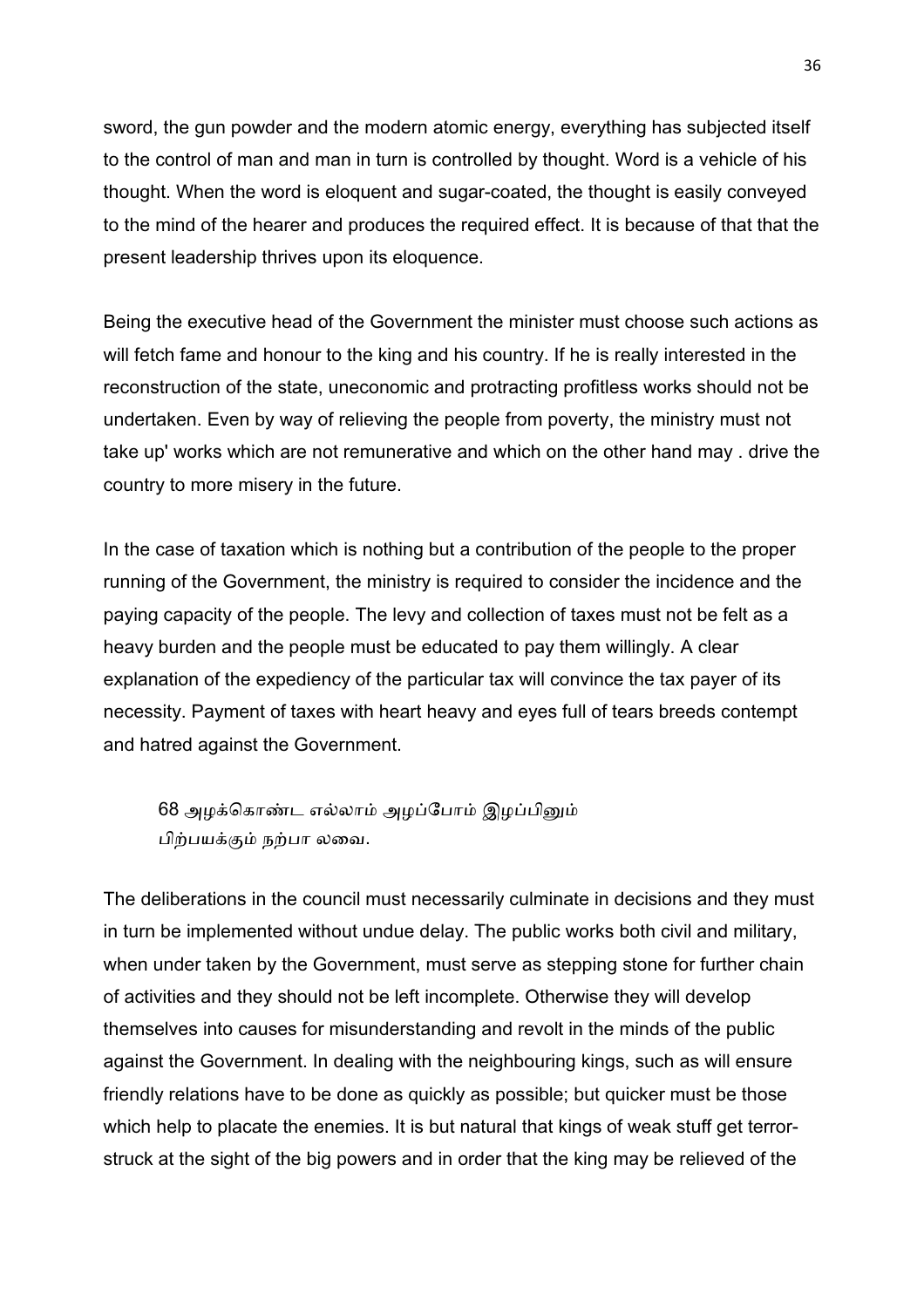fear, the ministers must not hesitate to bend their knees before those powers and win their friendly alliance.

69 உறைசிறியார் உண்ணடுங்கல் அஞ்சிக் குறைபெறின் கொள்வர் பெரியார்ப் பணிந்து

The Royal Council is the place where topics relating to the domestic and foreign policies of the Government are discussed and the ambassadors and other members of the embassies take part in the deliberations. As the peaceful co-existence with the neighbouring kingdoms is the only means for the proper security of any state, Valluvar is very careful in prescribing the necessary qualifications of an efficient ambassador. Lovableness, noble parentage, possession of such highly polished qualities as will endear the kings must be innate characteristics of an ambassador. Sympathy, intelligence and critical insight with captivating eloquence are indispenable for an ambassador. Above all, an ambassador must be a man of extensive learning and in the midst of the scholars of the Royal courts he should ascend to the top most rank leaving none to excel him.

70 நூலாருள் நூல்வல்லன் ஆகுதல் வேலாருள் வென்றி வினையுரைப்பான் பண்பு

He who is gifted with sound knowledge of men and matters, imposing personality and well matured in the analytic and synthetic process of political education is best fitted for going abroad as an ambassador. The envoy who carries message to other kings must be of spotless character, capable of making friends with others and be firm and courageous in achieving his end even at the risk of his life. His utterance in the Council of foreign kings must be completely free from irrelevancy and impertinence. Cogency of ideas and regimentation of arguments are especial characteristics of his speech. Valluvar feels that certain rules of conduct for those who move more closely with kings are necessary. The king's presence must be treated as fire side and the ministers and other officers who are privileged to be in closer contact should go neither too near nor remove themselves too far; the former will breed contempt and the latter will create suspicion on their loyalty. Neither age nor close relationship should impair the respects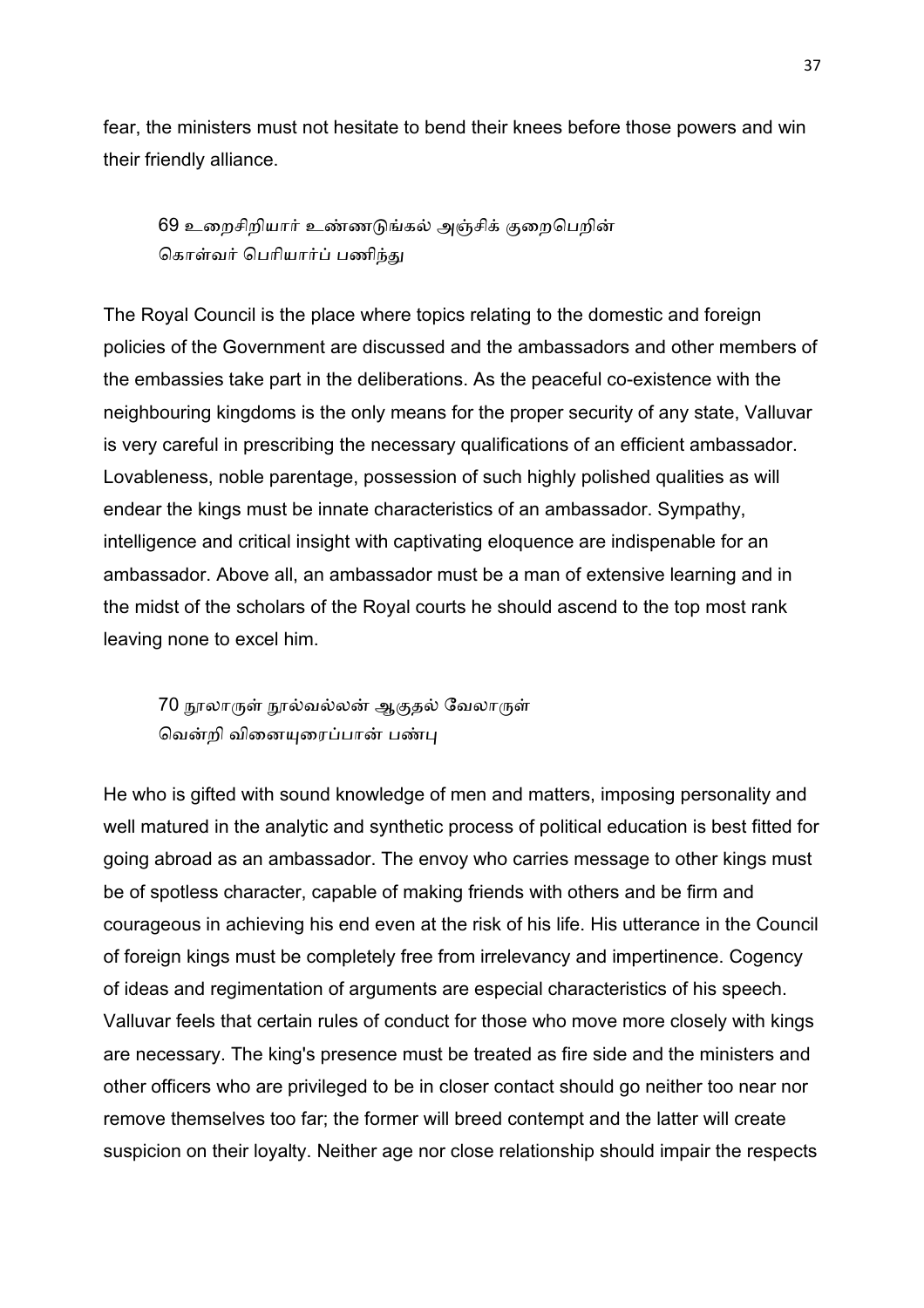due to the kings by the ministers ambassadors and other officers. Officers occupying exalted positions in the Government and enjoying the royal favour and respect must avoid doing anything against the wish of the king. If any thing repugnant to the royal desire is done under the cover of old acquiantance, the consequence will be irredeemable loss of liberty and privilege enjoyed till now,

The conduct of these officers must be above any suspicion; suspicion once entertained will become indelibly so impressed that nothing on earth could remove it.

71 போற்றின் அரியவை போற்றல் கடுத்தபின் தேற்றுதல் யார்க்கும் அரிது.

Of all the intellectual equipments of these officers the capacity of reading one's hidden intentions from one's face, according to Valluvar, is an ornament to himself and to the kings' court and the particular talented officer is considered to be a divine being in human frame. As direct recruitment to services was in vogue, the men of divine talents were appointed on attractively higher salary. Valluvar is of opinion that the reading of human faces and divining the intentions concealed in the mind can be acquired by proper training. Human faces are like reflecting crystals capable of exposing the nature of the contents of the mind within. Valluvar declares that face being the index of the mind, a sharp look at the face will be enough for the diviner to read the under-current running in the mind. As a sure weapon of safeguard as well as defence, the kings have to be well trained in the study of facial expressions of people whom he comes across very often.

Another important requisite of ministers is a sound knowledge of the procedure and conduct of business in the council of the state. When the house is ready for business, the consensus of the opinion of the members must be judged beforehand, and the subject must be introduced. In addressing the council, the language of each member has to be polite and decent; every word must be weighed and nothing superfluous. Uncouth and faulty language will not only fall flat but pull down the personal honour and respect of the member. In this connection, Valluvar says, self restraint and voluntary silence must be carefully maintained. One's power of judgement and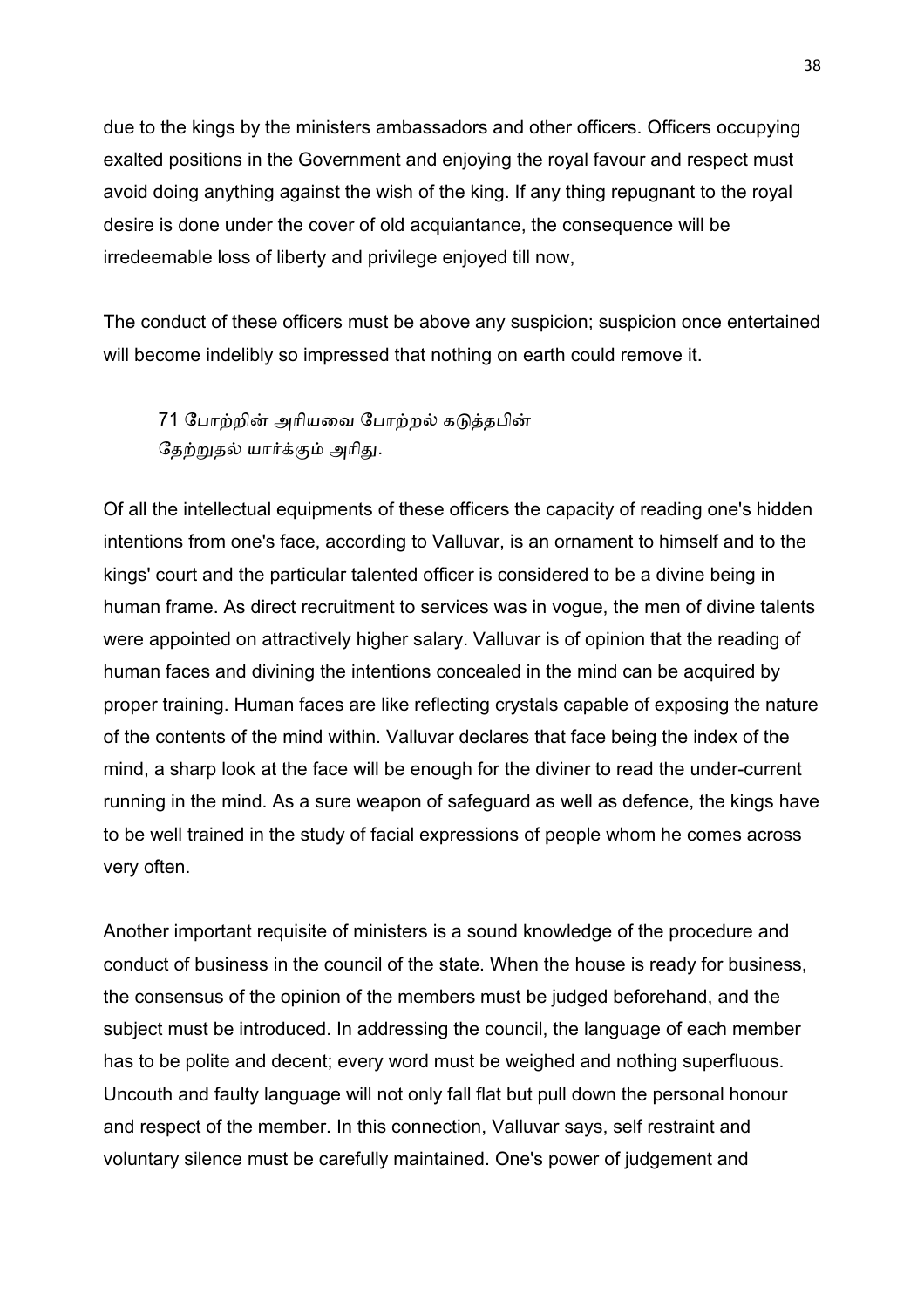brilliance of expression will be recognised and appreciated in an assembly of enlightened members, but it will be casting pearls before the swine if the audience is uncultured and illiterate. Thoughts delivered in an audience of wise men become well possessed. There are some who become afraid and feel shy when they are required to address an assembly of learned men. But these defects can be rectified if they are trained properly in the art of eloquence. Taking part in the deliberations of an enlightened assembly affords beautiful opportunity to acquire more and more of the ever extending knowledge. It is the duty of the ministers to learn the art of dialectics through the study of logic so as to refute fearlessly the arguments advanced by the members of opposition. No purpose will be served by keeping all authentic records on hand if the member shudders at the sight of the council. This may be due to his nervousness and want of dialectical skill. Such persons, however highly learned, will be considered worse and their presence in the assembly will be useless.

## FRIENDLY RELATIONSHIP:

That life on earth will be pleasant only when we are surrounded and supported by good friends is a general rule applicable to one and all of the human beings. Even mighty kingdoms will fall down if they fail to be in friendly relations with other countries. The friendship being the necessary requisite for a peaceful and pleasant life, it requires fore-thought and careful consideration beforehand. Character, noble parentage, nature of faults committed, and association are the main factors to be considered before making friends with others. Hasty formation of friendship results in endless troubles and disaster.

# 71 ஆய்ந்தாய்ந்து கொள்ளாதான் கேண்மை கடைமுறை தான் சாம் துயரம் தரும்.

The friendship of persons born of noble family and who are too sensitive to do anything disrespectful must be acquired voluntarily even if it costs something. By frank exposure of the defects and thereby causing repentance on the part of the friends, true friendship serves as an immediate loving corrective and it will never tolerate guilty conduct among friends. Long standing friendship bound by mutual love is really an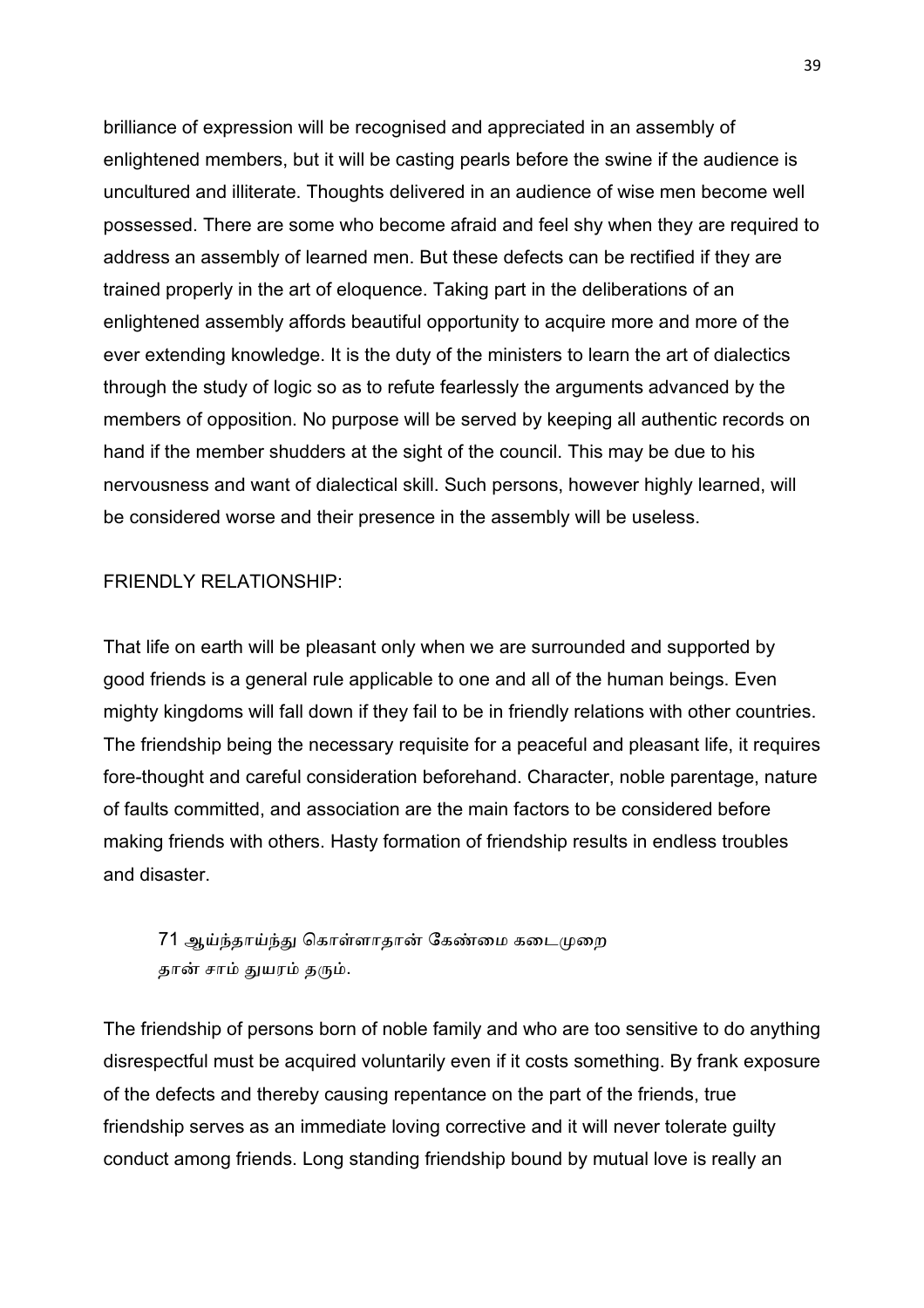asset, and its longevity is based upon the generous forbearance towards one another. Longer and closer the friendship, the more identical are the feelings and thinking among friends. The liberty accrued by longstanding friendship induces a person to do without previous permission a work on his friend's behalf and even if it by chance results in a great loss, it will be readily condoned. If, in spite of many defects and drawbacks, a king or his minister is undiminished in his affections towards his old and longstanding friends, it will raise him high in the estimation of even his enemies and convert their enmity into friendship. Realising that the constancy in old friendship is dynamic in its force, Valluvar attaches great importance to this attitude of the victorious monarchs.

72 விழையார் விழையப்படுப் பழையார்கண் பண்பில் தலைப்பிரியா தார்.

This omnibus section called Natpu ( $\overline{b}$  $\overline{L}$ ) by Valluvar includes evil friendship, false friend ship, friendship of fools, silly persons, and persons of hostile temperament, merits and demerits of enemies, enmity in the garb of friendship and misbehaviour towards great men. Those whose words and deeds are at variance are evil friends and they will undo things assigned to them however light they may be. They will always be calculative of the benefits they gain by their friendship and prove treacherous when occasion warrants their assistance or guidance. Falsity of friendship can be easily defeated by the way in which they move with us; friendly in our presence and hostile in our absence are the main characteristic behaviour of these false friends. And therefore it is said that when an opportunity occurs they must be got rid of immediately by putting on the same sweet and smiling face. Fools are those who are devoid of any sense of humour and incapable of discriminating between right and wrong. Lack of interest in anything good and complete indifference to personal safe guards form unique defect in them. When a fool happens to obtain wealth, all its benefits will go to his foes and make them thrive while his close friends as well as his kith and kin starve for food. Even among the educators of high ethical principles, there are fools who do not conform to what they teach and their friendship will cause ruin and disgrace. High degree of education fails to train the mind properly of certain individuals who are by nature not amenable.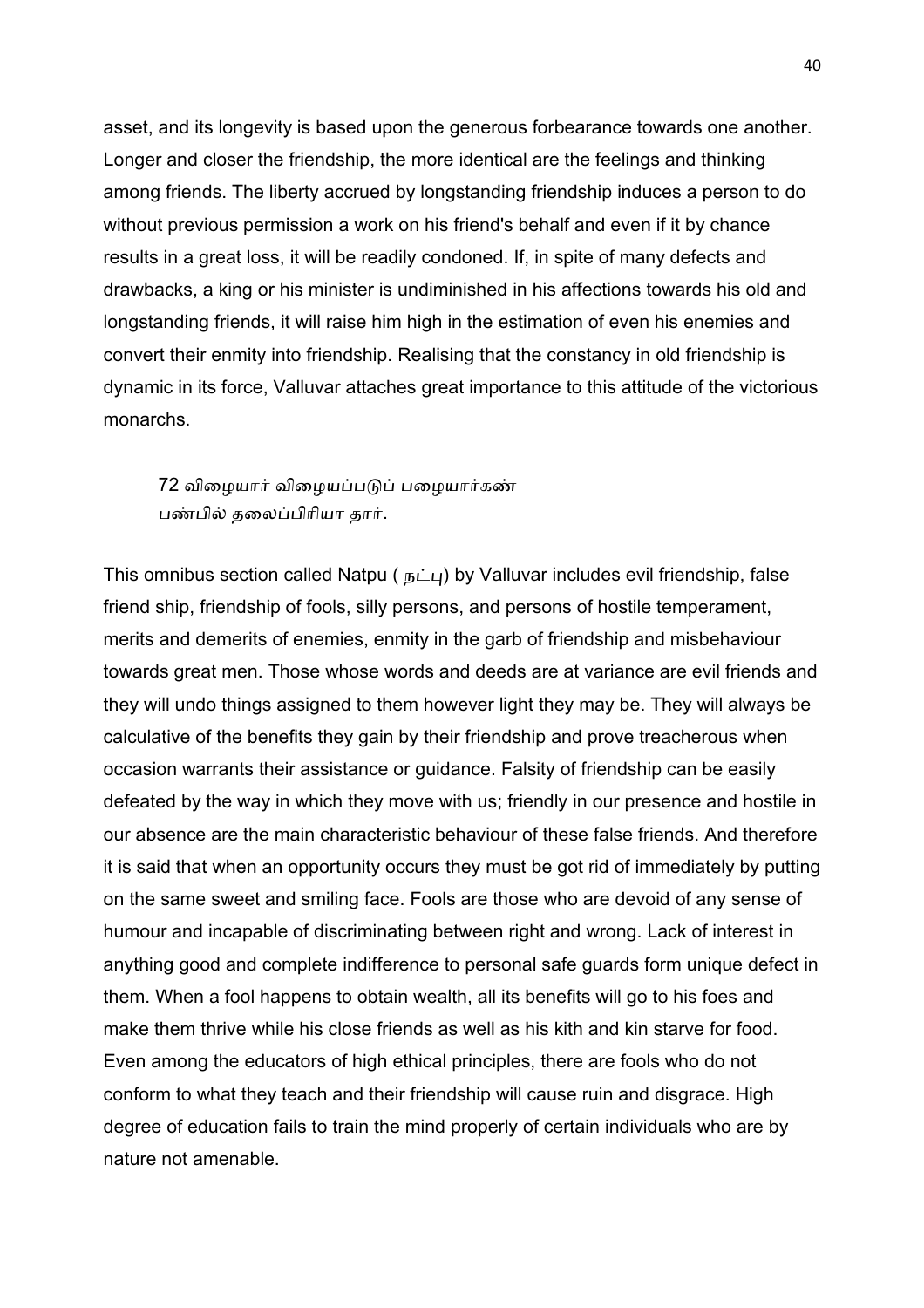Separation from friends is indeed painful but Valluvar declares that it is exceedingly pleasant when we part with the friendship of fools once for all.

73 பெரிதினிது பேதையார் கேண்மை பிரிவின்கண் பீழை தருவதொன்று இல்

Among our friends there are some who fail to realise the lack of their knowledge and attainments whose imperfection is deliberate but think very highly of themselves. This silly assumption is called Venmai (வெண்மை) in Tamil and it discredits their true wisdom.

74 வெண்மை எனப்படுவது யாதெனின் ஒண்மை யுடையம்யாம் என்னும் செருக்கு

This foolish arrogance renders them incorrigible and incapacitates them to accept either the advice of wise men or to understand things themselves.

There is also a tendency among some of our friends to contradict consciously or unconsciously whatever is said or suggested. This is called Ihal ( $\mathcal{R}$ கல்) in Tamil. In some it appears to be an intrinsic disease causing antagonism among all. If it is allowed to develop, the consequence will be painful misery and helplessness. The person who is prone to this evil of promoting feelings of antagonism loses clearness of intellectual vision and fails to discover truth.

75 மிகல்மேவல் மெய்ப்பொருள் காணார் இகல்மேவல் இன்னா அறிவி னவர்

If the friendship of a person of this temperament is felt necessary, one must suppress one's opposing feelings and win his co-operation by proper accommodation and mild adjustment. Any attempt to excel him by counter argument or retaliation will result in open enmity. To put it short, the antagonistic temperament is the primary cause for all ruins of warfare both internal and external, civil, criminal and political, whereas cordial friendliness is of vital importance for peace and prosperity in life.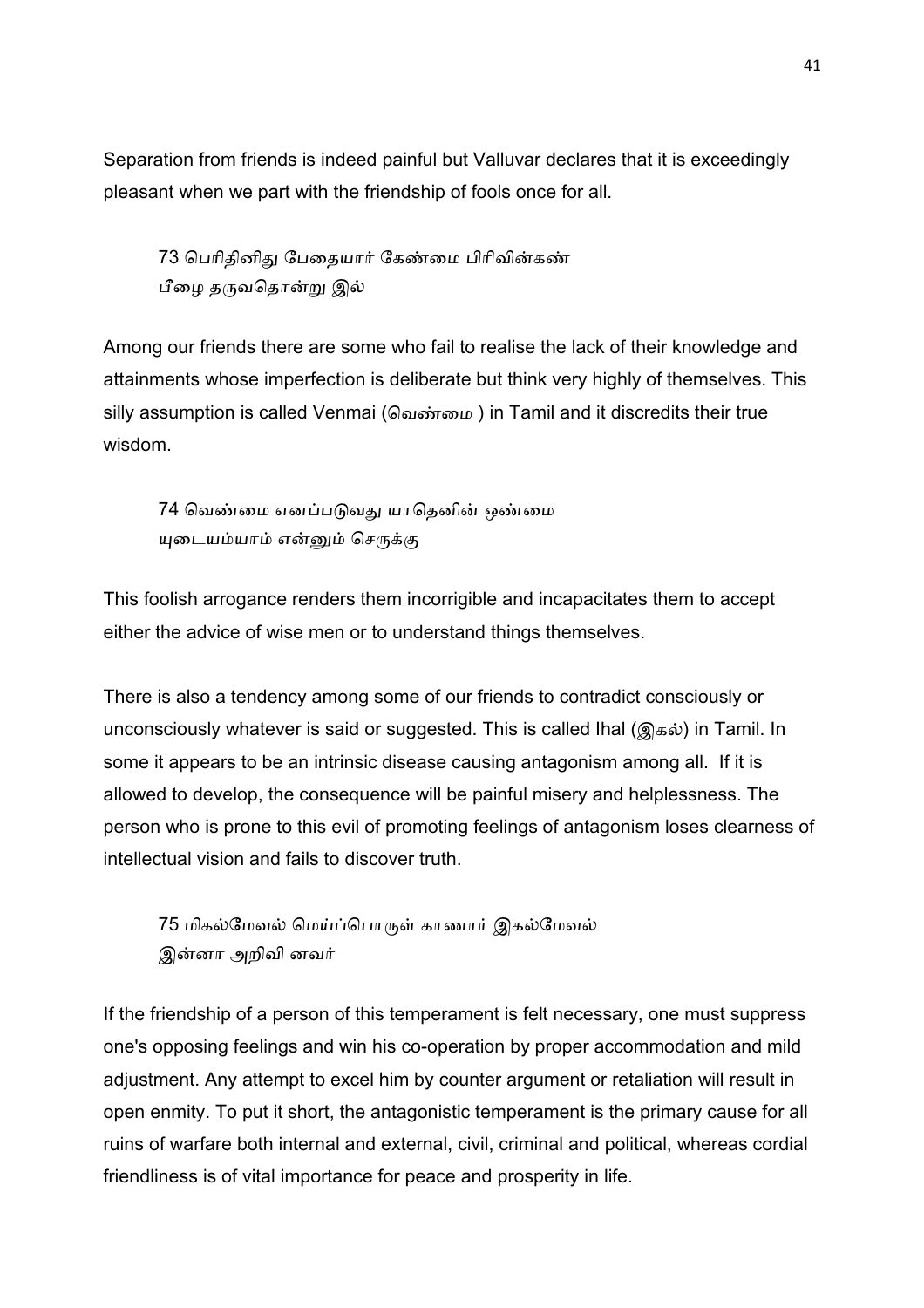76 இகலானாம் இன்னாத எல்லாம் நகலானாம் நன்னயம் என்னும் செருக்கு

In dealing with the enemies, we need not be anxious about the success if the foe is not loved by his kinsmen or supported by mighty allies or is not strong himself; if he is cowardly, ignorant of the techniques of warfare, not trained in the tactics employed in the battle-front and is niggardly, he will fall an easy prey to the enemy. He who does not abstain from anger and who babbles all the secretes of diplomatic and military character is completely incompetent to launch war against anybody. The king who does not take advantage of the knowledge of the past history and refuses to adopt such means as will ensure victory and who is callous to public odium is ungracious and he cannot dream of any success over his enemies. If he is blind in his wrath and inordinately lecherous, his fall is undoubtedly certain.

Great kings will always try to avoid enmity with other kings and it is therefore averred by Valluvar that the feelings of enmity ought not to be entertained even in a playful mood. It should be the policy of every king to convert his enemies into allies and it will bring subsequently the whole world, according to Valluvar, under his sovereignty. Negligence in this respect may be tolerable in the days of prosperity, but when the country is facing the evils of adversity, kings must diligently avert wars at any cost. If the enemy is not aware of the difficulties, the king must not on any account complain to him; for it will betray his weakness and pave way for his downfall. If proper and timely measures are taken to strengthen the forces with all the sinews of war, the pride of the enemy will certainly fade away.

77 வகையறிந்து தற்செய்து தற்காப்ப மாயும் பகைவர்கட் பட்ட செருக்கு

Enmity may take shelter in the mind of the disgruntled friends and remain there till an opportunity to do its havoc occurs. Hidden enmity is far more dangerous than an open one. Enemies in the guise of friendship can be found in the circle of close relations and friends and unless they are detected and eradicated immediately, no king or an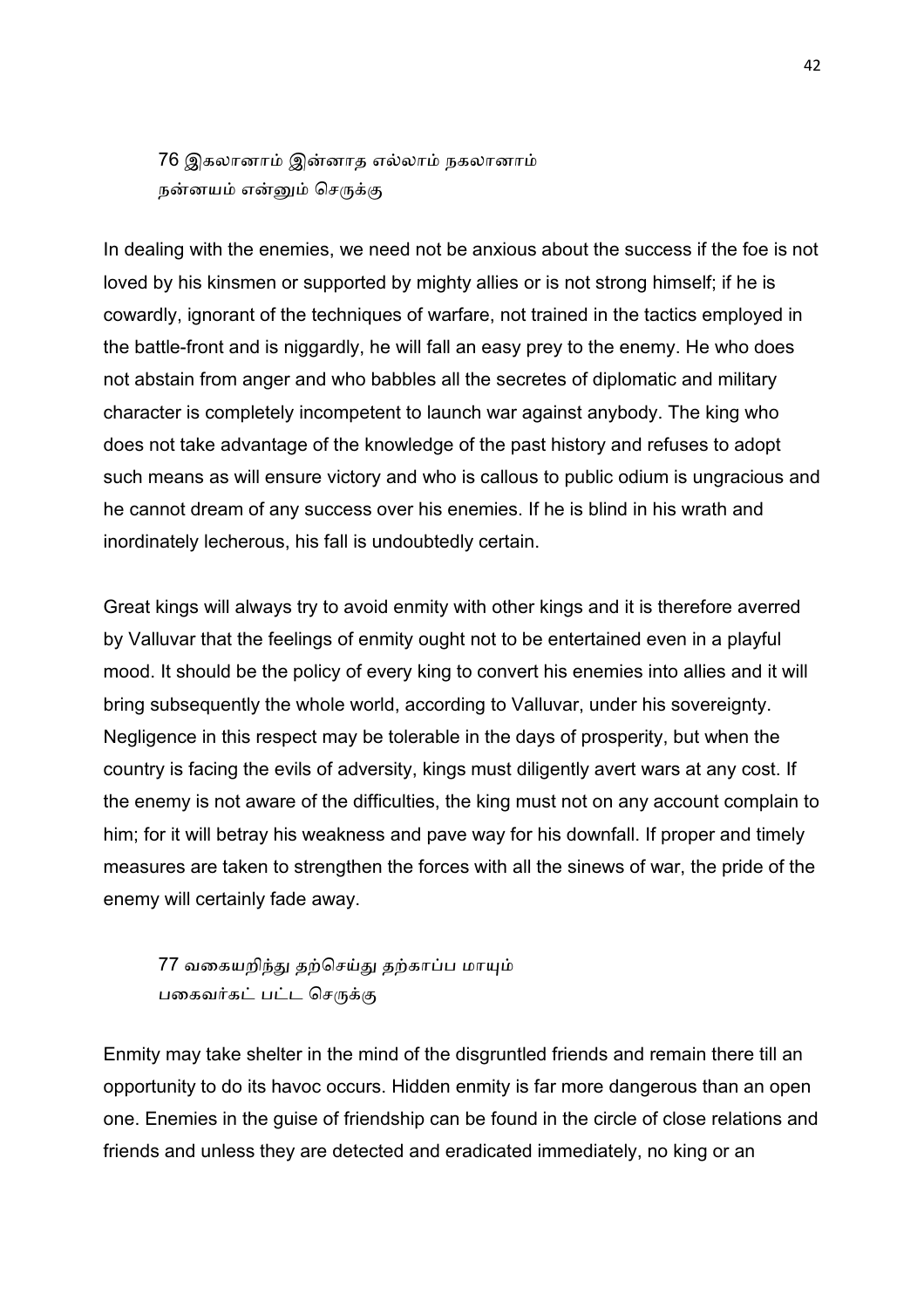individual can be safe from destruction. Similarly, if the subjects of a country harbour any hatred or hostility in their minds against the king, the solidarity of the people will wear out and in no time the kingdom will be shattered to pieces. Living with the members of a family or a state having no harmony at all is just like residing together with venomous snakes in a dungeon.

78 உடம்பாடு இலாதவர் வாழ்க்கை குடங்கருள் பாம்போடு உடனுறைந் தற்று

Of all the safeguards of a king nothing is stronger than the company and friendship of great men of learning and noble character. At times the insolence of certain kings has provoked them to reject the royal favour and put the kings out of gear. Valluvar insists upon the imperative necessity of the friendship of the great men, but at the same time he does not fail to. point out the delicacy of obtaining and maintaining their companionship. Of course a king can provide himself with all artificial safeguards but that of great men he must. gain by sincere love and respect. Neither his kingship nor his material forces can compel this company. Those who want to taste misery and disaster may offend these great men and thereby incur their displeasure. Valluvar says that such a foolish conduct on the part of a king or a rich man will be nothing but falling in the icy hands of Dealth.

79 கூற்றத்தைக் கையால் விளித்தற்றால் ஆற்றுவார்க்கு ஆற்றாதார் இன்னா செயல்

According to Valluvar, escape from a wild fire is possible, whereas, against the fiery wrath of these great men of supreme spiritual power, neither the mightiest of the kings nor the wealthiest of the people of inexhaustible resources can withstand.

80 எரியால் சுடப்படினும் உய்வுண்டாம் உய்யார் பெரியார்ப் பிழைத் தொழுகுவார்

-----------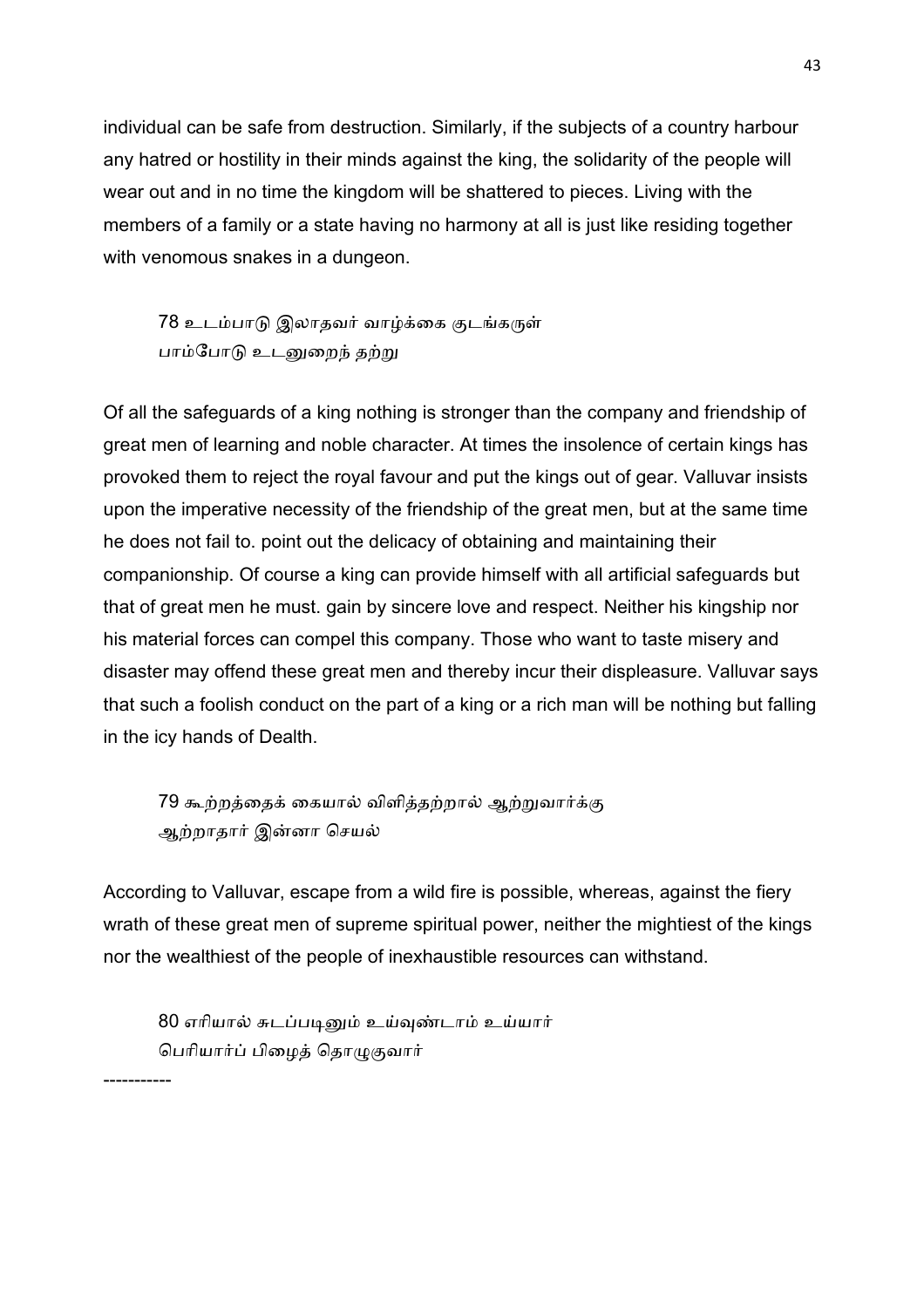## PART III.

#### Gentlemen,

The third and the last part of Thirukural is Kamatthuppal (காமத்துப்பால்) and I am sorry to say that this has been the topic of mischievous propaganda against Valluvar carried on by a section of people in our State. Their speeches and writings betray that they have neither studied this part nor understood the central idea enshrined in this part of Thirukural. For a clear understanding and appreciation of this part of Valluvar, one must have studied Tholkappiyam and particularly its chapters dealing with the household life of the ancient Tamils. As most of the translators and even commentators failed to have a clear knowledge of the life of the Tamils depicted in the Sangam literature, their translations have gone to the extent of "exposing the translator to infamy."

We remember that Valluvar commences his Kural with household life in the beginning. The family unit consists of husband and wife and the duties of the household are discharged by both with a common object and ideal. The minds of the husband and wife think alike and function alike.

It is a known fact that both the husband and wife were born and brought up in different atmospheres and in different families. When the period of mating sets in, they meet each other by chance and their minds are attracted. In two or three such meetings their minds become united by love and they feel that either of them are indispensable to each other and in the end they decide themselves to be partners of life. This aspect of selecting life partners was left free to the option of individuals in those good old days. The section that deals with the selection of life mates is called Kalaviyal. In Karppial, the selection is conveyed to the parents and they celebrate the marriage and thus confirm their partnership. The newly wedded couple set up a separate family of theirs and commence to do the duties pertaining to the household life. Immediately after the marriage, the union of their mind and the love that binds them together develop. themselves to form an indissoluble admixture of psychical elements. This psycho logical bondage is tried and solidified by the on sloughs of familiarity and partings caused by duties. The husband realises that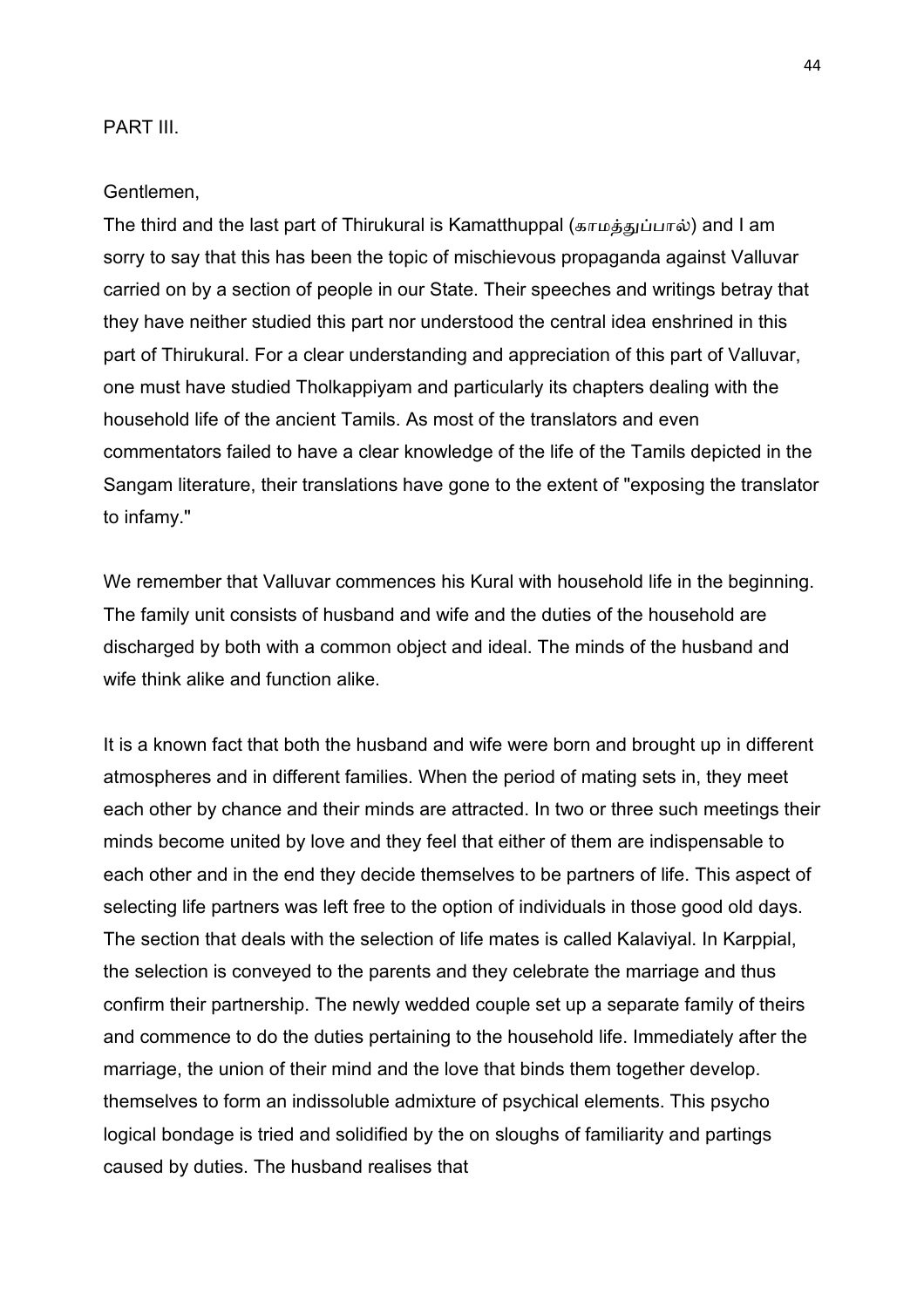81 உடம்போடு உயிரிடை என்னமற் றன்ன மடந்தையொடு எம்மிடை நட்பு.

i. e. the friendship that exists between him and his wife is exactly identical with that of the soul and the physical body; that means there is no severance during life time. On another occasion the husband declares:

82 வாழ்தல் உயிர்க்கன்னள் ஆயிழை சாதல் அதற்கு அன்னள் நீங்கு மிடத்து

i.e. living with my wife is as pleasant as my life is to me that parting with her even for a short time is as unbearable as the pangs of death. The enjoyment of the cordial friendship of these life partners is being explained in a couplet as the enjoyment of a householder who, living in his own house, derives pleasure in co-sharing his earned income with his fellowmen.

83 தம்மில் இருந்து தமது பாத்து உண்டற்றால் அம்மா அரிவை முயக்கு.

Thus we see that this part of Kural is completely devoted to the psychological development of the conjugal love which is of fundamental importance to lead a virtuously ideal life on earth and after.

As the result of the false propaganda of a section of people unfortunately ill disposed towards the Tamil literature and its antiquity, the study of Kamathupal has been deliberately neglected and wantonly ignored. It is really a wonder when learned ascetics like Rev. G. U. Pope and other scholars of his order express their deep regret for their inability to grasp fully the subject matter so beautifully dealt with, how these people have come forward to inveigh against Valluvar in public and on platforms. I therefore feel that I must be a little elaborate in this part of my speech.

The section Kalaviyal is dealt with in seven chapters. As Valluvar wants to explain the gradual psychological development of love in the minds of two youths, male and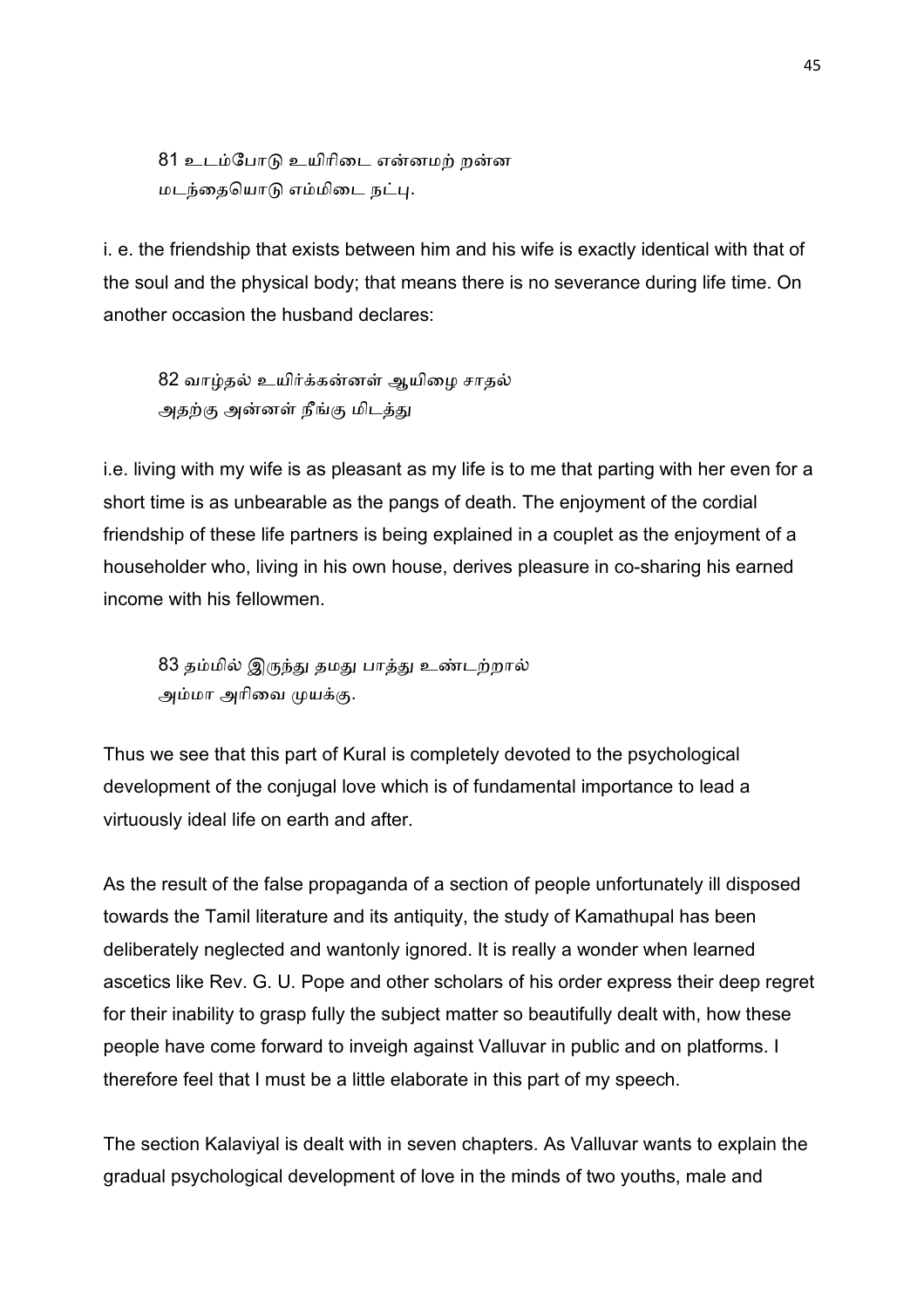female, destined to become partners of life as husband and wife, its every stage in the developing process is to be inferred by the reader; so he adopts a dramatic method by introducing the lad and the maiden as hero and heroine.

In the first meeting, they look at each other and by her captivating looks, the lad is conquered and his soul and mind are subdued. He feels that he is physically powerless on account of the piercing look cast at him by the maiden and exclaims that his physical prowess which created terror in the mind of his foes when met in the battle, had broken down completely at the very sight of the bright forehead of the young lady, and at the end he concludes that love has the peculiar quality of evoking pleasure by mere sight unlike drinks which intoxicate people only when they are taken in.

84 உண்டார்கண் அல்லது அடுநறாக் காமம்போல் கண்டார் மகிழ் செய்தல் இன்று

In subsequent meetings, he gains her looks, glances and hears her words and expresses his experience that when he had a look at her, she modestly bent her head down and raised it and cast her looks upon him when he did not see her. Instead of looking straight at him she simply glanced at him once but it spoke volumes about her love. In the midst of a company of friends and others, she uttered some words as if she was unfriendly to him but after thought confessed to him that it was a prudent warning lest anybody should learn the secrecy of their love. In another context, he had to hear some hot words from her lips though, at the same time, her looks were full of love and encouragement. In course of time he understands that the looks of lovers pretend to be strange and their words appear to be unfriendly only in the presence of others.

The secret meetings and exchange of looks are of course physical and physiological, but the psychological development of love caused by those two factors takes them to the intimate region of the sexual pleasure and the ultimate result is pressure of hands or a chaste kiss or warm embrace. The lover is pleased to express his experience fo the embrace, in a couplet :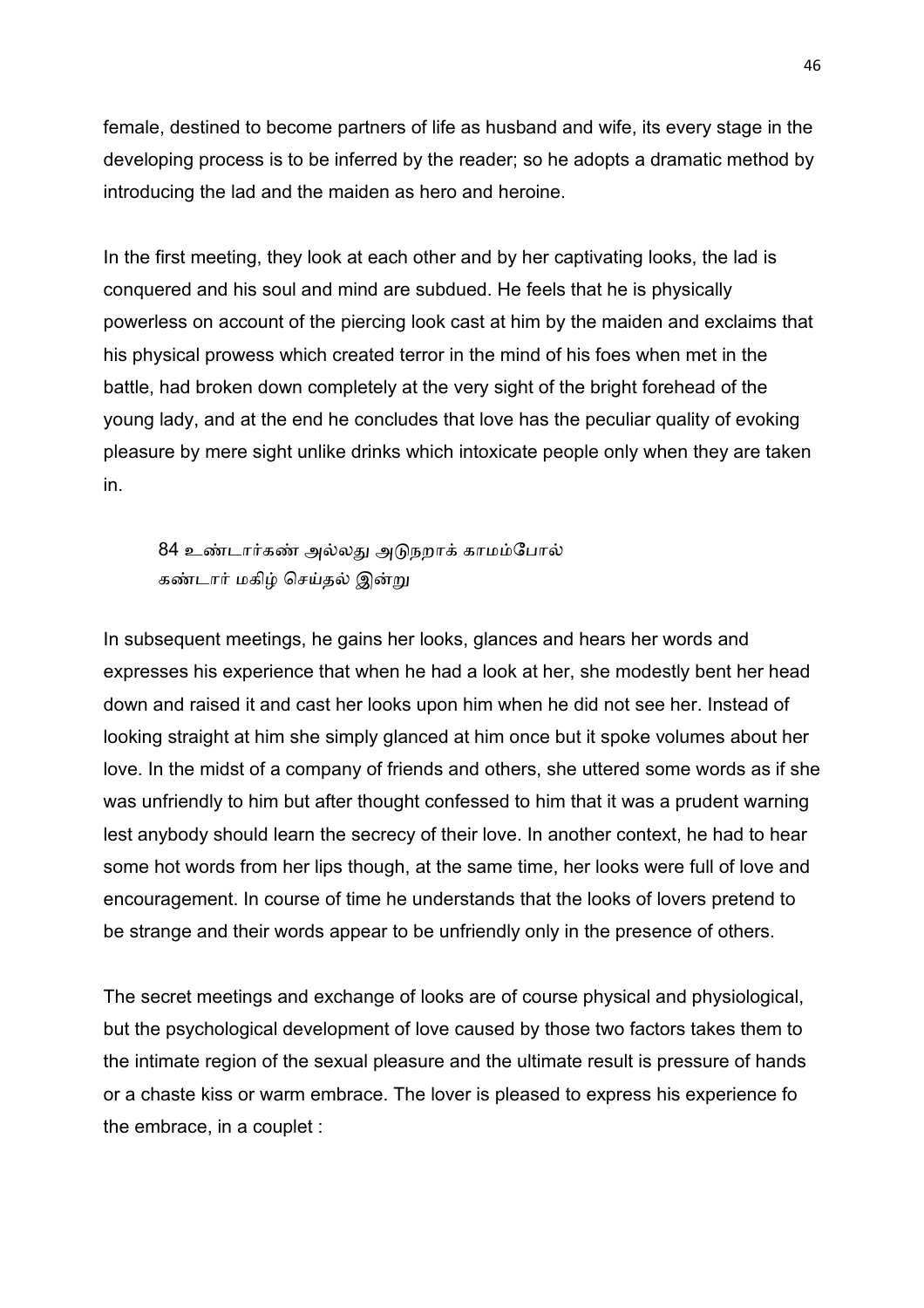86 பிணிக்கு மருந்து பிறமன் அணியிழை தன்நோய்க்குத் தானே மருந்து

i. e. disease and medicines are two different things incompatible with each other, but in the case of sickness caused by the love of a lady, she is the only efficacious remedy. Of course, the embrace of a lover is warm but when withdrawn it burns like a fire and when embraced again it is soothing. As the lad has had no previous experience, he was surprised and then he exclaimed that his lady love had a wonderful fire which burnt him 'when left and cooled him when met and he further inquired of himself as to where she could have obtained it. The embraces never affect the ever increasing strangeness of pleasure derived at any and every time just like the study of great books sheds forth new light every time we read.

87 அறிதோறு அறியாமை கண்டற்றால் காமம் செறிதோறும் சேயிழை மாட்டு.

The smiling looks, loving words and soothing embraces enshrine the lady love in the heart of the lover, and he at once begins to adore her in his mind. The flowers and the full moon provoke the feelings of love in him, and his utterances under this atmosphere are full of similes, metaphors and personifications.

Here a clarification is necessary in respect of the lady love. Even though her mind is over whelmed with love she is by virtue of her sex incapacitated to give expression openly to her feelings and that is why Valluvar has not said anything on her behalf in these chapters dealing with secret meetings.

When they are separated and left alone in their respective places, solitude kindles the fire of love and hence she is granted relief to give vent to her feelings. The lad in his solitude brings to his mind the pleasure he enjoyed in the previous meeting and avers that the sweetness of her saliva was exactly like that produced by the admixture of milk and honey. Again he says that he never forgets her for a moment and if at all any duty removes her from his memory for a short time, her qualities of excellence remain permanently in his mind. When the lady love is alone, her intimate companion speaks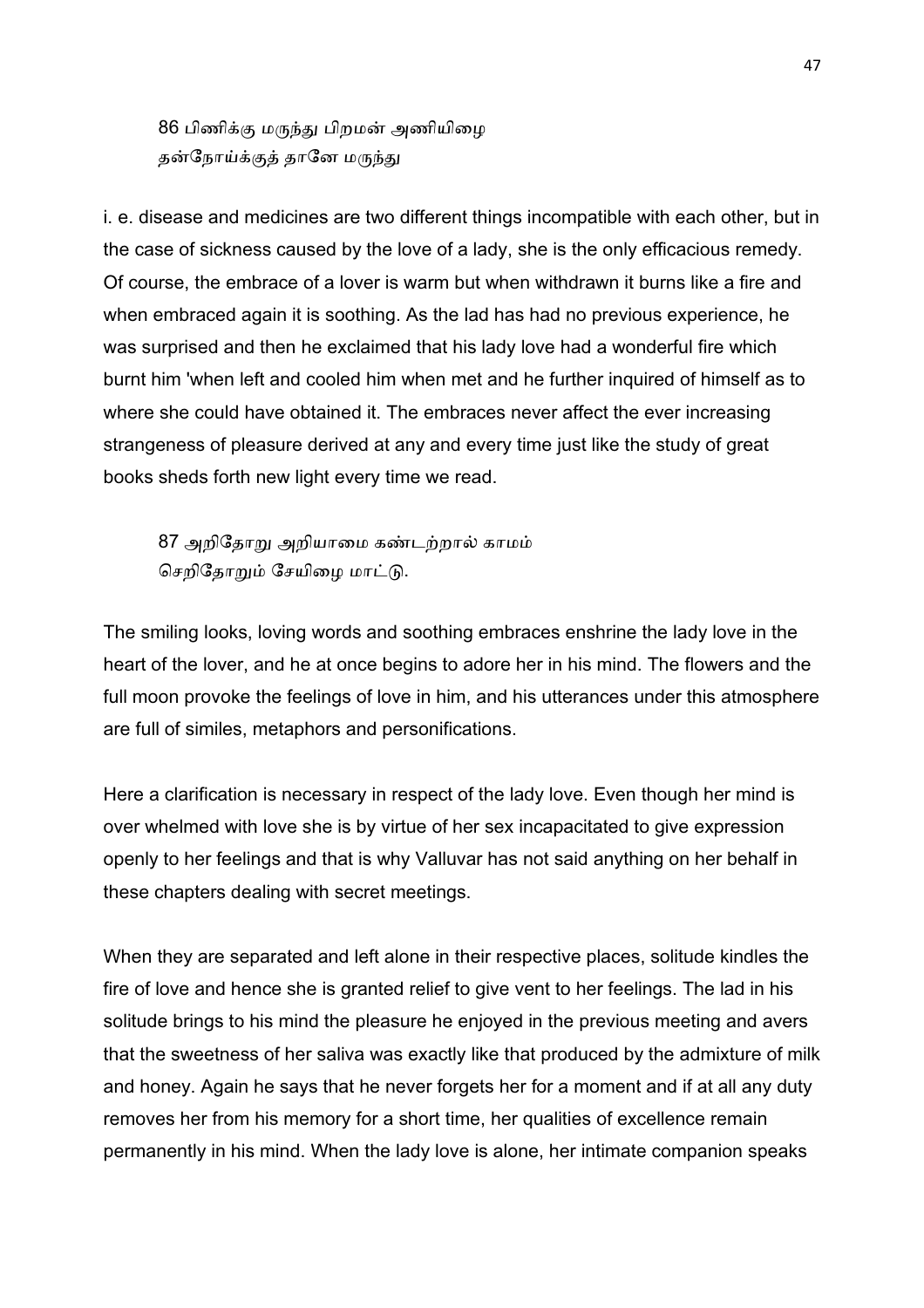about her lover's absence and unto her she replies that he is residing both in her eyes and heart and that is why she neither paints her eyes with collieries nor takes in hot things lest they should hurt him.

88 நெஞ்சத்தார் காதலவ ராக வெய்துண்டல் அஞ்சுதும் வேபாக்கு அறிந்து.

This sort of constant thinking of love raises it to the climax and the lover being unbearable of the painful delay in getting the consent of parents of his ladylove thinks of proclaiming his love in public. This is called Madal ( $\mu\in\mathcal{N}$ ) in Tamil. Marriage celebrations among Tamils were preceded by the open consent of the maiden and her parents and therefore the lover insisted upon the preparation of the mind of the parents to accept his proposal. In most cases the companion herself would prevail upon him to initiate the marriage proposal. Anyhow, a considerable period of time is required for their endeavours to bear fruit. In the meantime the feeling of love in the hearts of the lovers swell to the point of bursting. He says that he was once an embodiment of the high sense of honour and manly vigour and hence he restrained himself from transgressing the social conventions but then he had nothing but stoop to accept the madal—the last resort to effect forcible marriage.

When the love of the lady is communicated to her parents and they are ready to accord consent, the lover may take some time by way of preparation to go to her house with the elite of the village. This period of suspense may aggravate the intensity of her love and even drive her to consider herself the feasibility of the madal but in those days ladies were exclusively forbidden to adopt madal or express their love publicly. Considering her limitations the lady love bewails that she is unable to control her feelings and too frail to withstand the pain of love, but her. love on the other hand takes off the veil and proclaims itself in public.

The limited sphere of the movements of the lovers at times affords ample opportunity for the women folk of the village to know and talk openly about their love affair and this may reach both the lovers through their companions. This kind of open talk of love affair is called Alar in Tamil. Though this is capable of affecting the conduct of the lady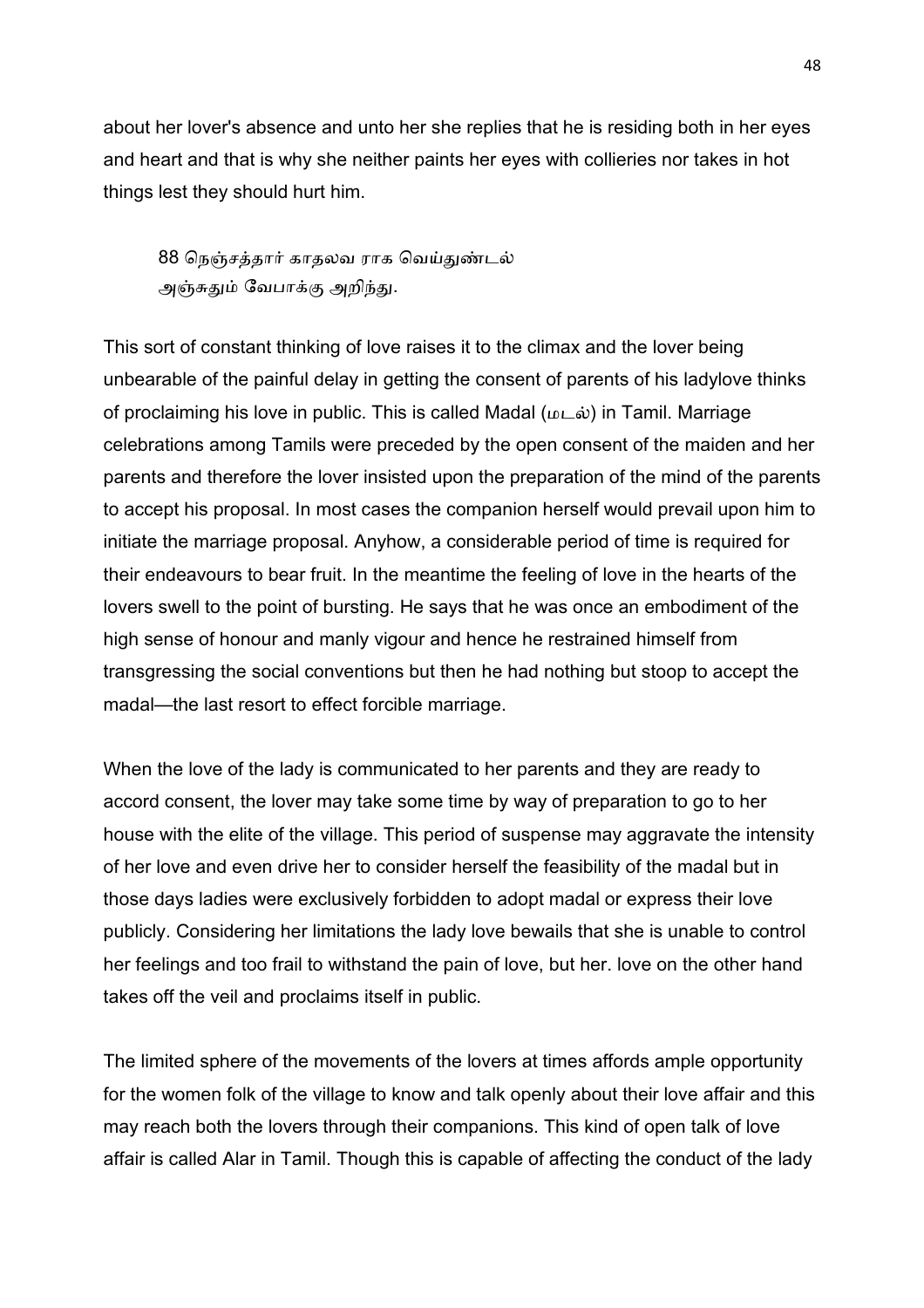love, the lover will be in his heart of hearts glad because it indirectly confirms his relationship with the lady and thereby compels the parents to consent to the marriage. It is in this light that the lover says that his dear life is sustained by this open talk of scandal which fortunately many people do not understand:

89 அலர்எம ஆருயிர் நிற்கும் அதனைப் பலர் அறியார் பாக்கியத்தால்.

And further he adds that the mischievous rumour set afloat by the village people nourishes the love that binds him with his lady love; otherwise, he thinks, the intensity of the love may languish.

90 கவ்வையாற் கவ்விது காமம் அதுவின்றேல் தவ்வென்னும் தன்மை யிழந்து

On hearing this rumour, the lady love enquires her companion as to the object of these scandalous talks and learns that it was done purposely to stifle her love. Then she announces that the attempt to extinguish the love she bears to her lover by mischievous scandal is as foolish as pouring of ghee over å burning fire to put it out.

89 நெய்யால் எரிநுதுப்பேம் என்றற்றால் கவ்வையால் காமம் நுதுப்பேம் எனல்.

From these points dealt with by Valluvar in the chapters on Kalaviyal, we understand how would-be householders come in contact with each other, how love sets in and binds them inseparably together, how it affects the state of indispensability of each and how it prepares them to form themselves as partners of life. Instead of you and I they become we.

Newly married life is entitled as Karppiyal (கற்பியல்) and being the solid foundation for the edifice of the household life, it is dealt with in 18 chapters. Marriage removes those restrictions which in pre-marital days stood in the way of the lovers to come openly in close touch with each other and move freely as husband and wife as they do at present. They live in a separate house with all comforts at their command. They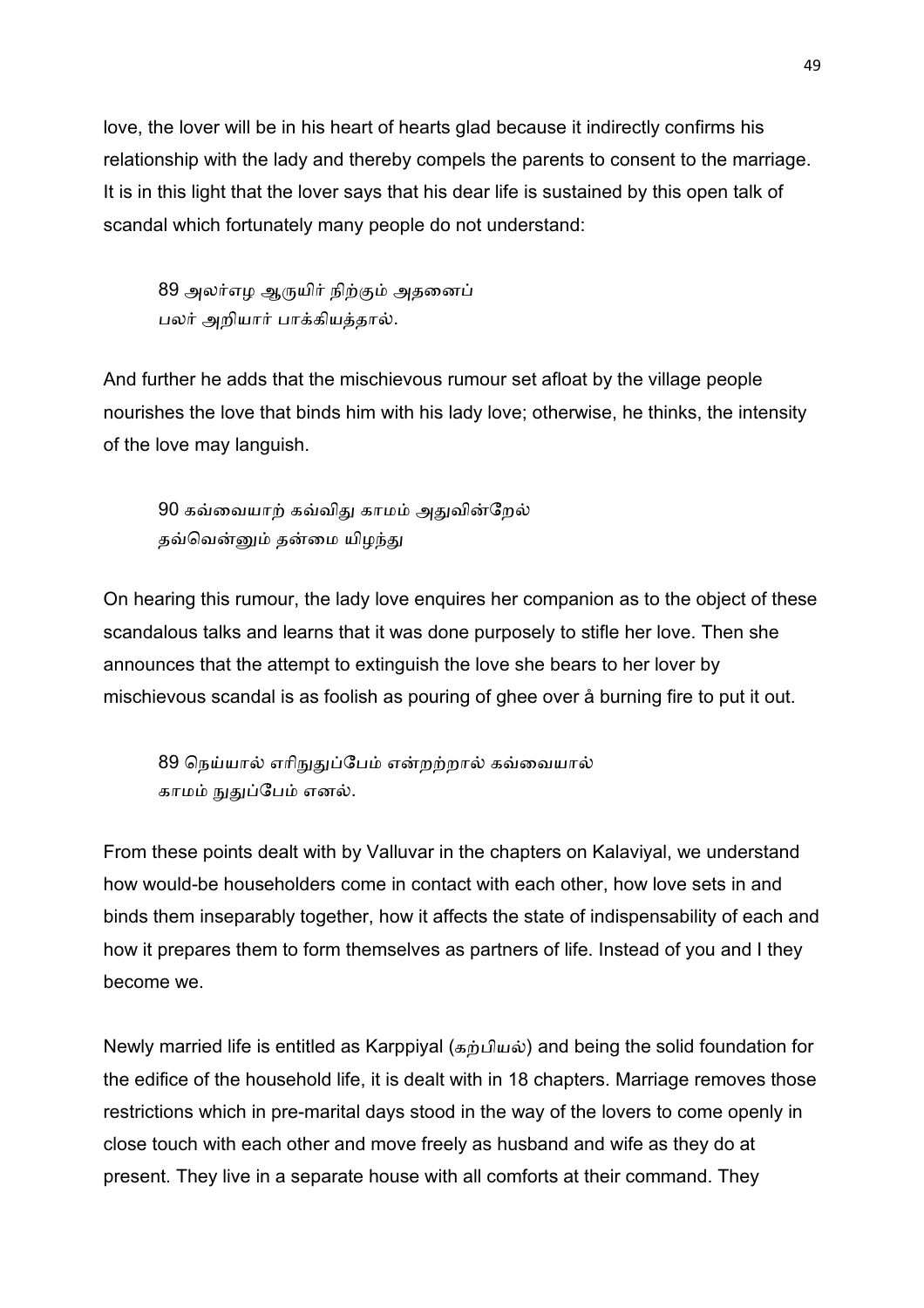are free from any interference and nothing interrupts the proper working of the family. They study each other and by mutual sacrifice and adjustment equip themselves for the new life of responsibility. Reciprocal love and mutual admirations transform their minds to think and act alike.

In the course of their life, duty intervenes and effects separation of the newly wedded husband for some months. He wants to inform his wife and take leave but she replies that if his talk is not of his parting, she is ready to hear him but if it be about his return, he can inform those who survive his absence.

90 செல்லாமை யுண்டேல் எனக்கு உரை மற்றுநின் வல்வரவு வாழ்வார்க்கு உரை.

In support of her statement she further continues that love and fire are alike in burning others but the difference lies in that that fire can scorch only those who touch it whereas love burns like anything when the loved are at a distance. At last the tug-ofwar between love and duty ends in yielding decisive success to the latter. During his absence loneliness kindles her feelings but she tries to suppress them with all her might; to her sad disappointment, love increases in its intensity. She says that the pleasure of love is indeed immeasurable as ocean but when it begins to torment, on account of partings, greater and vaster still are the sorrows that fill up the melancholy mind. The pain of love becomes acute and tears roll down from her eyes. She looks at her eyes in the mirror and blames them for the lack of fore-thought on their part in showing the person of her husband at the outset and causing her to fall in love with him. Sleeplessness sets in during nights and its stamp is apparent' in her eyes. On noticing this she complains to her companion that her eyes do not sleep when her husband is absent and even when he returns back, they refuse to sleep a wink out of fear that he would leave her once again.

91 வாராக்கால் துஞ்சா வரின் துஞ்சா ஆயிடை ஆரஞர் உற்றன கண்.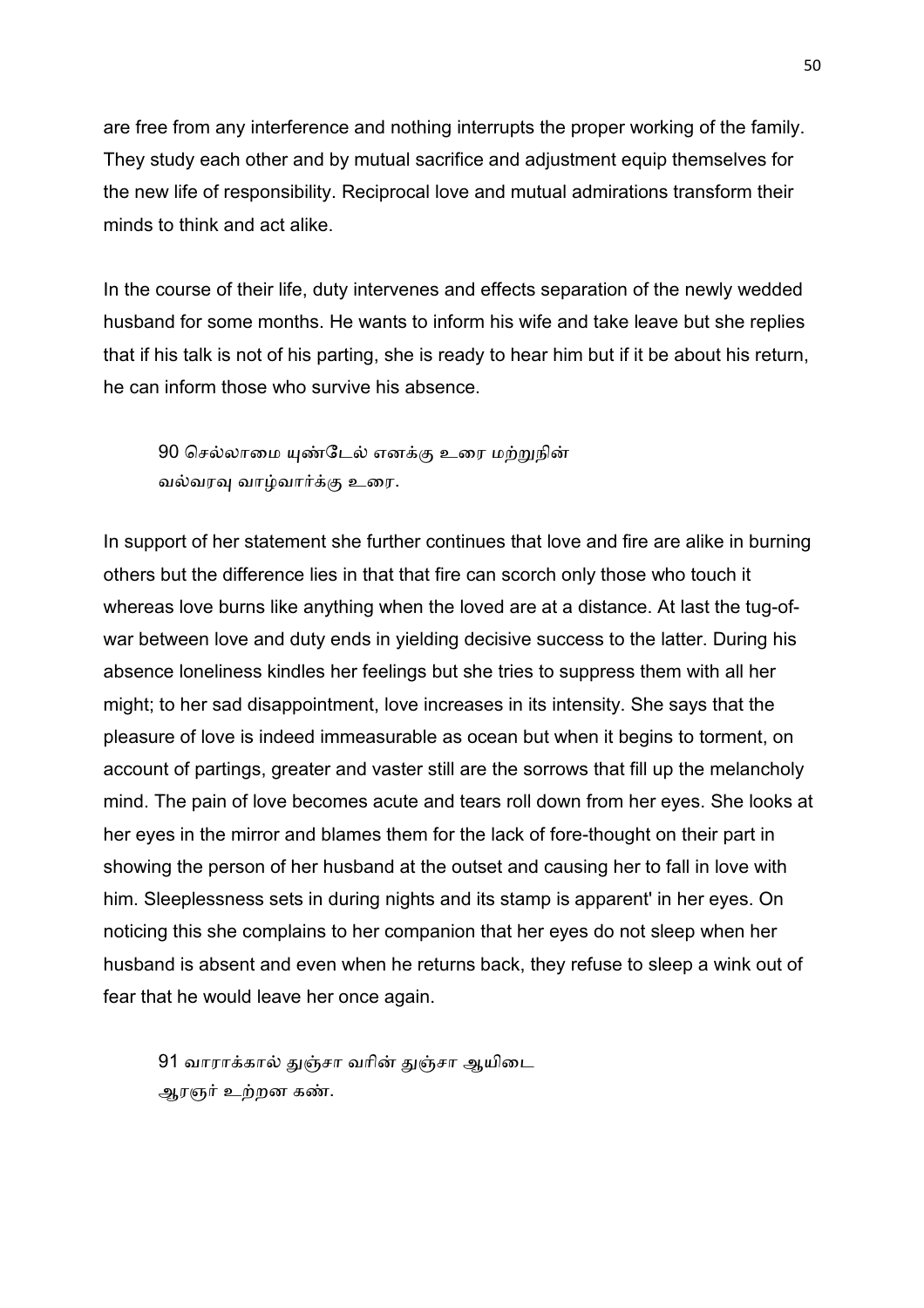Constant thinking of love, continuous weeping and sleeplessness reduce her body and she appears pale and sickly. Her pallid colour becomes the topic of the talk of her companions and when questioned by them, she answers that the pallor of her body is due to her consent for the departure of her husband and the blame therefore falls on herself. Further she says that in spite of her mind always remembering his words and herself speaking very eloquently of his loving qualities, the pallor stealthily spreads throughout her body. One of her friends accuses her husband of negligence for causing the pallid colour over her person whereas she being unable to brook it, prefers herself to be called pallor provided her friends refrain from accusing her husband for unkind desertions.

The period of absence of the householder depends entirely upon the nature of work or business undertaken and the pain of the love of the lady due to his separation prolongs accordingly. As days pass away the love-sick wife gets dejected with her loneliness and goes even to the extent of suspecting the sincerity of her husband's love and friendship. She proclaims that the love shown by the lovers to their beloved men are quite similar to the blessings showered by the timely rain from heavens on people who expect it eagerly and further adds that nothing is more bitter than unrequited love.

When she does not receive any information from her husband, she is restless with grief and bewails that, of all the women living on earth, none are so miserably afflicted as those who do not get any word of consolation from their loved ones. A message from the husband apprises her of the laurels he had won but fails to specify the date of his return and when questioned by the companion, she replies that though her husband does not satisfy her desire by intimating beforehand the time of his return, every word from his lips rings melodiously sweet in her ears.

92 நசைஇயார் நல்கார் எனினும் அவர்மாட்டு இசையும் இனிய செவிக்கு.

The prospects of meeting of lovers after separation engage their mind in thinking of the pleasures of love and their company. The more they think of their love the more intoxicated with joy becomes their intellect. Strong liquors intoxicate the mind in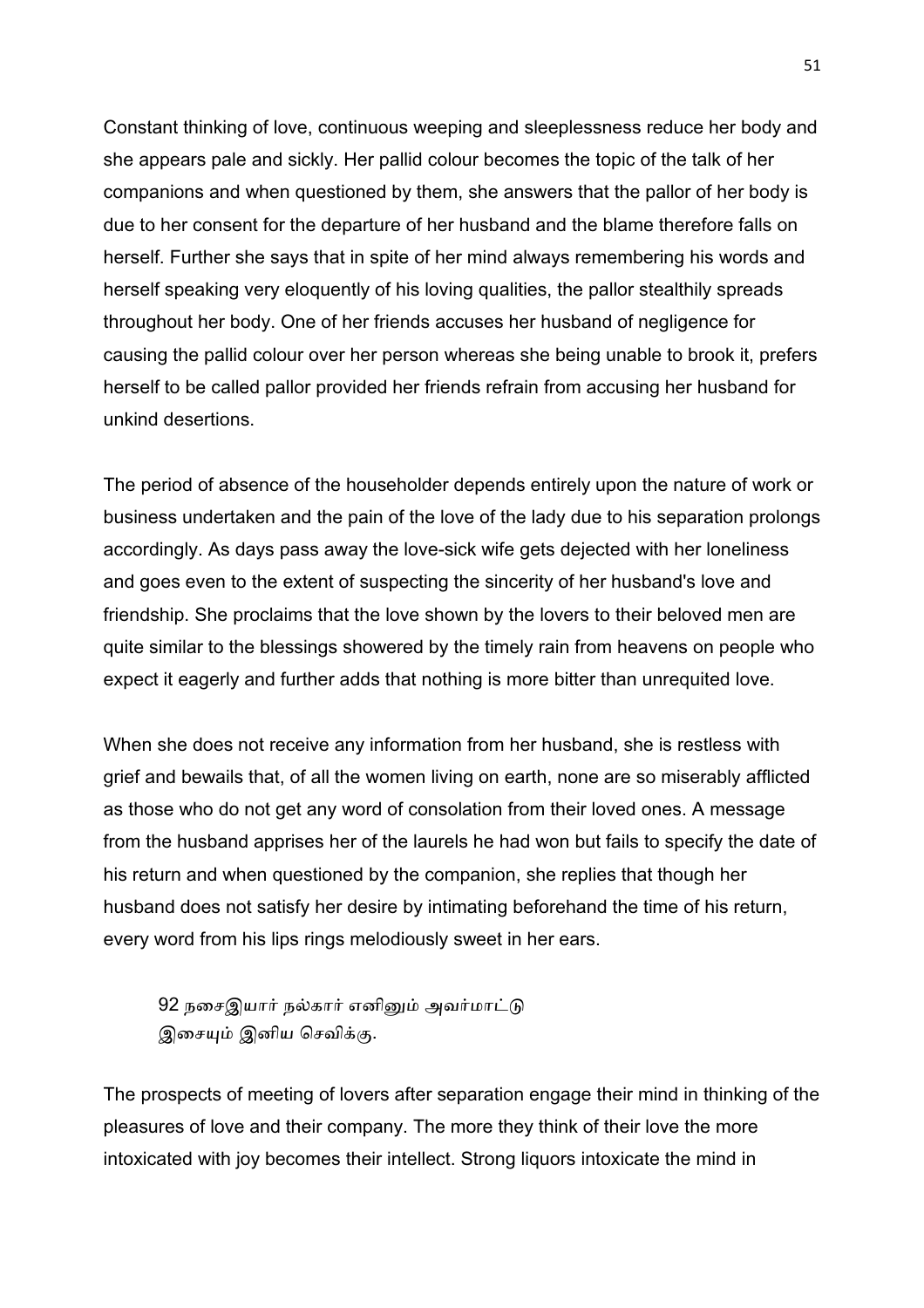proportion to the volume taken in, whereas the pleasure of love exhilarates the mind the moment it is thought of; it is therefore declared as sweeter than any intoxicants. When the thoughts of love reign supreme in the mental zone, all sufferings from physical, social and economical disabilities disappear and as such, love is bound to be good for all people even though it is transient. With these observations Valluvar cites some utterances of lovers and eloquently expatiates on the irresistible influence of love over the human intellect. Mind according to Tamils is like a lotus flower wherein things perceived through the senses are stored up. The wife thinks that her beloved husband resides in her mind and so she confesses that every time his thought occurs he appears before her mental eye. When she is steeped in thoughts about his loving words and manners, an innocent doubt rises whether she resides in her husband's heart as he is always present in hers.

93 யாமும் உளேம் கொல் அவர் நெஞ்சத்து எம்நெஞ்சத்து ஓஒ உளரே அவர்.

It is also common among the Tamils to interpret sneezing as a psycho-physical indication of the thought rising in the mind of the lovers, friends and relatives living in distant places. Once the wife was about to sneeze but suddenly it passed away. As per the Tamilian conception of sneezing, her husband would have wished to think at first about her but it must have been given up immediately. As the heroine of Valluvar is a well accomplished lady, she could not rely upon its truth and asks her companion whether her husband instead of continuing to think of her, diverts his mind at once towards something else.

94 நினைப்பவர் போன்று நினையார் கொல் தும்மல் சினைப்பது போன்று கெடும்.

Her friend's reply fails to convince her, and there upon she gets heated and utters that her husband who excluded her from his mind should feel ashamed of appearing frequently in her mental vision.

95 தம்நெஞ்சத்து எம்மைக் கடி கொண்டார் நாணார் கொல் எம்நெஞ்சத்து ஓவா வரல்.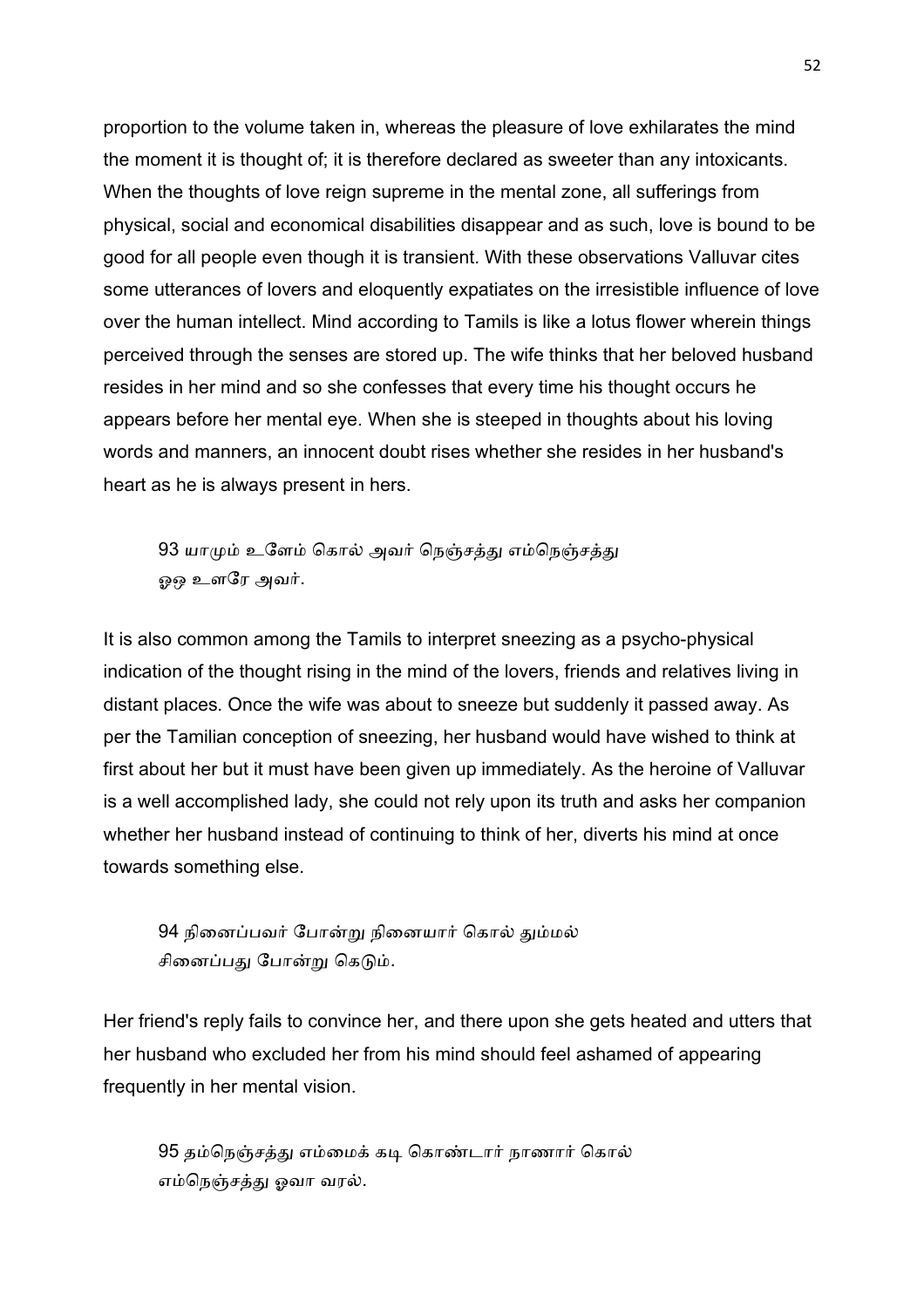Again she remembers the words he spoke both at the time of the proposal of his love and on subsequent occasions and thinks that his present desertion of his beloved wife falsifies his promises and loving words. She gets frightened at the thought of the disaster that invariably ensues from all falsehood and insincerities.

96 விளியும் என் இன்னுயிர் வேறல்லம் என்பார் அளியின்மை ஆற்ற நினைந்து.

Unlike hard physical work which produces sound sleep, the intense thinking of love troubles the sleep of the young people with dreams. When the young wife was advised to save herself from disturbing dreams which will in due course affect her health, she refutes her companions saying that the dreams of love which present before her mind her loving husband who does not favour her with his physical presence on account of his stay in far off places serve as elixir of her life.

97 நனவினால் நல்காதவரைக் கனவினால் காண்டலின் உண்டு என் உயிர்.

When she is haunted very much by love dreams, she angrily expresses to herself that her husband who does not show any compassion on her has no right to disquiet her sleep by his appearance in dreams. Her companion pitying at her plight condemns her husband for prolonging his absence, but, on the other hand, she feels mortified and, out of love to her lord, retorts that only those who do not know how compassionately her husband moves with her in her sweet dreams will speak strongly of his separations. And then she expresses her regret for the ignorance of her friends.

Experience has taught us that all pains both physical and mental appear acute and virulent during night time; the sickness of love is no exception to it. The setting sun, the fading light of day, the ringing of the bells of the cattle on their homeward march in the evening, the flute of the cowherd, the sweet fragrance of the blooming flowers and the bright cool light of the full moon intensify the poignancy of the feelings of love. So, the love-sick lady frowns at the approach of the evening and even scolds it as the fatal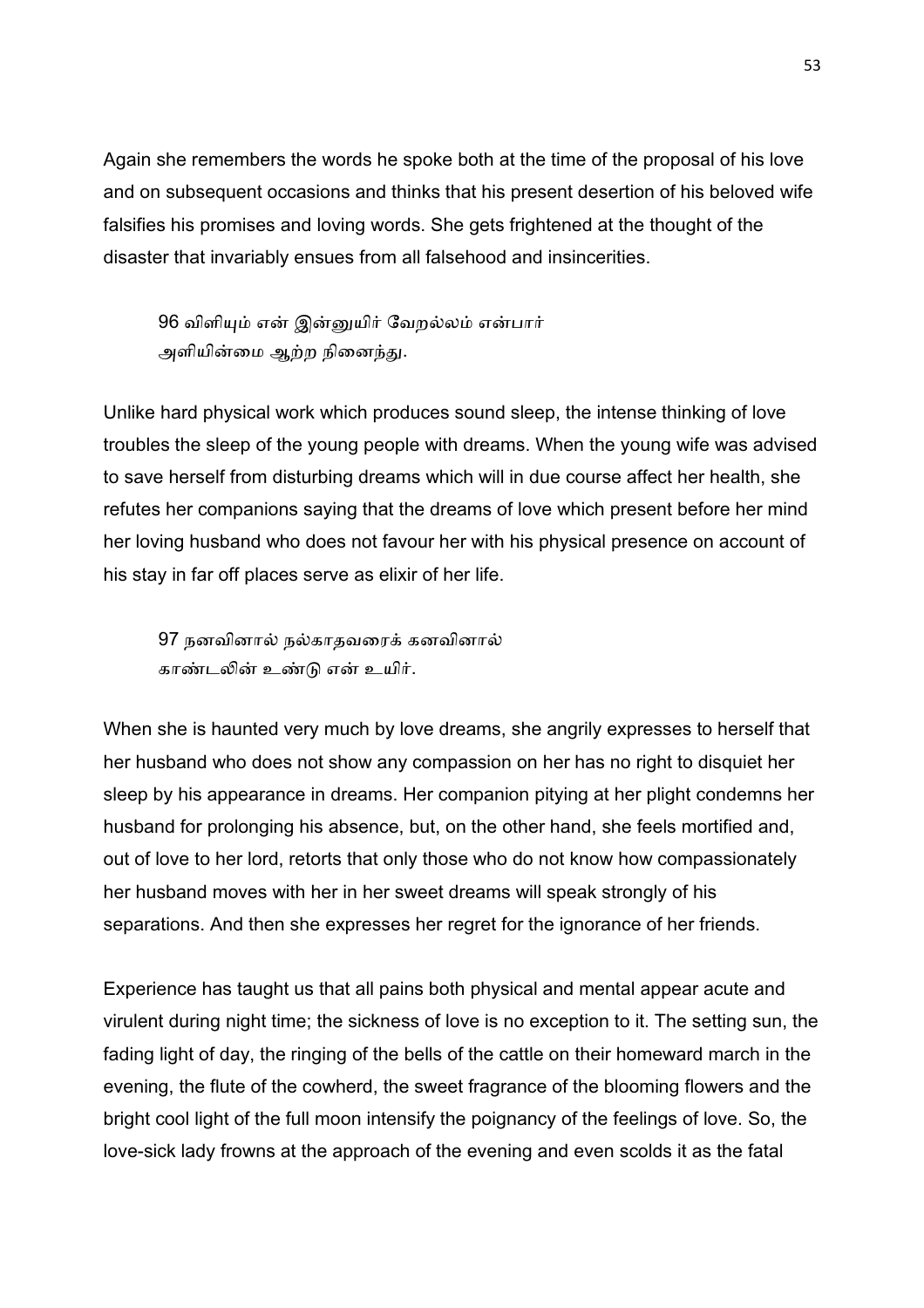time of killing the parted lovers, particularly women. In the absence of her husband, the incoming of the evening appears to her as that of a merciless executioner to the platform whereon stands the scaffold. In the day time, as her mind engages itself in attending to the regular discharge of the daily duties of the household life, her feelings of love are dormant; but when the sun sets and darkness comes in throwing every thing out of sight, her mind retires from its sensorial region and reverts to think of her lover and his love. Loneliness and the separation of her beloved husband arouse the feelings of love, and their irrepressibility forces her to utter that the pain of love is just like a flower which buds in. the morning hours, blooms during day time and blossoms in the evening:

98 காலை அரும்பிப் பகல் எல்லாம் போதாகி மாலை மலரும் இந் நோய்.

Thus the sorrows of love consequent upon the absence of the husband consume her physical essence and result in the loss of colour and reduction of beauty of the face, eyes and other parts of her body. When the friendly talk of her companion turns towards the change that has taken place in her, she simply says that her husband has caused this separation purposely to effect these changes in her. She says "Even if I am silent, my eyes streaming with tears, shoulders shrunken and armlets slipping proclaim the callousness and cruelty of the heart of my parted husband". At the same time, her husband is also not unaware of the change of her complexion and form caused immediately by his separation. In one of his soliloquies he says that when once he loosened his hands from the ecstatic embrace he avails of her, being unbearable of this slight separation, her lustrous forehead changed itself into pallid and immediately her looks also became pale.

99 முயங்கிய கைகளை ஊக்கப் பசந்தது பேதை பெருமழைக் கண்.

On seeing this his keen intellect begins to rationalize the change, the after-effect of the slight release of his arms and he speaks out in his usual philosophic language that the pallor of her eyes is due to their sympathy with the fading brightness of her forehead.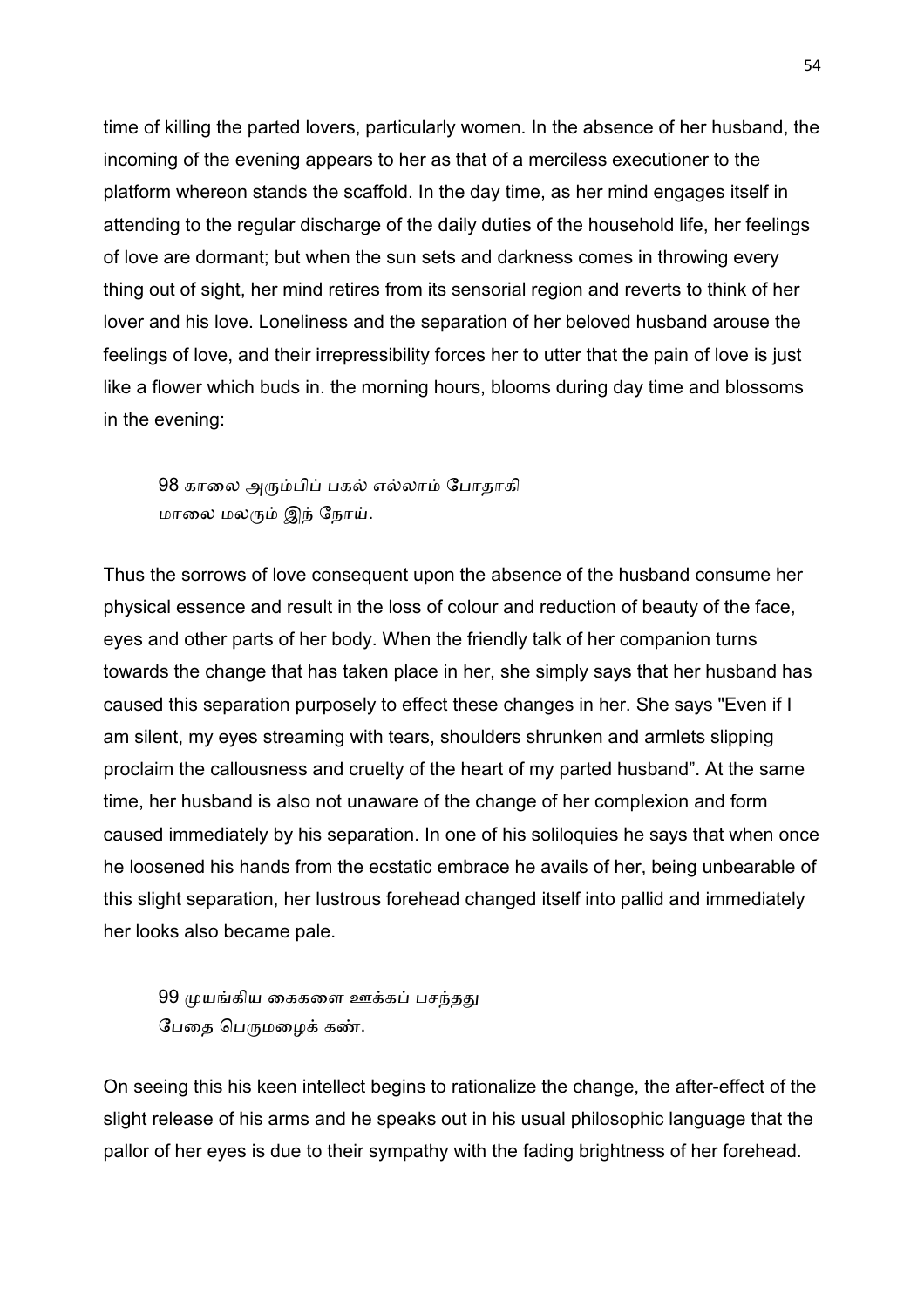100 கண்ணின் பசப்போ பருவால் எய்தின்றே ஒன்னுதல் செய்தது கண்டு.

The pain of love gets intensified by loneliness and even breaks off the control of herself. She requests her mind to suggest any remedy for her sickness caused by love. The loving words her husband spoke and the sweet caresses he lavished flash upon her mind and produce a strong craving to see him in person. She implores her mind to take with it her eyes also to her lord because, she says, they eat her vitals in the fiery desire to see him personally.

101 கண்ணும் கொளச்சேறி நெஞ்சே இவை என்னைத் தின்னும் அவர்க்காணலுற்று.

If her mind succeeds in its attempt to see him, she advises it in her innocent girlish torte not to succumb to his loving caresses but to make a mock quarrel with him which according to her line of thinking sweetens the pleasure of the meeting. In another mood, she asks her mind which is burning with desire to see her husband as to where it wants to go while he is residing in her heart.

Modesty and maidenly reserve are two prominent traits of the youth of the fair-sex. When the feelings of love are intense, self-restraint and womanly reserve are rendered too impotent to withstand. Even if the love is suppressed, anyhow it breaks out like a sudden sneeze.

102 மறைப்பென்மன் காமத்தை யானோ குறிப்பின்றித் தும்மல் போல் தோன்றி விடும்.

Her companion intervenes with the remark that love becomes painful and dishonourable when it is not requited with equal compassion but she replies that the noble attitude of rejecting oneself to hang on those who are not inwardly well disposed of is unknown in the case of lovers.

103 செற்றார் எனக் கைவிடல் உண்டோ நெஞ்சே யாம்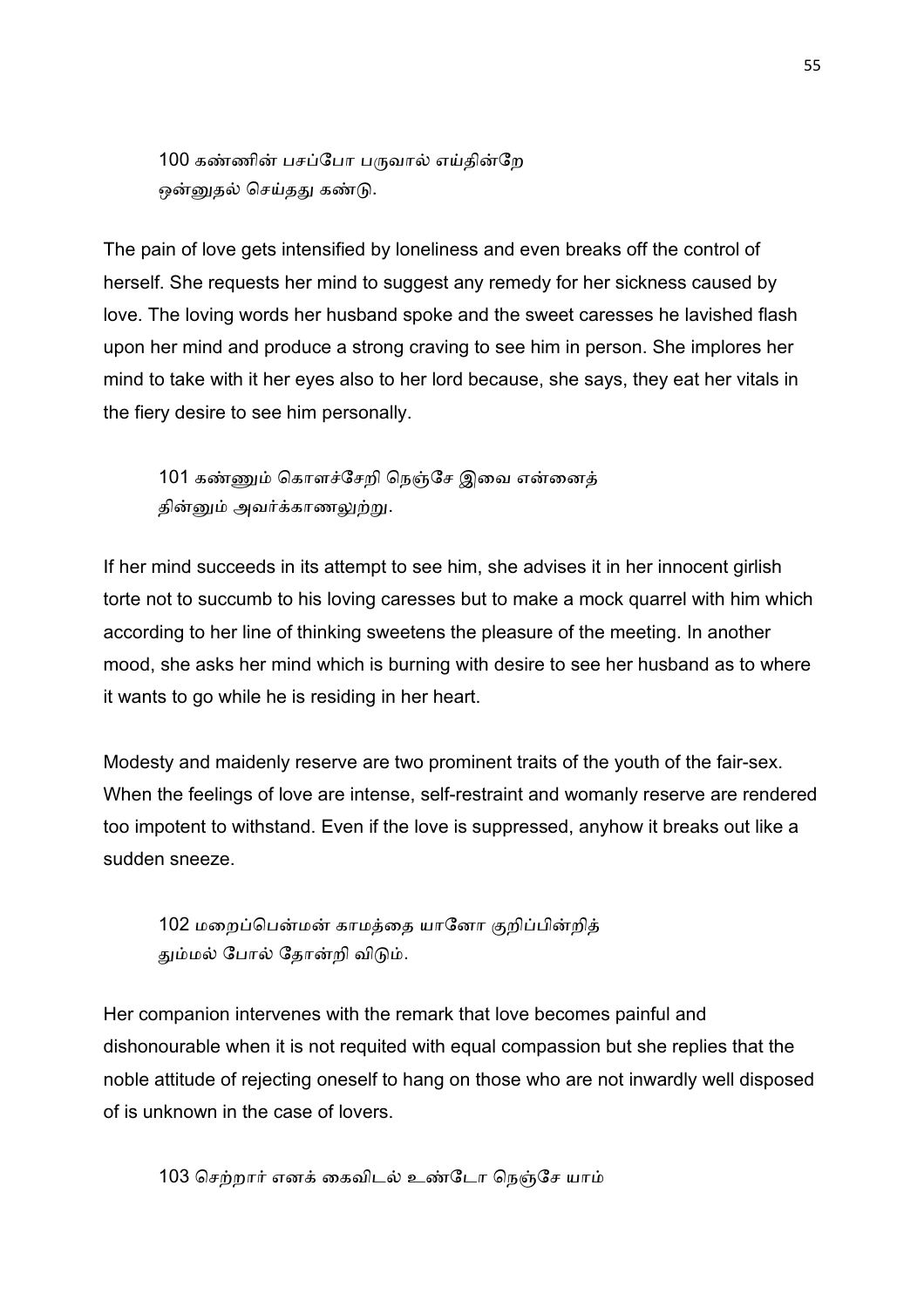உற்றால் உறாஅ தவர்.

Further she adds that the maidenly reserve which is the protecting guard of honour of her sex is shattered to pieces by the sweet appeasing words of the lover.

104 பன்மாயக் கள்வன் பணிமொமி யன்றோ நம் பெண்மை உடைக்கும் படை

The incessant thinking of love and the lover infuses the mind with a distressingly burning desire to meet each other. She loses her patience and becomes erotic. She says that her existence is solely dependent upon the return of her husband and therefore she cannot avoid thinking of him even though it is the only course of easing her mind from grief. If she forgets him, she fears that her colour and beauty will be irrecoverably lost and asserts herself that the pallor which eclipses the beautiful colour of her shoulders will disappear at the very sight of her lord. In her erotic mood, she regrets that she is not clear whether she would maintain her womanly reserve and be glum or rush forth and embrace him and vacillates between the two when her beloved husband returns. Though it is incumbent on the householder to be hospitable to all guests and strangers, the housewife is prohibited to receive them when her husband is absent from head quarters. This primary duty is suspended on account of his long absence and hence the wife is very eager to resume it because she knows that the family life is imperfect by its suspension. She receives a message from her husband informing her of his victory in the warfare and return. She rejoices on its receipt and says,

105 வினைகலந்து வென் றீக வேந்தன் மனை கலந்து மாலை அயர்கம் விருந்து.

i. e. let my kingly husband return victorious and let us honour him with a feast in the evening. Unfortunately the return journey of the equally impatient husband is delayed by a short period and hence he gets disheartened. In a pessimistic tone, he utters then that his beloved wife will be broken-hearted and perhaps lose her life and his return to the house, the sight of her face and the cold embrace of her person will be of no avail.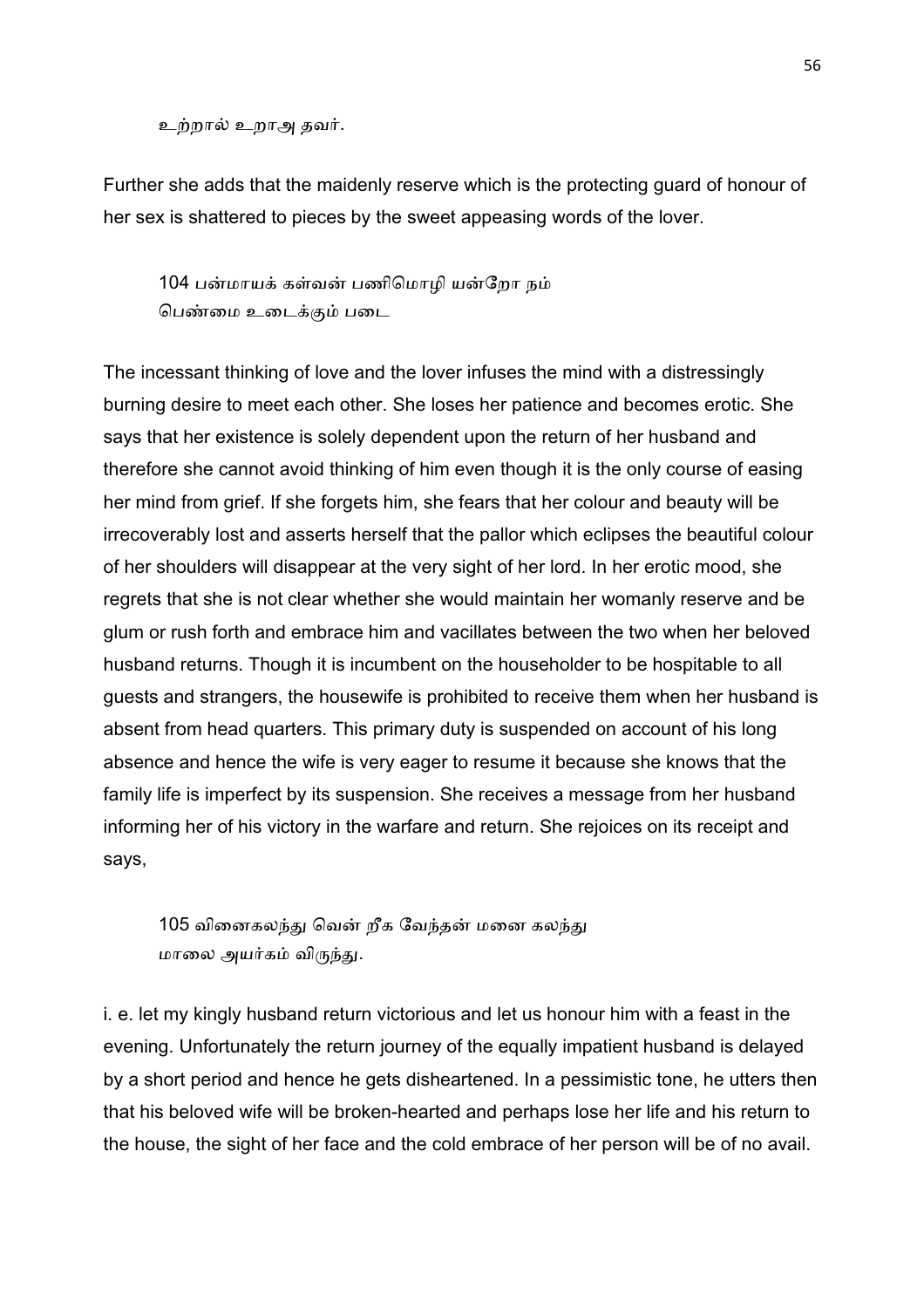106 பெறின் என்னாம் பெற்றக்கால் என்னாம் உறின் என்னாம் உள்ளம் உடைந்துக்கக் கால்.

The husband returns home and the domestic life resumes its full vigour and regularity. In her sexual life which is but the natural consummation of love, her blooming young mind entertains a suspicion that her enjoyment of love will be interrupted by further partings. Her modesty and womanly reserve do not permit her to express it in words. But, anyhow, it is detected by her judicious husband and he says to her that in spite of her attempt to hide, her eyes are capable of disclosing that there is something in her mind. To a shrewd observer, it appears like a thread running through transparent crystal beads and the bud of a flower holding within its characteristic sweet fragrance.

107 மணியுள் திகழ்தரு நூல்போல் மடந்தை அணியுள் திகழ்வதொன்று உண்டு.

108 முகைமொக்குள் உள்ளது நாற்றம் போல் பேதை நகை மொக்குள் உள்ளது ஒன்று உண்டு.

In like manner, she is also very discreet in studying the mental contents implied in the art of his love making. Exceeding caresses, extraordinarily sweetened words and excessively rapturous embraces and fervent kisses of her husband indicate that she should prepare herself to endure another parting in the immediate future. With care and delicacy, his departure is conveyed to her through her companion. The companion returns with the words:

109 தொடி நோக்கி மென்றோளும் நோக்கி அடிநோக்கி அஃது ஆண்டு அவள் செய்தது.

i. e. "On hearing your departure, she did not utter any word but simply looked at first her armlets, then at her tender arms and lastly she arrested her looks at her feet; this is what she did."

The sexual union between two people who love each other is the true sacrament of marriage, the outward and visible sign of inward and spiritual unity. At the moment of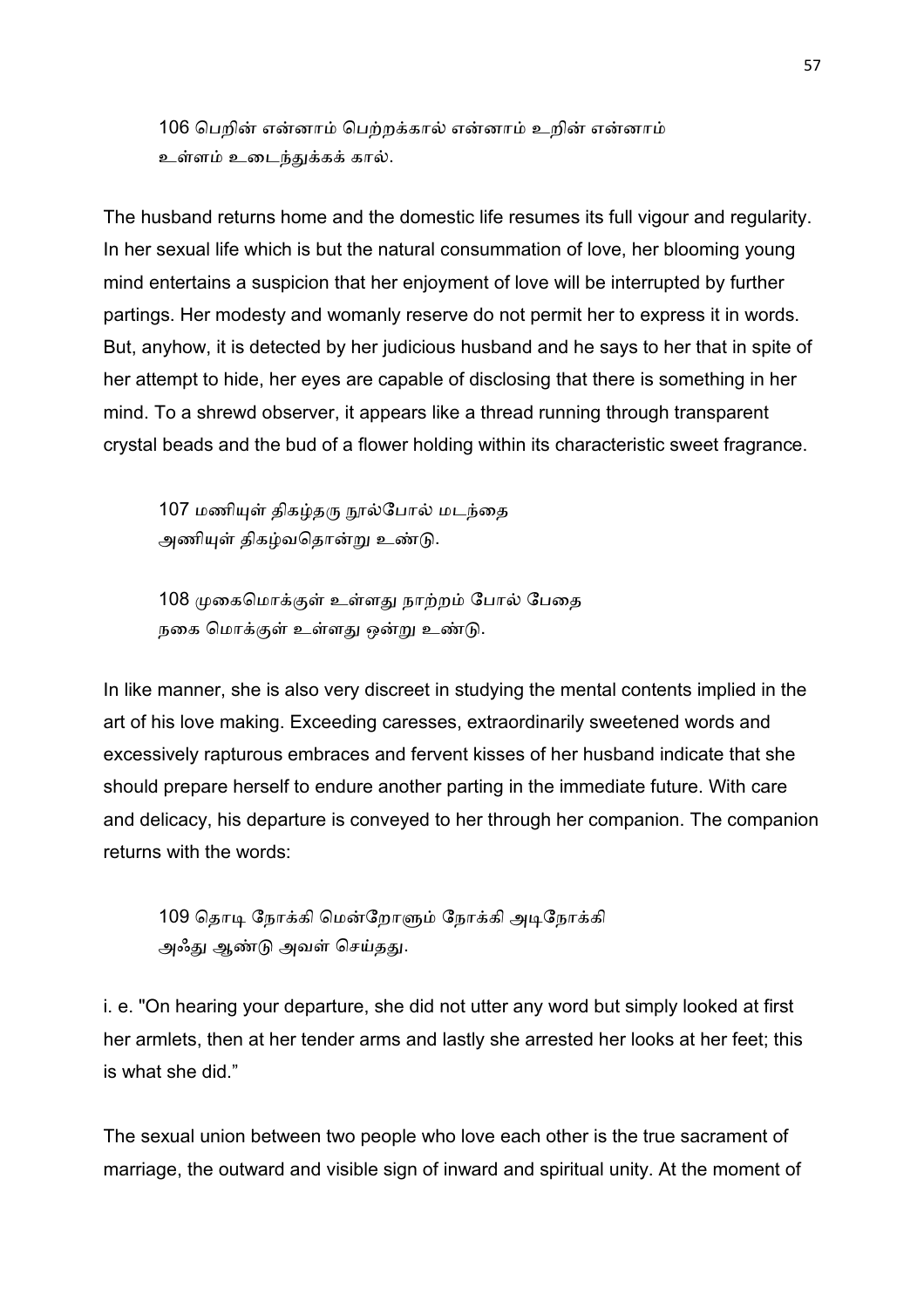the union, their spirits as well as the physical bodies rise together to a flame of indescribable ecstasy. Sexologists say that it is an experience which seems to have nothing to do with worldly attributes; it is shared alike by rich and poor, by those who are clever and those who are not; it cannot be achieved by will power. Money cannot buy it. It is one of the most precious-gifts that love can bring to marriage. Ellen Key describes it as "harmony between body and soul in relation to love". According to Havlock Ellis, "it is the natural instinct of dignity and temperance". When the companion of the lady suggested to her to dismiss from her mind the love which was the cause of all her sorrows when her husband was away, the gentle lady replies that her love towards her husband is such that even when he is indifferent and does whatever he likes without any regard for her, she cannot have peace without seeing him in person. Just as her eyes do not see the point of the brush, when she paints them with colliriyum, so also, she says, she forgets all his indifference and disregard.

110 எழுதுங்கால் கோல்காணாக் கண்ணே போல் கொண்கன் பழி காணேன் கண்ட விடத்து.

Once she decided herself to be glum to her husband, but, when he approached her with bended knees and looks beaming with love, her determination melted away and she at once fell into his arms. During a conversation with her companion who instructed her to be strong and firm in her attitude towards her husband, at least when he craved for her love, she, with a view to show the futility of the piece of her advice, replied,

111 உய்த்தல் அறிந்து புனல் பாய்பவரே போல் பொய்த்தல் அறிந்தேன் புலந்து.

i.e. like one who knowing fully well that the rapidly flowing flood will carry one away, jumps deep into it and drowns, my attempt to deny him becomes ridiculously baffled. When shy tries to feign anger, he enlightens her by saying that true love is like a blossoming tender flower full of sweet fresh fragrance and only very few take advantage of it.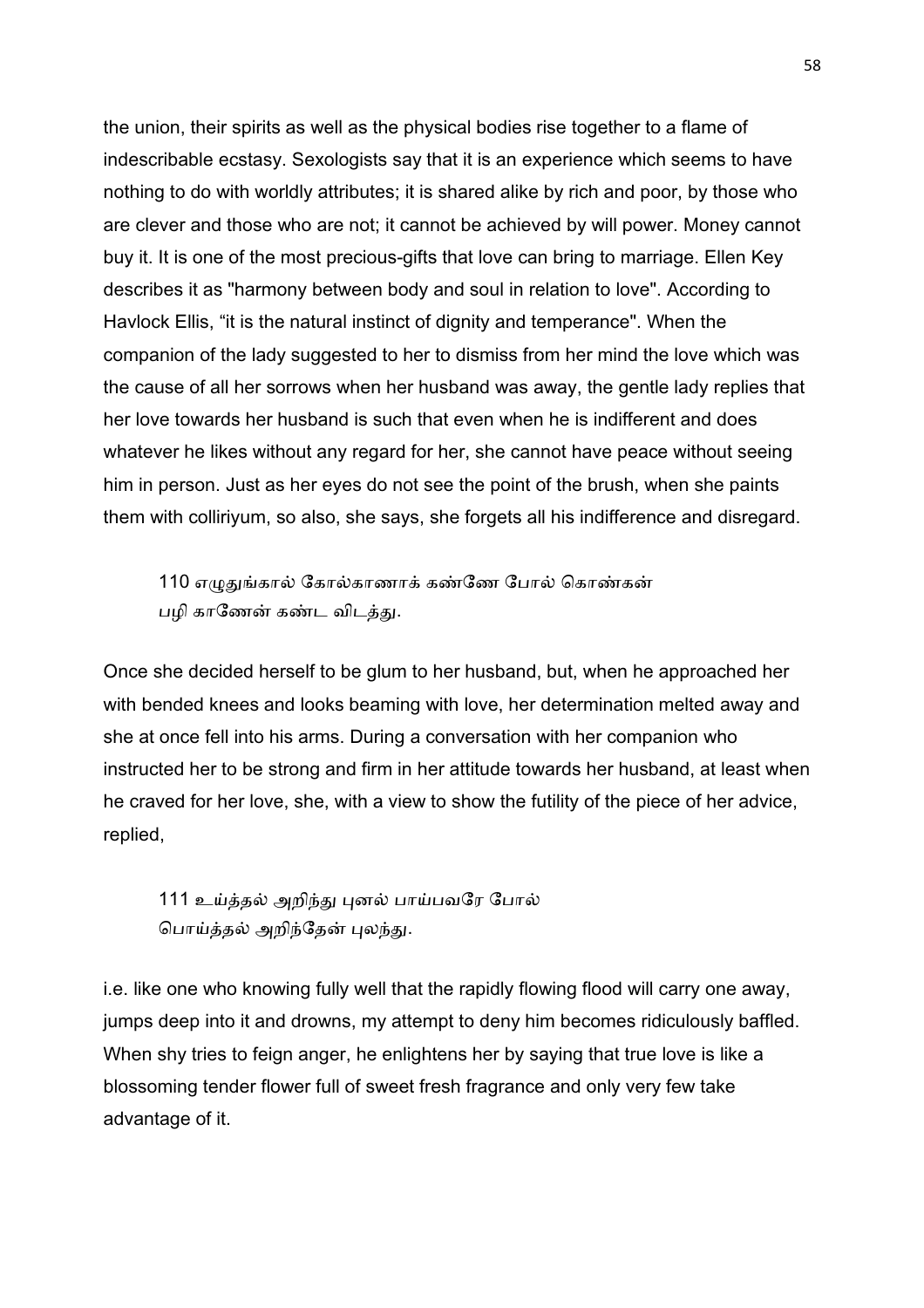112 மலரினும் மெல்லிது காமம் சிலர் அதன் செவ்வி தலைப்படு வார்.

The advice, suggestions and instructions of the companions and the influence of her intense love create a contrarious tendency in her. She thinks that her husband is indifferent and does not require his love. When love kindles her desire, a regular conflict between her mind and action breaks out and she accuses her mind of its inconsistency and questions as to why it does not remain with her even on seeing that the mind of her husband never leaves him.

113 அவர்நெஞ்சு அவர்க்காதல் கண்டும் எவன் நெஞ்சே நீ எமக்கு ஆகாதது.

She ponders over her plight and bewails that those who are economically ruined in life are deserted even by their close friends, and in like manner, her mind forsakes her and runs after him affectionately. In another mood, she sympathises with her mind and says that her mind is haunted with constant fear, because it is afraid that he may withdraw his affections and even when he displays his compassion, it fears that he would leave it alone

114 பெறாஅமை அஞ்சும் பெறின்பிரிவு அஞ்சும் அறாஅ இடும்பைத்து என் நெஞ்சு.

Further she realises that none will be worthy of sincere friendship, if one's mind is otherwise disposed, and the reason why her mind which is desperately in love with her soul, always thinks of the noble virtue of her husband is that it will ultimately bring disgrace if he is spoken ill of.

115 எள்ளின் இளிவாம் என்றெண்ணி அவர்கிறம் உள்ளும் உயிர்க்காதல் நெஞ்சு

Most of the romantic novels written by our contemporary writers begin with the love of the hero and heroine and after dealing with the obstacles on their way, conclude in the winning of the heroine by the hero or in the reconciliation of the hero and heroine. But,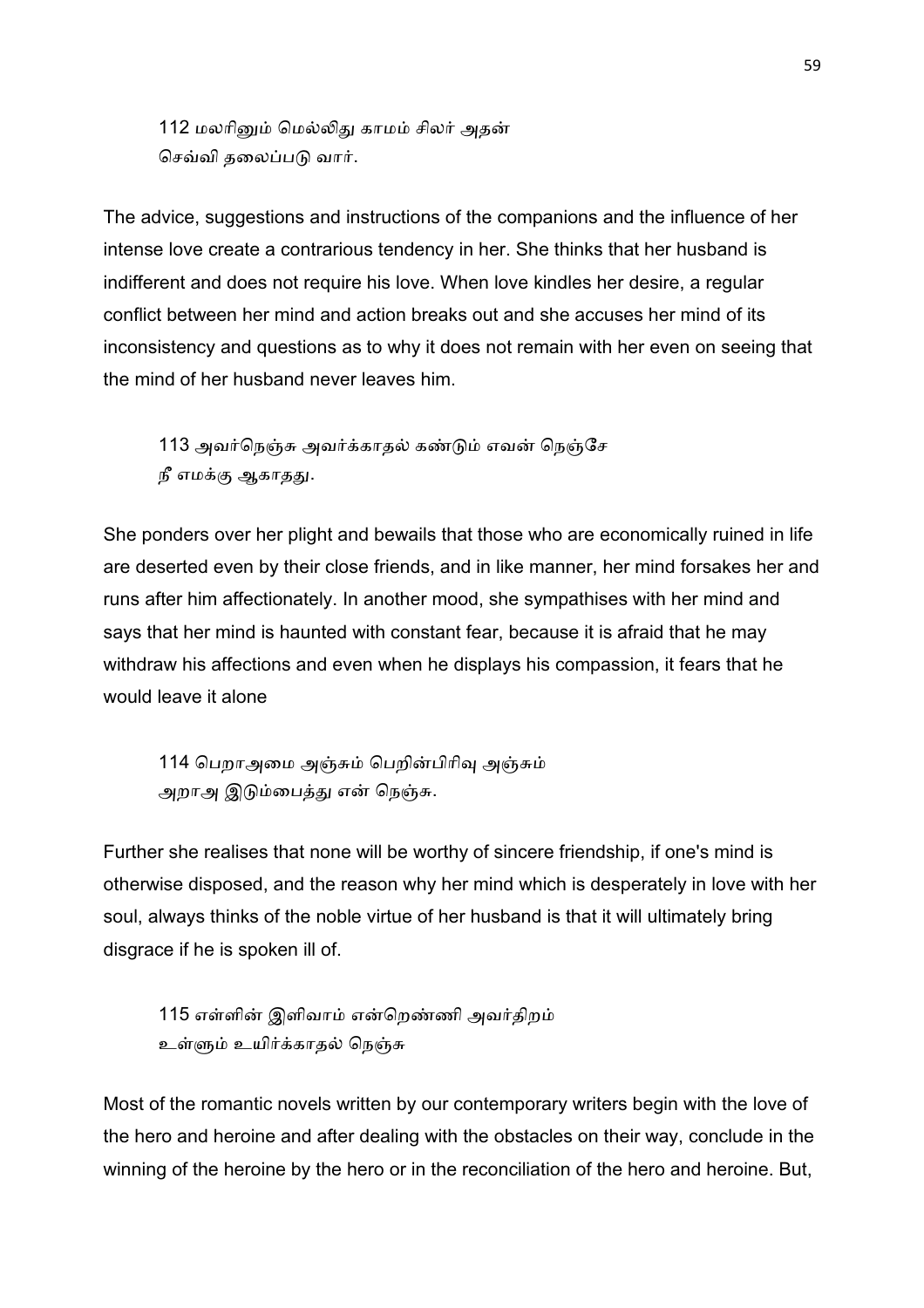in our practical life, this is the beginning and not the end. As a matter of fact, "people in love usually marry an idealised image of each other and afterwards they have to learn the real person they have married". The newly married couple must gradually adapt their personalities to each other and their mental love helps them with patience and understanding. Of these two, to be coquettish is the natural instinct of the wife and, like all women in general, she desires always to be pursued and conquered, but at the same time, she is too contrarious or too shy to be able to show it. This tendency very often makes the loving couple treat each other with a kind of cold reserve of sulkiness or petulance. In the beginning, the sulkiness formed by the innate desire of being pursued intensifies the love in the mind of the loving wife and the husband and 'increases the pleasure of their physical union. In this sulking mood, a wife may be cold and almost antagonistic but she can be thawed by the skilful art of love making. Valluvar, we know, is dead against entertaining any kind of hostility even in a playful mood. He therefore examines the propriety of this petulance and pronounces his opinion. He compares this to the seasoning of food with salt. Just as adequate seasoning renders the food very palatable and any excess completely spoils it, so also the sulkiness on the part of the wife, if prolonged, defeats its purpose and perhaps leads to danger.

116 உப்பு அமைந்தற்றால் புலவி அது சிறிது மிக்கற்றால் நீள விடல்.

On the other hand the intelligent husband is fully aware of this feminine trait of coquettishness and its healthy reaction in his heart. When she is adamant in her caustic sulkiness, he appraises her that it is worthy of the excellence of the noble qualities of the fair-sex in general.

117 நலத்தகை நல்லவர்க்கு ஏஎர் பலக்ககை பூவன்ன கண்ணார் அகத்து.

On hearing these words, she gets frightened that he would neglect her to droop without installing the sweet thrill of joy by his warm embrace. She gives vent to her feelings that the leaving carelessly of the love of sulking ladies to languish is nothing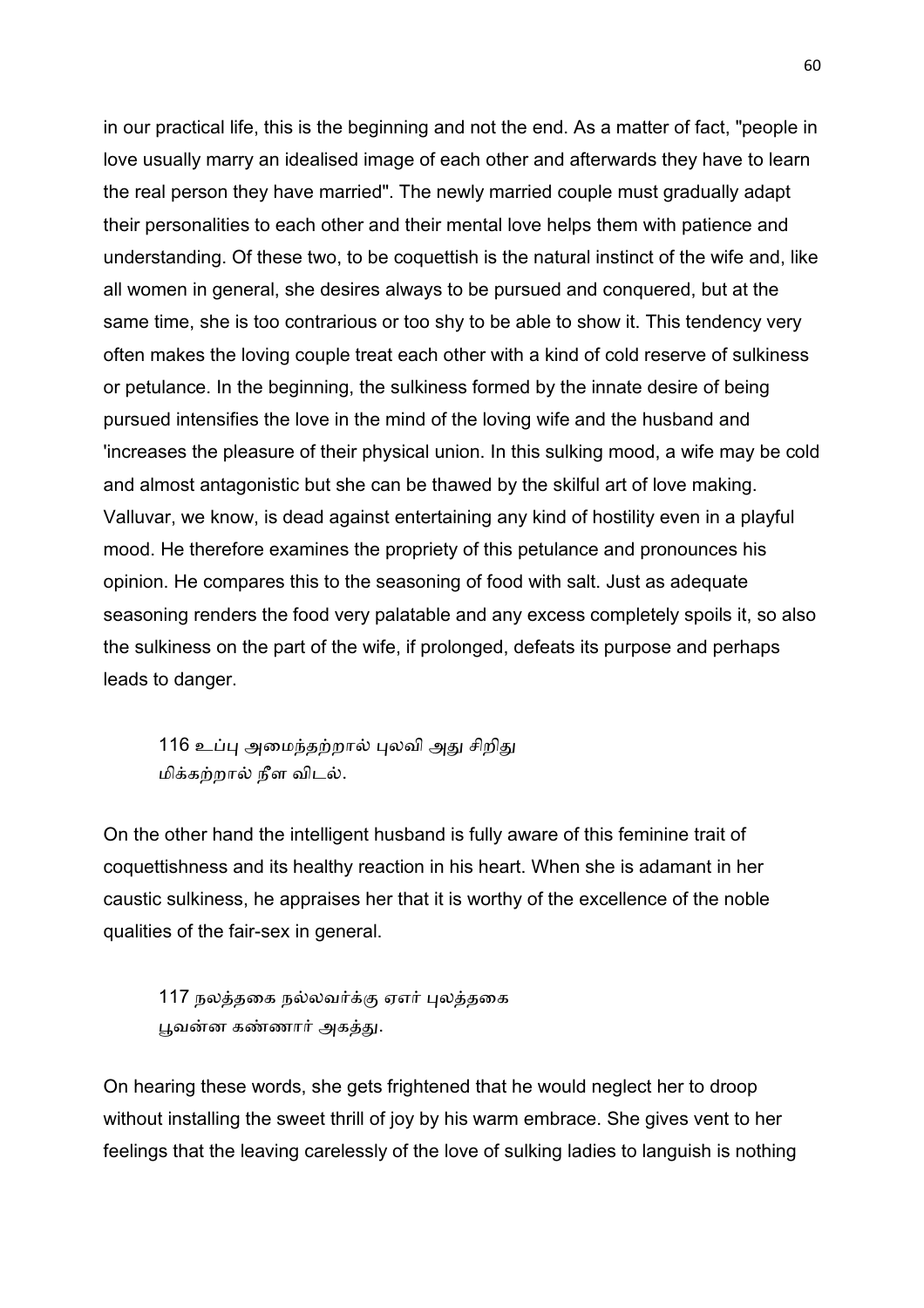but cutting away the tender root of an already withering creeper.

118 ஊடியவரை உணராமை வாடிய வள்ளி முதல் அரிந் தற்று.

As love and hatred are closely allied, people who have been in love tend to flare up over trifles. Jealousy also plays an equal part in disturbing the pleasure of the young couple. Every friendship not only with the other sex is regarded with suspicion; every word and action is misinterpreted. On account of these groundless suspicion, jealousy and hatred, if any word or deed gives room, drive her to think that her husband is not faithful and responsive. She becomes nervy and emotional and feels herself that her pride and self-esteem are hurt and insulted. In the case of young couple bound by pure and sincere love, this false suspicion, groundless jealousy and affected hatred help to prolong the congenial atmosphere to their sex life. When the husband approaches her earnestly, she is influenced by these love nourishing jealousy, suspicion and misunderstanding and refuses his warm embrace. She says that his broad chest is looked at covetously by the womenfolk and therefore she cannot suffer herself to his arms. One day she picked up a groundless quarrel and was resolute in her silence. With a view to break her silence and reserve, he voluntarily aroused in himself a sneeze. Immediately she pronounced "long life to you. This incident is narrated briefly with all the literary embellishments in the couplet,

119 ஊடி யிருந்தேமாத் தும்மினார் யாம் தம்மை நீடுவாழ் கென்பாக் கறிந்து.

On the other other hand, the young loving husband is more eloquent in describing her petulant words and behaviour. Once he plucked some blossoming beautiful flowers from the branches of a tree and adorned the tresses of her hair; but, instead of being pleased, she burst out in anger and said that he purposely did this to show his skill in the adornment of flowers to some other lady in love with him.

120 கோட்டுப்பூச் சூடினும் காயும் ஒருத்தியைக் காட்டிய சூடினர் என்று.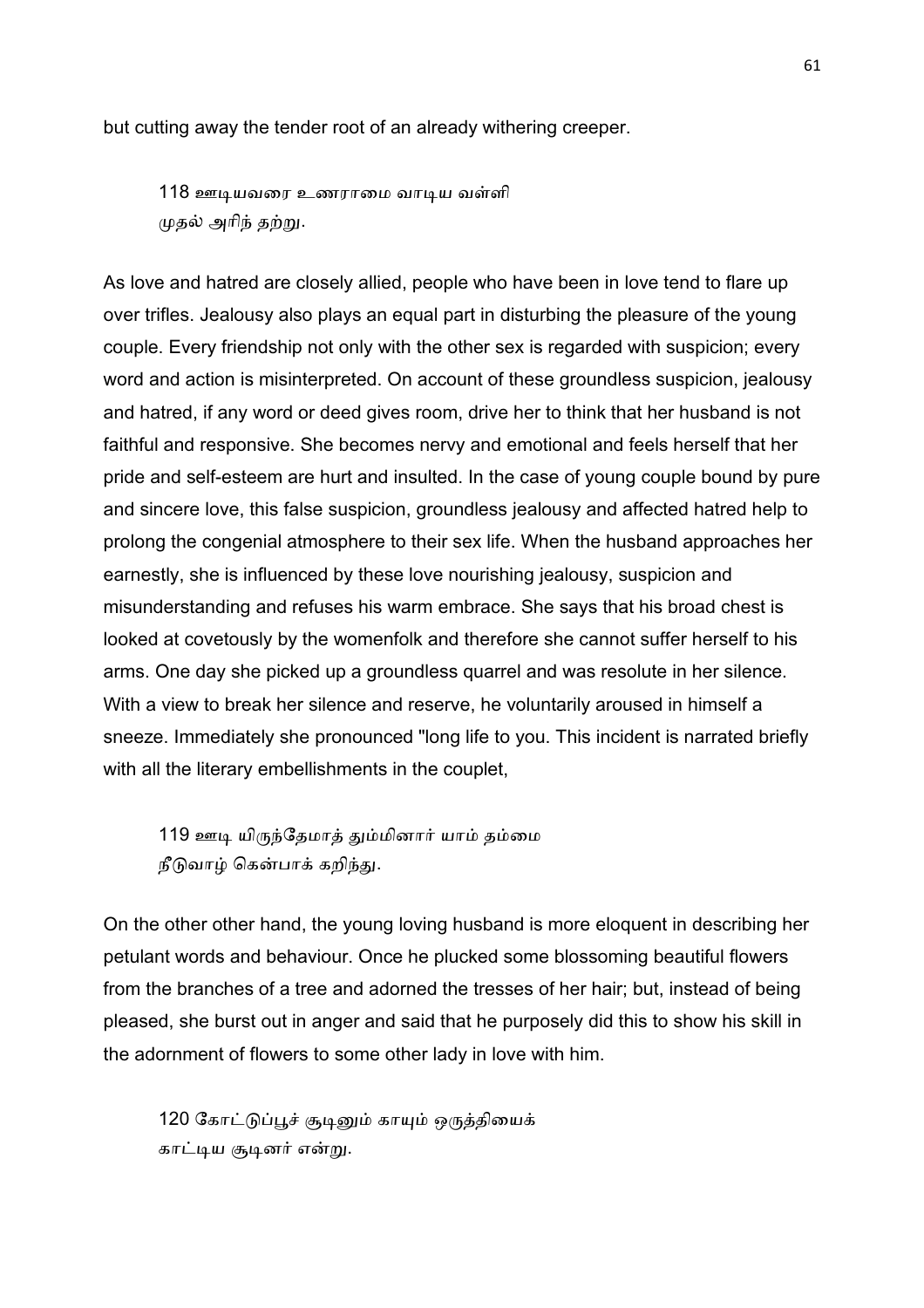In another couplet, he says that when he sneezed, she, as usual, wished him long life and in the next . moment, she changed her mind and cried bitterly requesting him to say as to who his lady friend was, whose thought gave rise to this sneeze.

121 வழுத்தினாள் தும்மினேனாக அழித்து அழுதாள் யார் உள்ளித் தும்மினீர் என்று.

Here a genuine doubt may arise as to the disconcerting tendency of picking up groundless quarrels in the minds of love-bound householders and may create an unhealthy atmosphere and impair the proper discharge of the domestic duties; but practical experience has proved it otherwise. It has enriched the pleasures of love, the ultimate fruit of setting up a peaceful family. It must be clearly understood that the temporary pleasant misunderstandings and mock-quarrels occurring in the sexual life tend to tame the latent animal spirit which shows its ugly head, when the male individual gets heated with violent feelings of passion. This is beautifully substantiated in a couplet in the form of a reply of a young wife to her companion who objects to her teasing attitude of unwarranted petulance. She states that even though her husband is entirely free from any fault, the petulance on her part is capable of exposing the true nature of his love on her.

122 இல்லை தவறு அவர்க்கு ஆயினும் ஊடுதல் வல்லது அவர் அளிக்கும் ஆறு.

Her companion is persistent in pointing out that by her petulant attitude towards her loving husband, hatred which is allied to love, may of course enter in his mind, and however smaller in measure, it will mar the free flow of his compassion. The wife accepts the truth of the statement of her friend but excuses herself saying that though her frequent sulking disturbs his love, it rises high in the esteem of lovers.

But at the same time she reiterates her conviction of the petulance in her behaviour before her husband that there is a kind of pleasure in the short severance from his sweet embrace, even though he does not deserve to be treated so.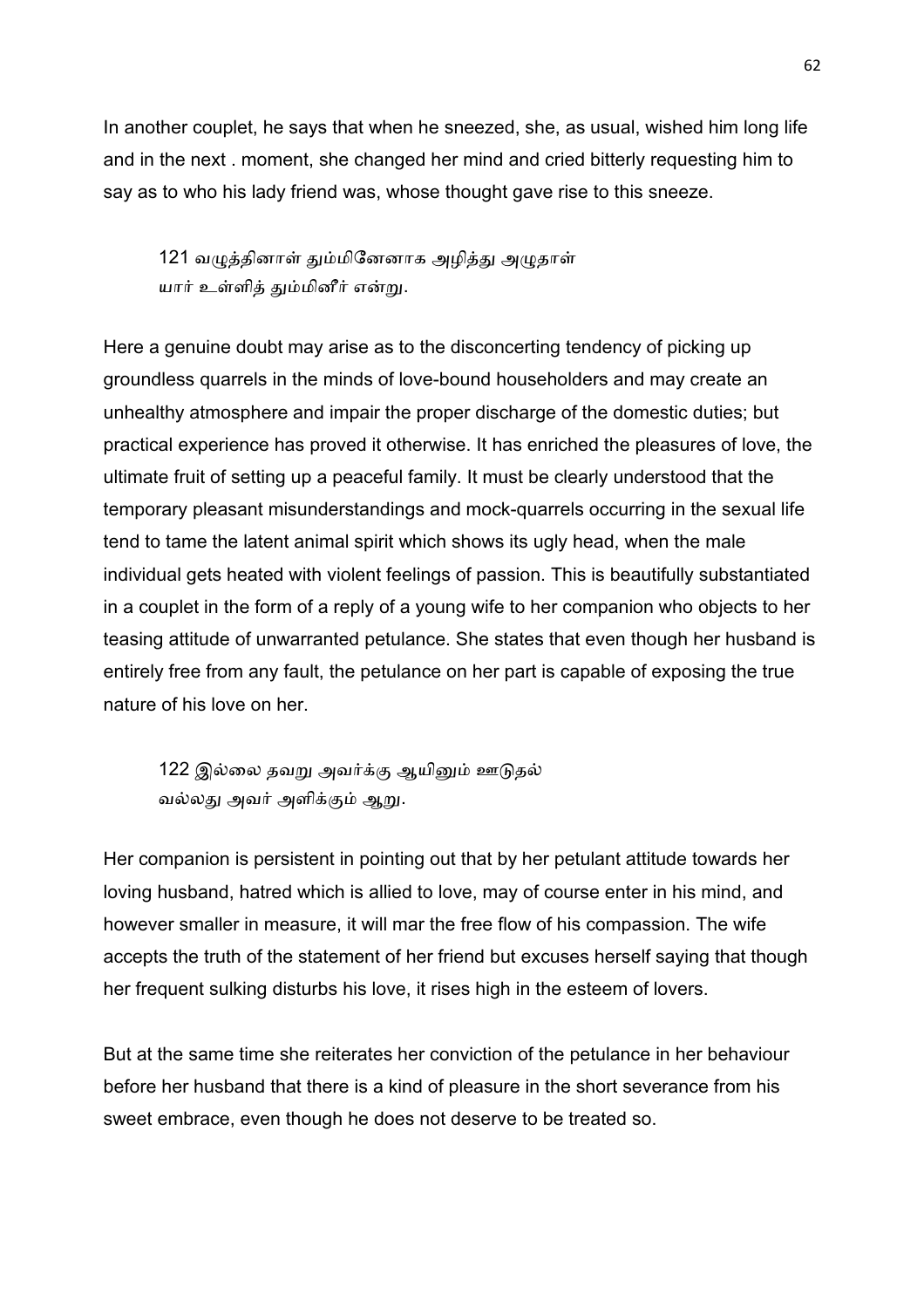123 தவறு இலராயினும் தாம் வீழ்வார் மென்றோள் அகறலின் ஆங்கு ஒன்று உடைத்து.

She further says that, in taking food, to see what was eaten has been digested well is pleasant; similarly, in love, wantonly picking up groundless quarrels is more pleasurable than the erotic embrace which is ultimate.

124 உணலினும் உண்டது அறல் இனிது காமம் புணர்தலின் ஊடல் இனிது.

These love quarrels make love enjoyable and the love subsequently makes their physical union sublime.

125 ஊடுதல் காமத்திற்கு இன்பம் அதற்கு இன்பம் கூடி முயங்கப் பெறின்.

Thus we come to the conclusion that sublimation is the sole object and purpose of both the psychical harmony and physical union of the husband and wife of an ideal family, the fundamental unit of the human society.

## Gentlemen,

By way of concluding my speech, I feel it is my legitimate duty now to dispel the erroneous doubt caused by some scholars by pronouncing very deliberately that Thiruvalluvar has only translated the Kama Sutra of Vatsayana. We know of course that one of the old commentators of Kural, Parimelalagar, is a great scholar in Sanskrit and if it is a fact, he would have certainly mentioned this in his introduction, to Kamathupal as he has referred to the Sanskrit works of the famous king Bhoja. But I do admit that the absence of any reference to Vatsayana cannot be a sound reason to reject their view. I therefore beg to be permitted to give a brief summary of the content of the Kama Sutra of Vatsyana for favour of your kind and fair judgment.

Vatsa yana's Kama Sutra consists of seven chapters called Adhikaranas, namely, Sadharana, Samprayogika, Kanya Samprayuktaka, Bharyadhi karika, Paradarika, Vaisika and Oupanishadha.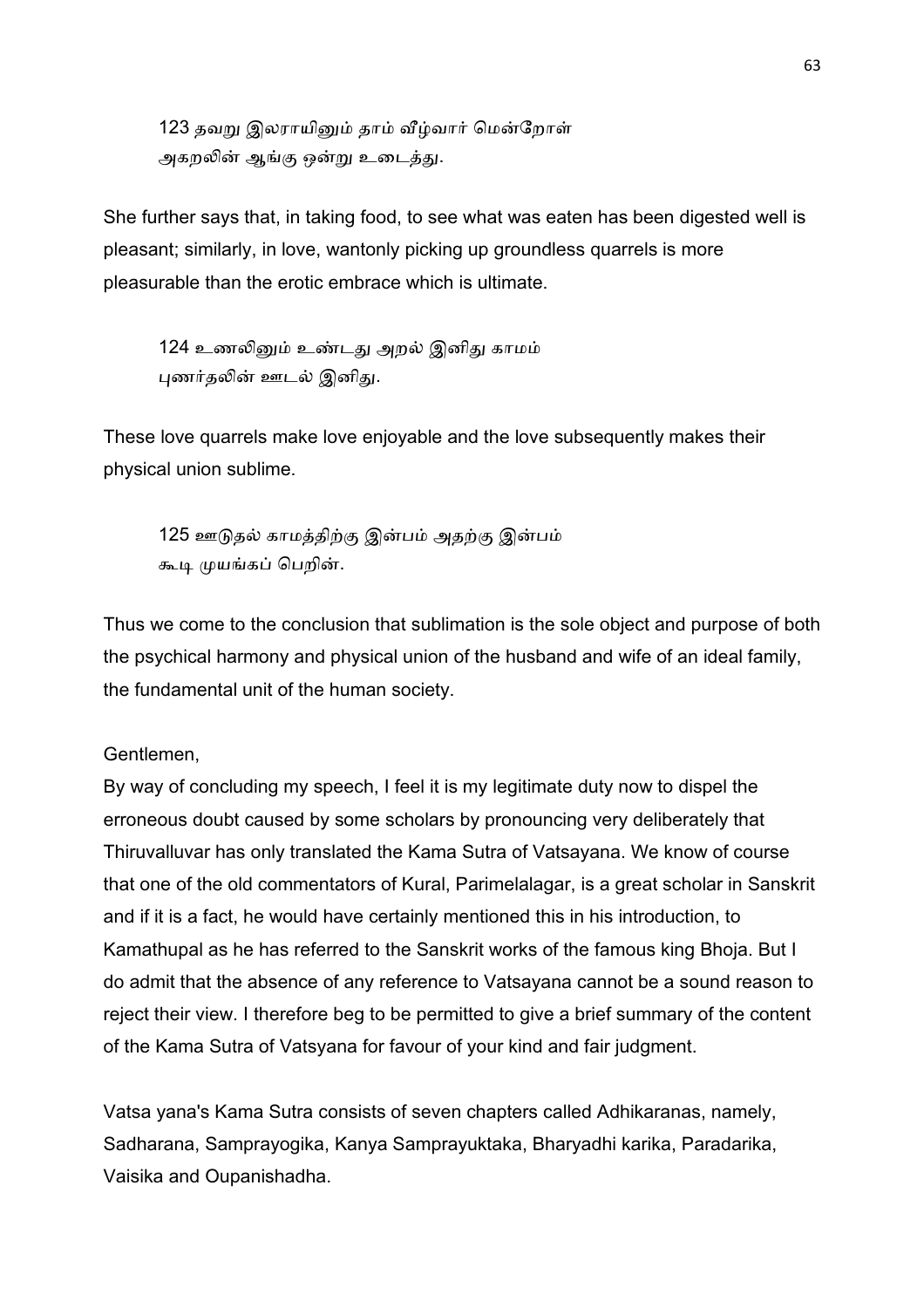In the Sadharana Adhikarana, there are seven prakaranas or topics, the first of which is but a brief sketch of the book just as we find chapters like Prachna Mala in some of the Bashyams in Sanskrit. The acquisition of Trivarga (Dharma, Artha, Kama) and an account of lores are given in the succeeding two Prakaranas. A clear description of the various qualities of a gallant gentleman and those of his friends and messengers who go between him and his mistress is given in the last two prakaranas, Nagaraka Vruttam and Nayaga Sahya Dutikarma Vimarsa.

The second adhikarana called Samprayogika deals with sexual union under seventeen topics such as embracing, kissing, gentle scratching, mild biting, Samvesana (Cohabitation) and the various forms of coition. Here, Vatsayana goes to the extent of enunciating certain rules for the commencement and termination of coitus, and treats about love-quarrel (Pranaya Kalahah) which breaks out at the height of ecstasy. In the Kanya Samprayuktaka adhikarana, choosing of the brides, confirmation of the marital alliance, winning of the confidence of the bride, indication of the physical manifestation of the psychic emotions, Solo-efforts, acceptance of the bride by necessary means and the different kinds of marriages are discussed in detail. The fourth adhikarana describes the various duties and conduct of the loyal wife during her conjugal state and the separation from her of her husband, the duties of the first and the second wives, those of the re-married virgin widow (Punarbhu Vrutham) and those of an unlucky wife and the inmates of the harem (Antah puri kam). It is on this account, this adhikarana is . entitled as Bharyadhi Karika.

The fifth section, Paradharika, deals with the different good qualities of men and Women, causes for dislike of each other, people who succeed in seducing others' wives, women who are easily seduced, means by which the acquaintance of other women are made, testing of their mental attitude, duties of the messengers, love towards women in higher status (Isvara Kamitam) and the protection of one's wife from being seduced.

The sixth adikarana on Vaisika (Harlots) consists of nine prakaranas: they are (1) consideration of friends both fit and unfit and causes for their approach (Sahaya